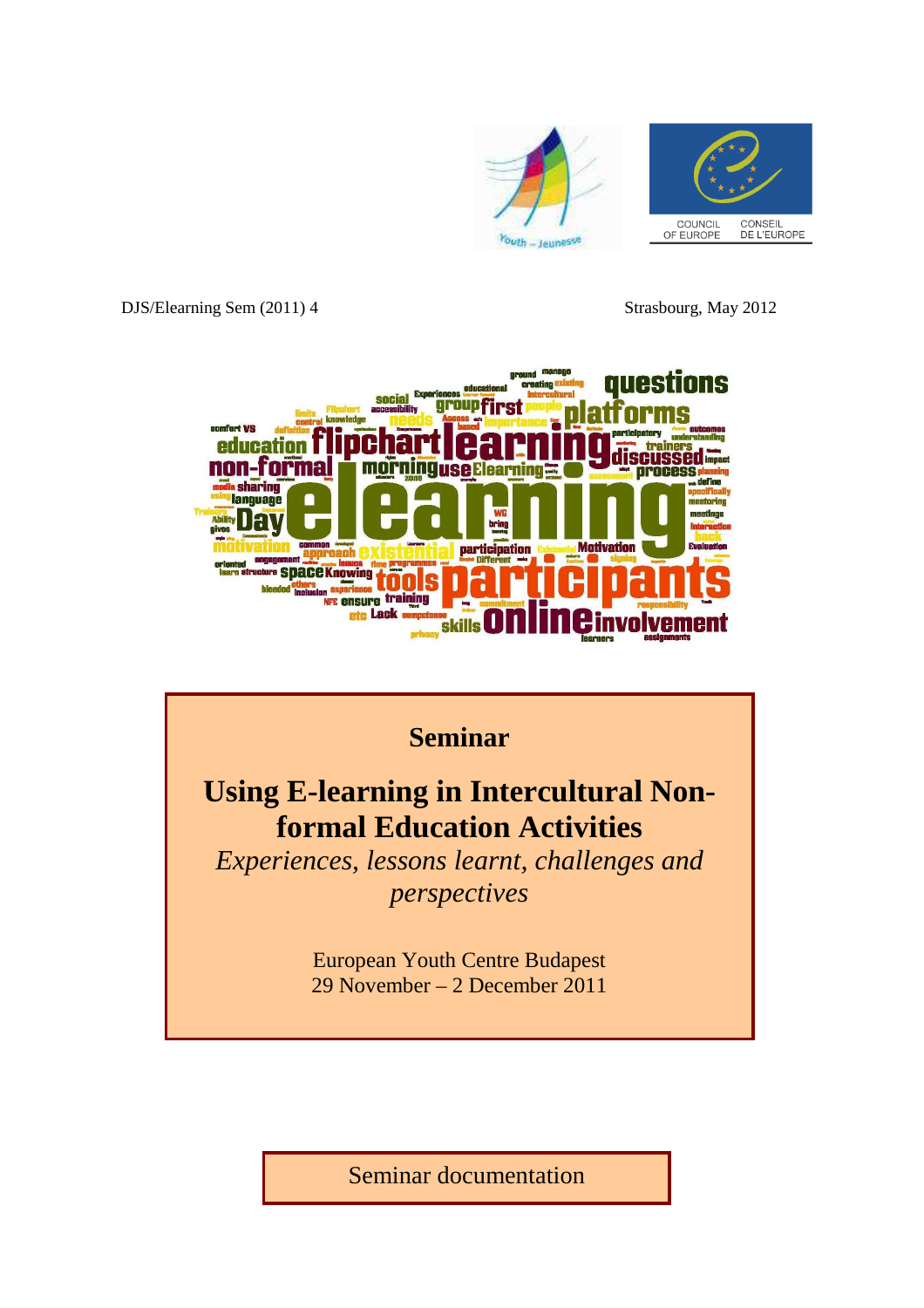The opinions expressed in this report are those of the participants of the seminar and do not necessarily reflect the official position of the Council of Europe.

This report has been developed with the help of the participants and rapporteurs of the working groups from the seminar.

This report was compiled and edited by Mara Georgescu, educational advisor, Youth Department of the Council of Europe.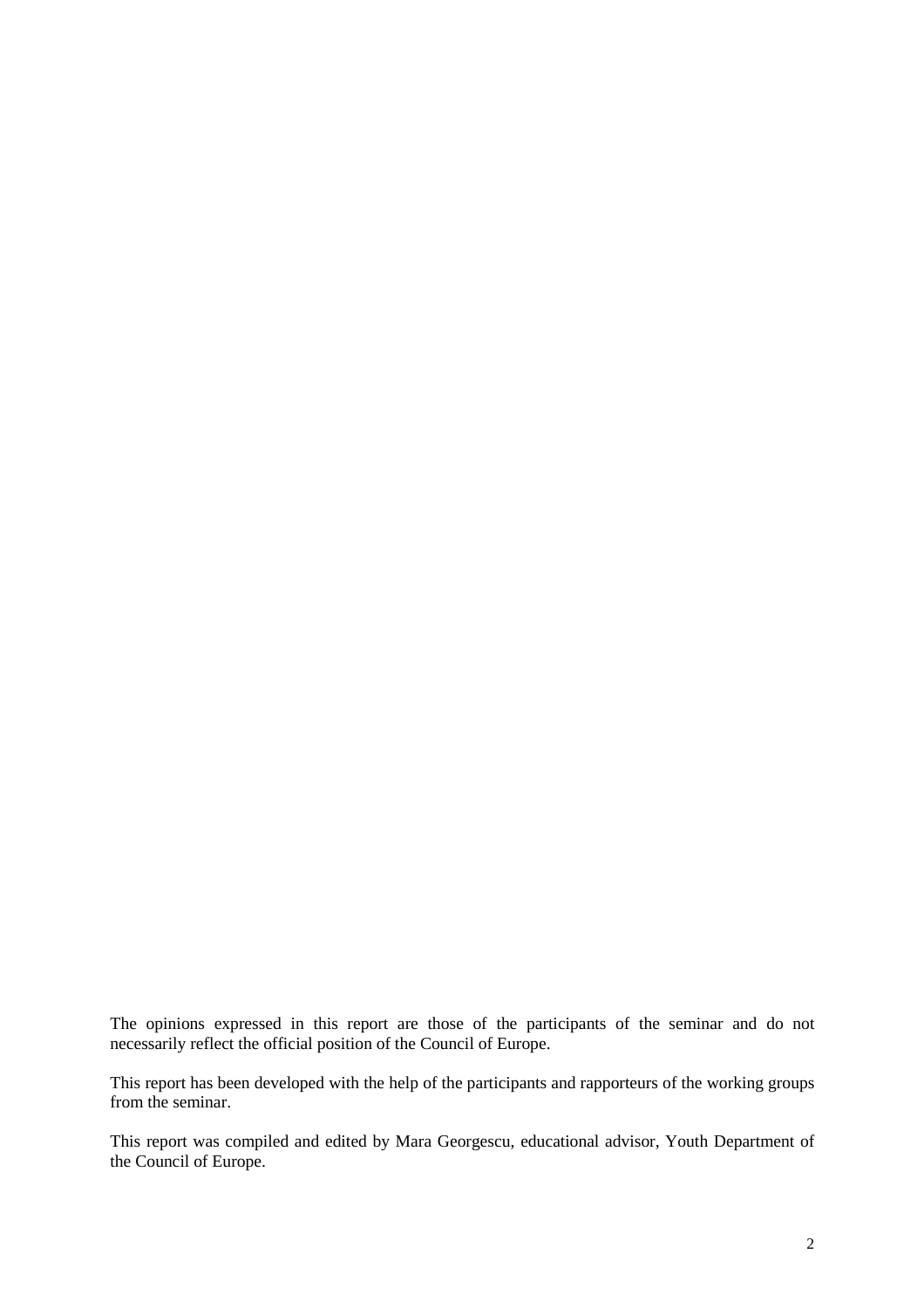# **Table of Contents**

| Quality criteria for E-learning: a glimpse at recent research and relevant literature  13 |  |
|-------------------------------------------------------------------------------------------|--|
|                                                                                           |  |
|                                                                                           |  |
|                                                                                           |  |
|                                                                                           |  |
| Working groups on E-learning in intercultural non-formal education 29                     |  |
|                                                                                           |  |
|                                                                                           |  |
|                                                                                           |  |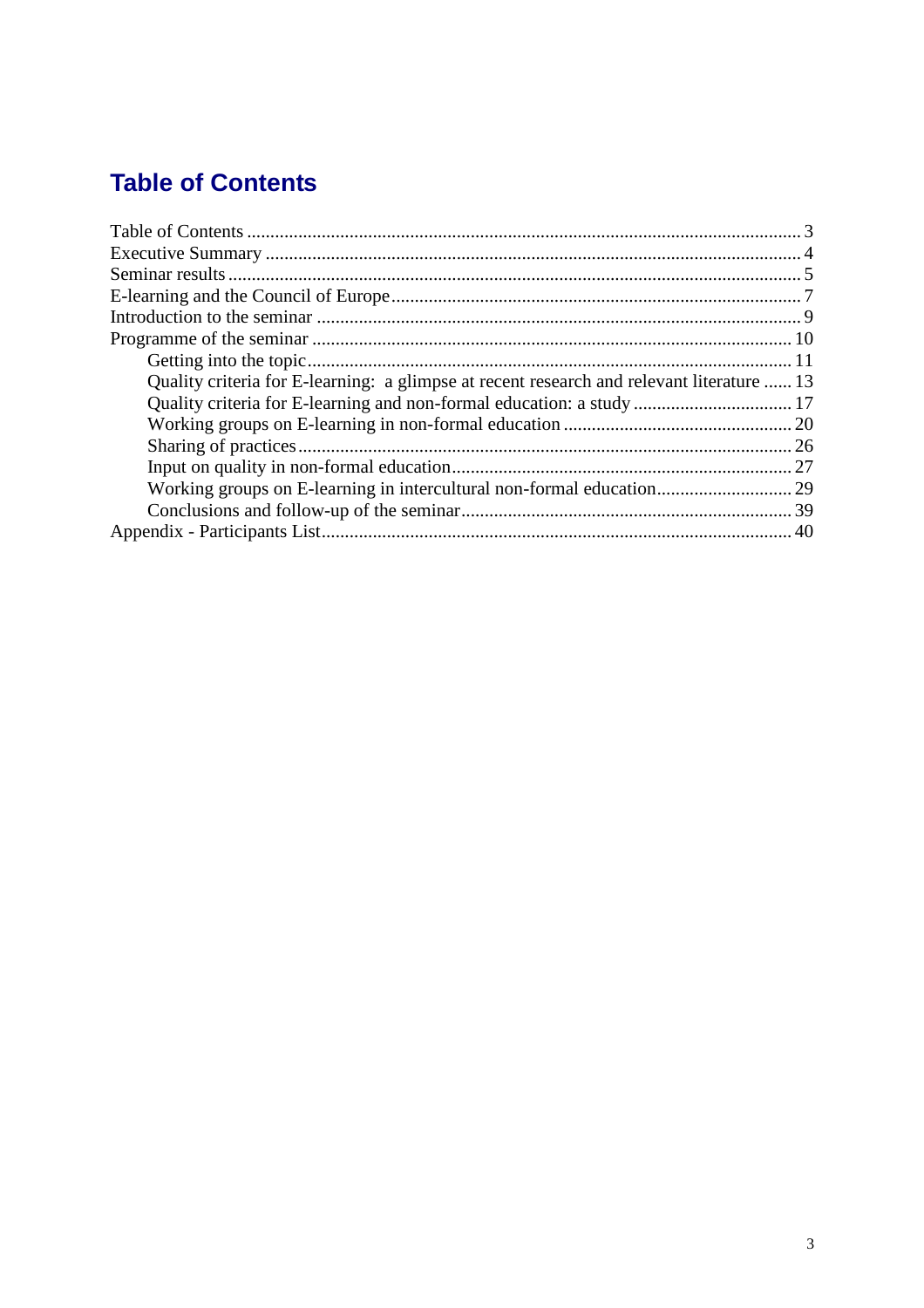# **Executive Summary**

This report includes the main documentation and conclusions of the seminar organised by the youth sector of the Council of Europe, in November 2011, with the aim of discussing and sharing experiences of using E-learning in intercultural non-formal education today, and identifying quality standards and criteria, as a contribution to the process of improving the quality of non-formal education.

Like with its residential non-formal education activities, the youth sector of the Council of Europe considers the use of quality standard essential also for online learning activities. The Council of Europe's youth sector needed also, in view of the seminar, to take stock of its achievements in the use of E-learning and to improve its E-learning practices, while remaining within the principles and framework of youth work and non-formal education.

The seminar was organised as a mutual learning opportunity for those who intend to use E-learning in non-formal education activities with young people. Learning from each others' practices of E-learning was complemented by educational and theoretical input on the use of E-learning and debates.

The main objectives of the seminar were:

- to analyse current practices of E-learning in the framework of intercultural non-formal education activities, using as a starting point the study carried out by the youth sector of the Council of Europe;
- to share examples and practices of the use of E-learning for the purposes of non-formal education;
- to analyse the challenges and possibilities of the use of E-learning for non-formal education activities;
- to propose guiding principles and quality criteria for the use of E-learning for non-formal education activities.

Participants in the meeting had a variety of profiles, from youth trainers, to E-learning experts, tutors for courses online, members of youth organisations which base their work on E-learning and other forms of online collaboration, etc.

From these two days of seminar, the main outcomes are fourfold:

- identification of guidelines for quality criteria, which will be in the coming months intertwined with the study on E-learning carried out by the youth sector in preparation of the seminar,
- identification of the specificities of learning in the use of E-learning,
- identification of the main features of a learning environment for carrying out non-formal intercultural activities in E-learning,
- identification of possible competences and of a curriculum for a training of trainers that are to use E-learning in their non-formal intercultural activities.

The report introduces the reader to the main outcomes of the seminar, the features of the seminar and provides also a detailed representation of each seminar session and its outcomes.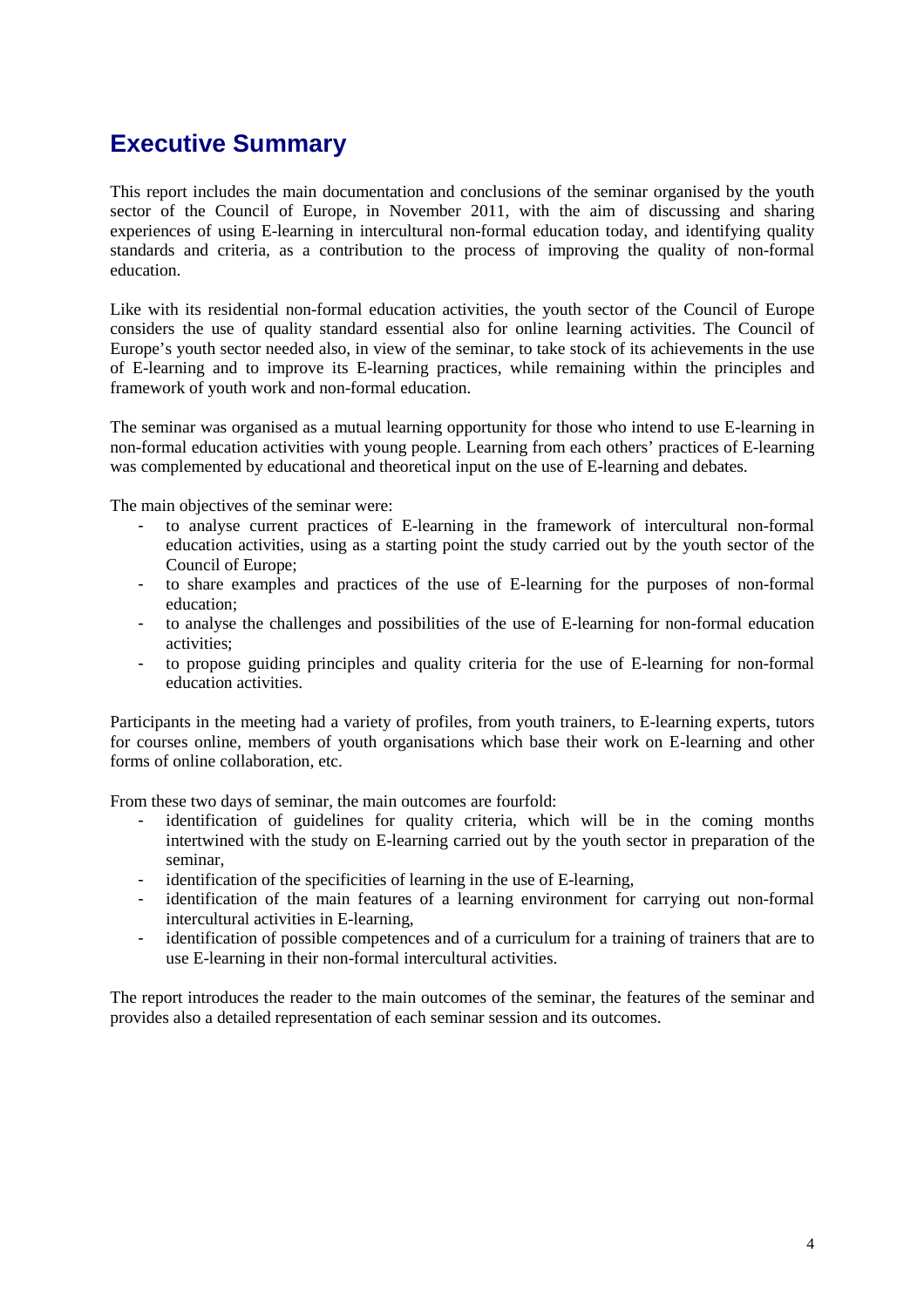# **Seminar results**

Even if the seminar had a fairly intensive programme with a number of ambitious expectations both from the organisers and the participants, the outcomes provide an insight into the current situation in the use of E-learning in a diversity of settings and valuable input to the process of defining and using quality criteria. The approaches the seminar proposed were in this respect adequate: participants had a chance to learn from one another, both from their respective achievements and the recurrent obstacles in the use of E-learning.

Participants analysed E-learning from the educational perspective, which is to this date still a terrain to explore. Different practices than in the offline environment, creativity and adapting both the technology and the educational processes to each other are the key concepts here.

From the working groups during the seminar, the outcomes of the seminar are fourfold:

- identification of guidelines for quality criteria, which will be in the coming months intertwined with the study on E-learning carried out by the youth sector in preparation of the seminar,
- identification of the specificities of learning in the use of E-learning,
- identification of the main features of a learning environment for carrying out non-formal intercultural activities in E-learning,
- identification of possible competences and of a curriculum for a training of trainers that are to use E-learning in their non-formal intercultural activities.

A first key outcome of the different working groups was to map the understanding of quality, which participants linked with institutional, funding, educational, result-oriented, evaluation, quality insurance, quality control aspects. Already, this diversity of the concepts widens the framework in which the research for quality criteria needs to be done.

# **A. Working group on 'Guidelines for Quality criteria for E-learning non-formal intercultural learning activities'**

The group brainstormed on what needs to be in the quality criteria and identified two categories:

- aspects related to the actors/processes involved (learning, instructors, facilitators, technical support, stakeholders, etc)
- specific aspects regarding the added value of E-learning, like coverage and access for more learners, asynchronicity, flexibility.

Quality criteria should cover areas such as

- needs assessment
- course design access, communication, types of E-learning (blended, pure E-learning, etc.), time and space, objectives, interactivity, non-formal learning, privacy and security
- group dynamics
- intercultural learning
- interactivity
- content and competences (knowledge, skills, attitudes)
- evaluation impact, types, roles.

# **B. Working group on 'Learning in E-learning non-formal intercultural learning activities'**

The group concluded that E-learning is not a replacement for residential trainings but an additional tool for learning. The group proposed the following aspects that need a proper reflection when designing learning in E-learning:

- time
- distance
- costs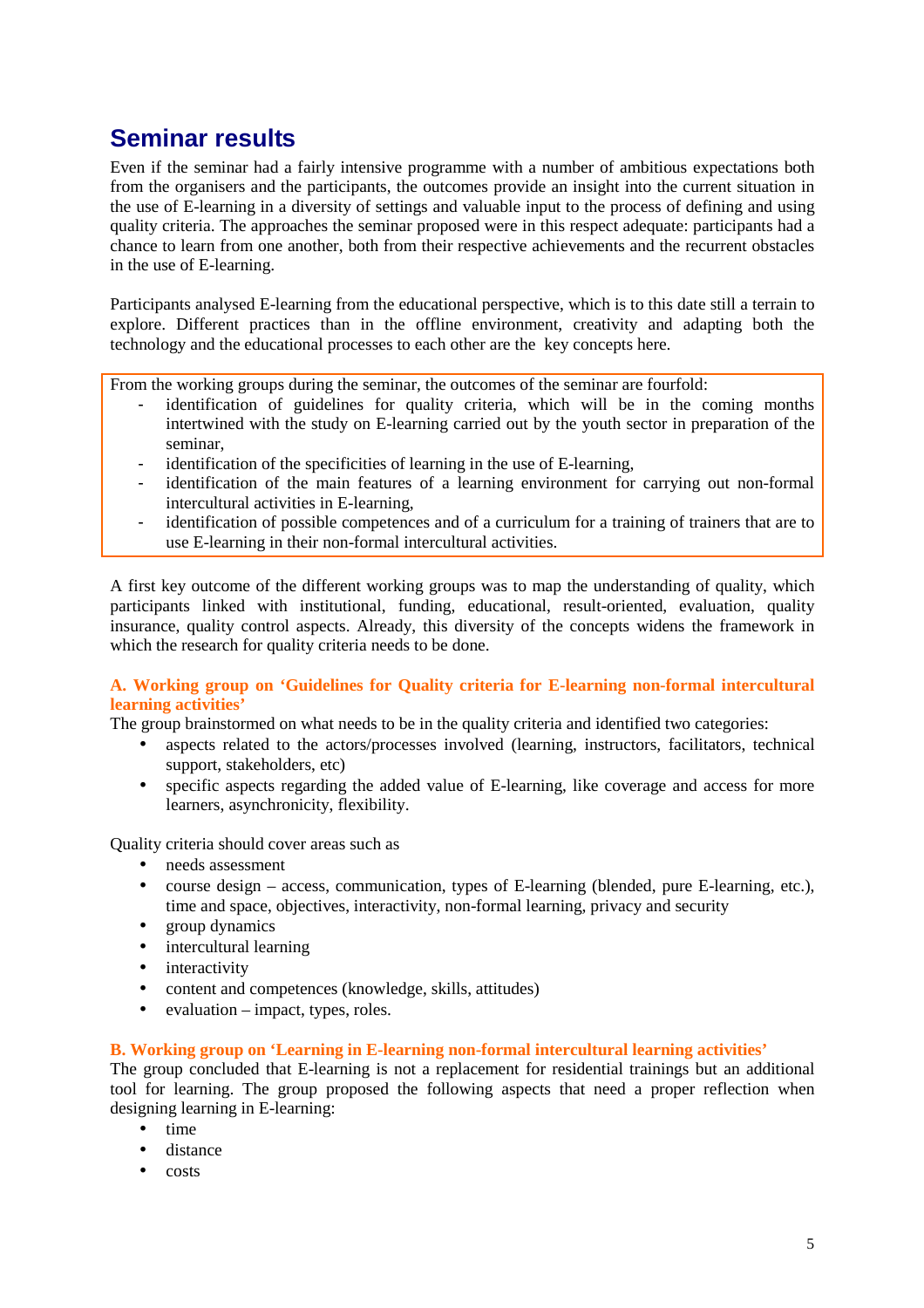- analysing competences of alleged target audience (and preferences)
- availability of technology for providers, trainers, and learners
- competences of trainers
- availability of materials (either existing ones or self-developed)
- overall and specific learning objectives
- the emotional aspect of learning

# **C. Working group on 'Creating a learning environment in E-learning non-formal intercultural learning activities'**

The group identified guidelines for:

- ensuring safety and comfort of learners
- securing accessibility aspects
- ensuring effective navigation
- dealing with participants' attendance online
- defining minimal requirements for learners
- defining minimal requirements for trainers
- maintaining learners' motivation online
- ensuring the affordability of E-learning

# **D. Working group on 'Competences and curriculum of a training of trainers in E-learning in non-formal intercultural learning activities'**

The competences trainers could develop during this training course are:

- specific technical competences
- pedagogical competences adapted to the online environment
- research competences.

The group simulated a curriculum for a blended-learning course. The curriculum was defined as follows, in line with the tradition of long-term training courses:

- E-learning introductory phase
- residential phase
- E-learning and practical phase (developing own projects / field project)
- residential evaluation phase.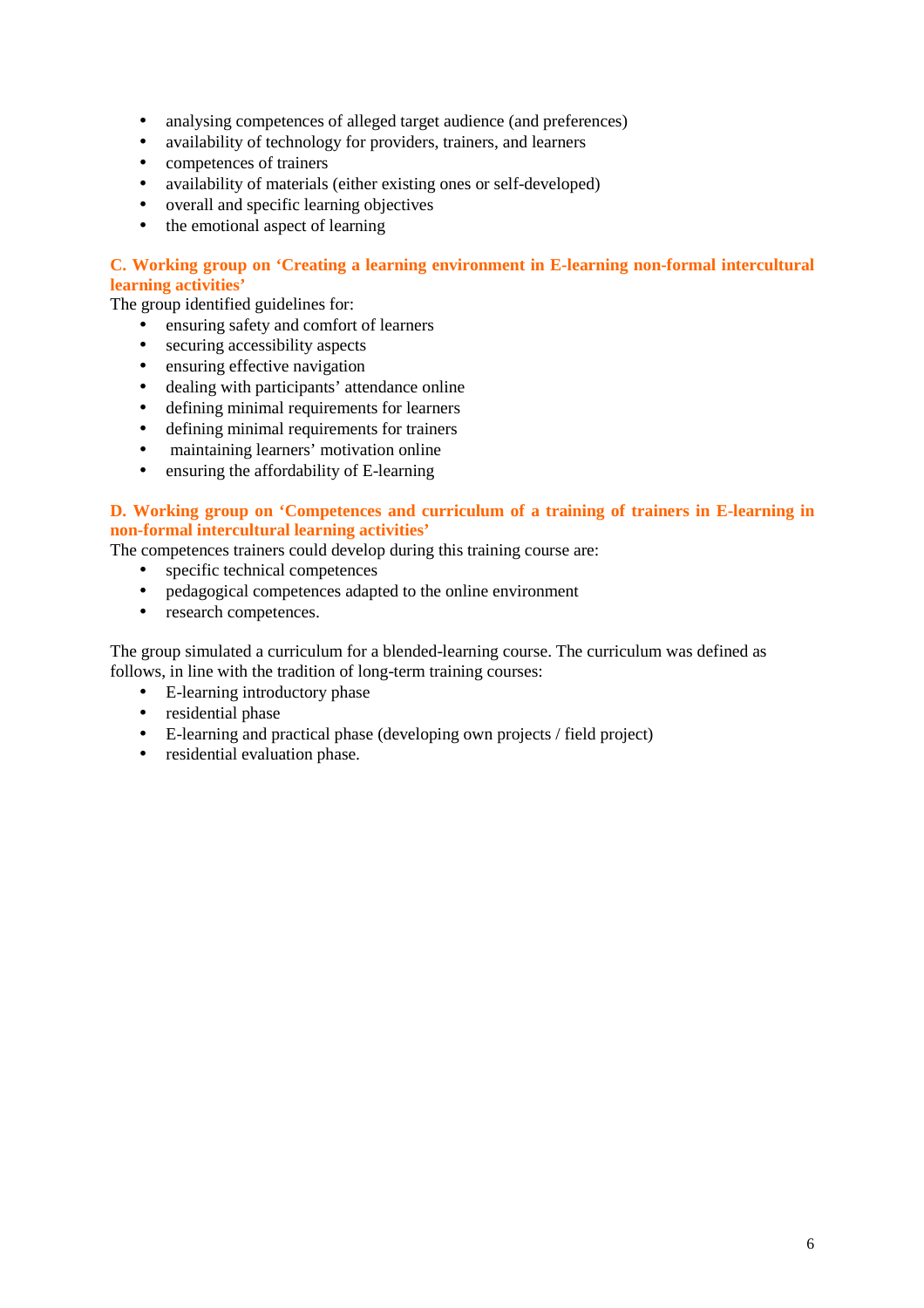# **E-learning and the Council of Europe**

Information and communication technologies (hereinafter ICT) and specifically E-learning are essential nowadays for a number of reasons, of political, sociological and economical order, and have marked a crossroad in the current learning and communication paradigms. E-learning is also part of this tendency. E-learning has been qualified, following the Lisbon European Council, as a learnerfocused approach to "the use of new multimedia technologies and the internet to improve the quality of learning by facilitating access to resources and services, as well as remote exchanges and collaboration"<sup>1</sup>.

It is beyond doubt today that E-learning is an evolving concept, following the pace of technological innovation. In 2001 Manuel Castells was raising awareness about the capacity of information flows to affect the consciousness of society and cultural movements<sup>2</sup>. One can draw the conclusion from this that this requires, for example, that providers of online learning, while encouraging active, critical and discerning use of these technologies, maintain the same quality levels as in other forms of learning.

As far as the Council of Europe is concerned, its main initiatives regarding the use of Internet and ICT concern the concept of e-democracy, the combat of cybercrime, Internet governance and the protection of personal data online (particularly in the case of children). The Council of Europe has also strived for a use of Internet that be in line with the values the organisation promotes, and this has taken the form of the 2001 Convention on Cybercrime which defines offences that occur in the cyberspace and demands to the member states of the Organisation to set up a legislative framework and procedures against cybercrime3. The Convention on Cybercrime entered into force in July 2004 and it is the only binding international treaty on the subject to have been adopted to date.

The Council of Europe has also developed several standards related to the use of information and communication technologies, specifically linking them to the development of democracy and citizenship and what is called Internet governance on one hand, and with the compliance of Internet services with human rights, for example with the protection of personal data. The Recommendation Rec (2006) 12 of the Committee of Ministers to member states on empowering children in the new information and communications environment underlines the need for empowerment with regard to information and communication services and technologies and the importance of developing competence in this field, in particular through training at all levels of the education system, formal and informal, and throughout life. Moreover, the Recommendation indicates that member states should develop a coherent information literacy and training strategy which is conducive to empowering children and their educators in order for them to make the best possible use of information and communication services and technologies.

In the European Union, the European Commission issued in 2008 the document "The use of ICT to support innovation and lifelong learning for all  $- A$  report on progress". The report pointed out the status of E-learning as under-exploited in adult education and the risk of social exclusion due to the digital divide E-learning can produce. It also supported a more quality–oriented and efficiency– oriented view on E-learning.

These developments testify a growing interest for ICT use for the development of a society of knowledge, on one hand, and on the other hand they promote also a change in the use of online tools for educational purposes. For example, notions such as "community of practice" and "peer produced content", essential in E-learning processes, are significantly relevant also for non-formal education processes. Most of the E-learning infrastructures and software include features based on constructivist views of educational process, which are also at the basis of non-formal learning theories and practices.

 $\overline{a}$ <sup>1</sup> European Commission, 2008, "The use of ICT to support innovation and lifelong learning for all – A report on progress", definition used for the eLearning initiative and its successive developments

<sup>2</sup> Castells, Manuel (2001). *Internet Galaxy*. Oxford, Oxford University Press

<sup>&</sup>lt;sup>3</sup> The Convention on Cybercrime is available at http://conventions.coe.int/Treaty/en/Treaties/Html/185.htm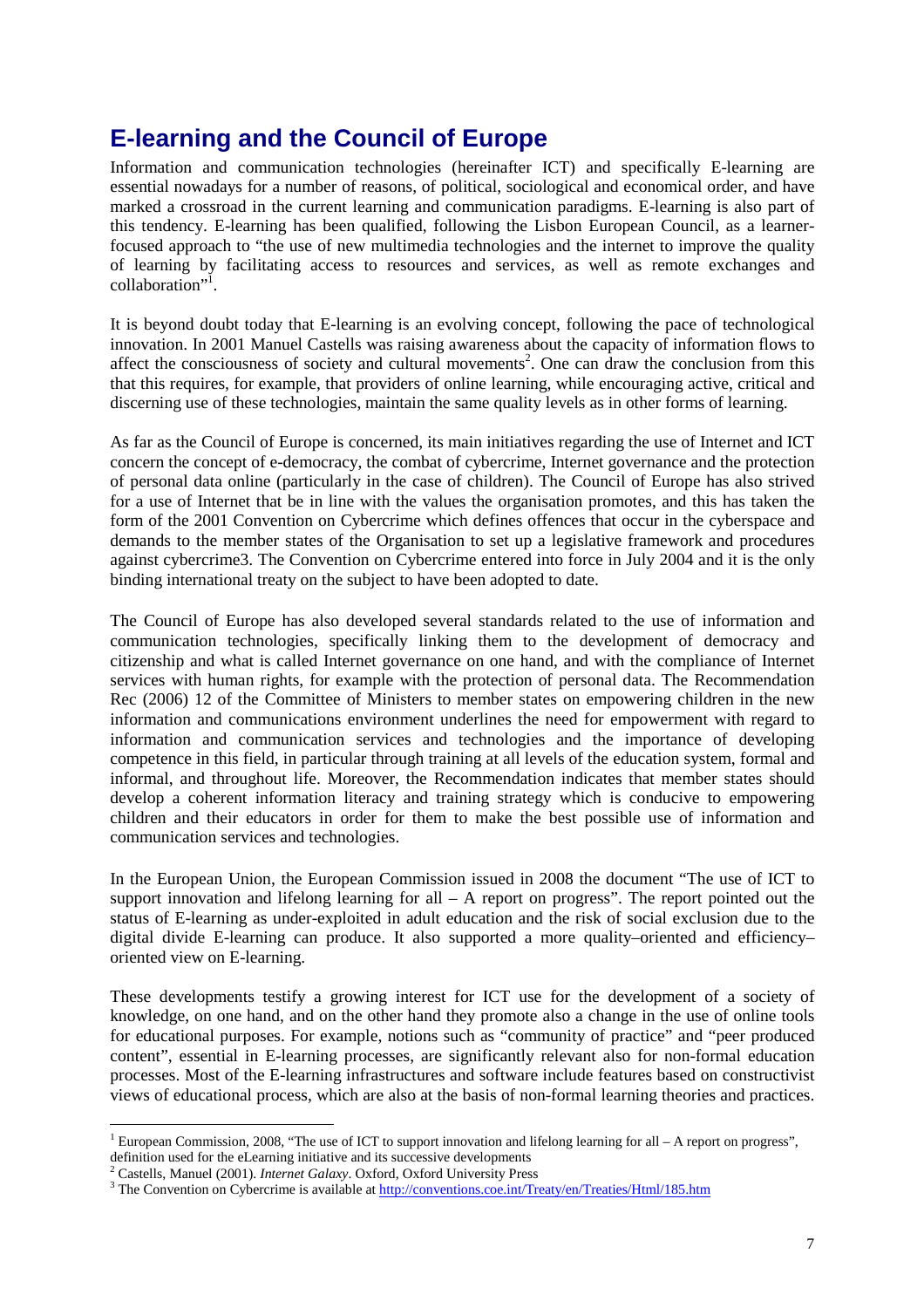These and other similarities supported the introduction and development of E-learning to in the training practices of major European youth stakeholders, such as the Council of Europe, SALTO resource centres, the European Commission etc.

Changes and innovation in learning paradigms raise new questions of quality and inclusion. Are these E-learning offers reflecting quality standards similar to those in residential learning? Is E-learning today as inclusive for all learners? These are some of the questions that animate the debate around Elearning. As eLearning Papers explains,

"When you really get down to analysing it, the promises of eLearning often have yet to materialise. The question of how eLearning can be successful becomes more urgent as we move from an "early adopter" stage to a more general offering. In a European educational market, it is critically important to gain an understanding of quality in eLearning. Many different concepts and approaches have been developed so far for many different contexts and purposes."<sup>4</sup>

In relation to quality, the debate runs also in terms of practitioners' learning, not only in formal education, where the field of E-learning has been quite extensively explored, but also in non-formal education processes, where the debate has been carried mostly in terms of compatibility of standards, principles, theoretical ground, values and methods.

The Directorate of Youth and Sport opened its first E-learning platform in 2005, when the ACT-HRE platform then became a core element of ACT-HRE (Advanced Compass Training in Human Rights Education). Some 100 participants took part in the E-learning platform and followed the course online and participated in some virtual sessions.

After ACT-HRE, the E-learning platform<sup>5</sup>, based on Moodle, was used in several other training courses organised by the Directorate of Youth and Sport, both for preparatory activities of the residential training courses, as a recipient for the courses documentation, and as a tool for join and follow-up activities of the group of course participants. In this landscape, the platform found its use not only in long-term training courses (where the blended learning element has been naturally present and evaluated to the same extent as the residential learning activities), but also for the Trainers' Pool of the youth sector, for shorter residential training courses and, to a limited extent, for study sessions.

With the passage from the Web 1.0 to Web 2.0, the possibilities of linking E-learning with social media became easier, and led to the opening of a new platform based on Moodle 2.0 where most of the training and education activities of the youth sector of the Council of Europe are now based.

Like with its residential non-formal education activities, the youth sector of the Council of Europe considers the use of quality standard essential also for online learning activities. The "Quality standards in education and training activities of the Directorate of Youth and Sport of the Council of Europe" introduced in 2007 represent the benchmarks for all the activities and reflects the importance intercultural learning and non-formal education have.

A similar need emerges today to analyse E-learning activities through quality glasses and identify guidelines for E-learning activities. The Council of Europe's youth sector needs thus to take stock of its achievements in the use of E-learning and to improve its E-learning practices, while remaining within the principles and frameworks of youth work and non-formal education. These practices, along with other experiences in this field existing in Europe today are the subject of a study carried out by the youth sector. The study analyses the links, features, objectives, possible formats in the use of Elearning for the purpose of non-formal education.

 $\overline{a}$ <sup>4</sup> www.elearningpapers.eu, Number 2, "Editorial: Quality in eLearning".

<sup>5</sup> http://act-hre.coe.int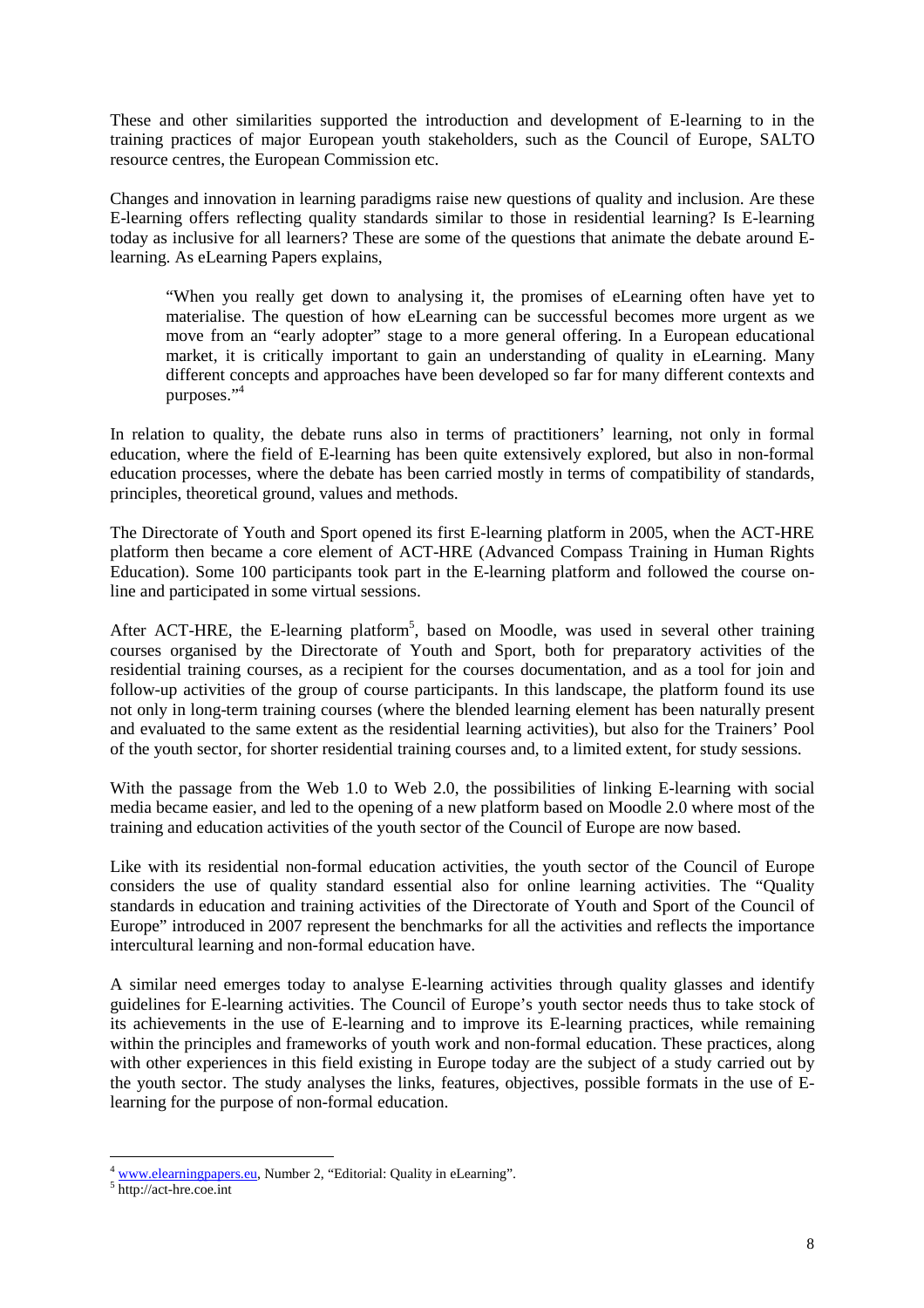# **Introduction to the seminar**

This seminar was organised as a mutual learning opportunity for those who intend to use E-learning in non-formal education activities with young people. Learning from each others' practices and uses of E-learning were complemented by educational and theoretical input on the use of E-learning and debates.

During the seminar, the 30 participants discussed and shared experiences of using E-learning in intercultural non-formal education today, and discussed quality standards and criteria as a contribution to the process of improving the quality of non-formal education.

The main objectives of the seminar were:

- to analyse current practices of E-learning in the framework of intercultural non-formal education activities, using as a starting point the study being carried out by the youth sector of the Council of Europe;
- to share examples and practices of the use of E-learning for the purposes of non-formal education;
- to analyse the challenges and possibilities of the use of E-learning for non-formal education activities;
- to propose guiding principles and quality criteria for the use of E-learning for non-formal education activities.

The seminar was designed for participants who:

- act as trainers, activity coordinators, learning facilitators, in general practitioners involved directly in the development, management and coordination of E-learning activities, mostly, but not only in the field of non-formal education;
- have relevant experiences in using E-learning:
- are motivated to share their experiences and challenges with the other participants and contribute to the development of quality criteria for E-learning;
- are committed to attend for the full duration of the seminar;
- are able to work independently in English in both written and oral form;
- are resident in a state party to the European Cultural Convention.

Participants in the meeting had a variety of profiles, from youth trainers, to E-learning experts, tutors for courses online, members of youth organisations which base their work on E-learning and other forms of online collaboration.

It was important and relevant for the youth sector of the Council of Europe to link this seminar with its training strategies. This is why the seminar on E-learning preceded the  $6<sup>th</sup>$  Consultative Meeting of the Trainers Pool, a biannual meeting of the trainers with whom the youth sector works regularly. Several participants in the E-learning seminar attended the Trainers Pool meeting and shared further reflections with their peers. In line with the E-learning seminar, during the Trainers Pool Consultative Meeting participants could improve their skills in E-learning, as the programme included a one-day workshop on the concrete use of the Moodle platform of the youth sector. This workshop, in its concreteness and user-oriented approach, complemented the E-learning seminar, which had a more conceptual and broad approach to the educational aspects involved in E-learning.

For the full list of participants, please check the Appendix.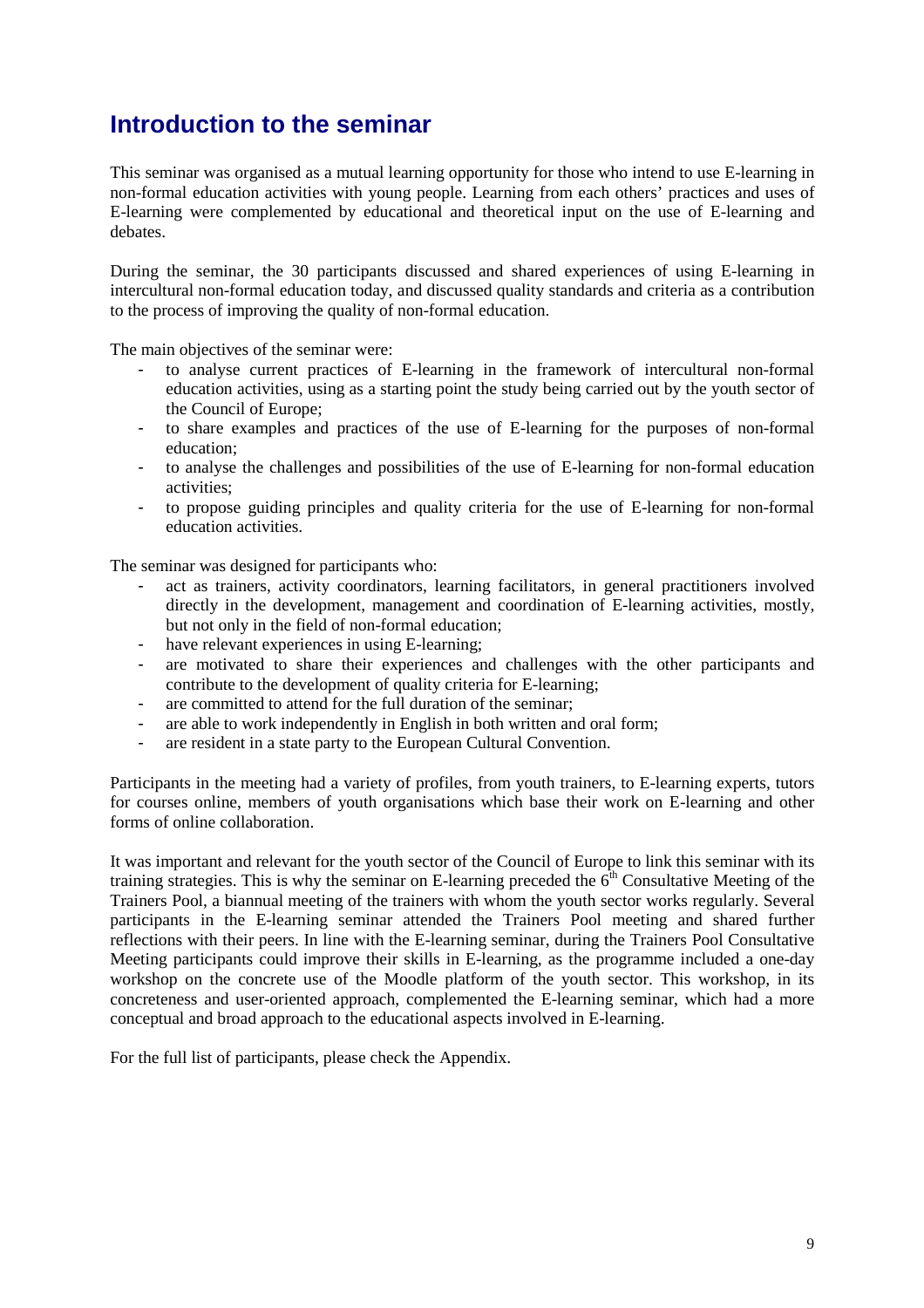# **Programme of the seminar**

#### **29 November 2011**

Arrival of participants 20:30 Welcome evening

#### **30 November 2011**

09:15 Getting into the topic

11:00 *Coffee break* 

11:30 Input on "Quality criteria for E-learning – A glimpse at recent research and relevant literature" - **Andreas Karsten**, expert from nonformality.org

- 13:00 *Lunch*
- 14:30 Conclusions of the study on the quality criteria for E-learning and non-formal education **Mara Georgescu**, Youth Department of the Council of Europe
- 15:30 Working groups on E-learning in non-formal education
- 17:30 Plenary presentation of the findings of the working groups
- 19:00 Dinner
- 20:30 Sharing of practices

### **1 December 2011**

09:15 Opening

09:30 Input on quality in non-formal education – **Rui Gomes**, Youth Department of the Council of Europe

- 11:00 *Coffee break*
- 11:15 Working groups on E-learning in intercultural non-formal education
- 13:00 *Lunch*
- 14:30 Working groups on E-learning in intercultural non-formal education
- 16:00 *Coffee break*
- 16: 30 Presentation of the guiding principles elaborated by the working groups Conclusions and follow-up Evaluation and closing
- 20:00 Boat trip and dinner on the Danube, together with participants in the Trainers Pool Consultative Meeting

# **2 December 2011**

Departure of participants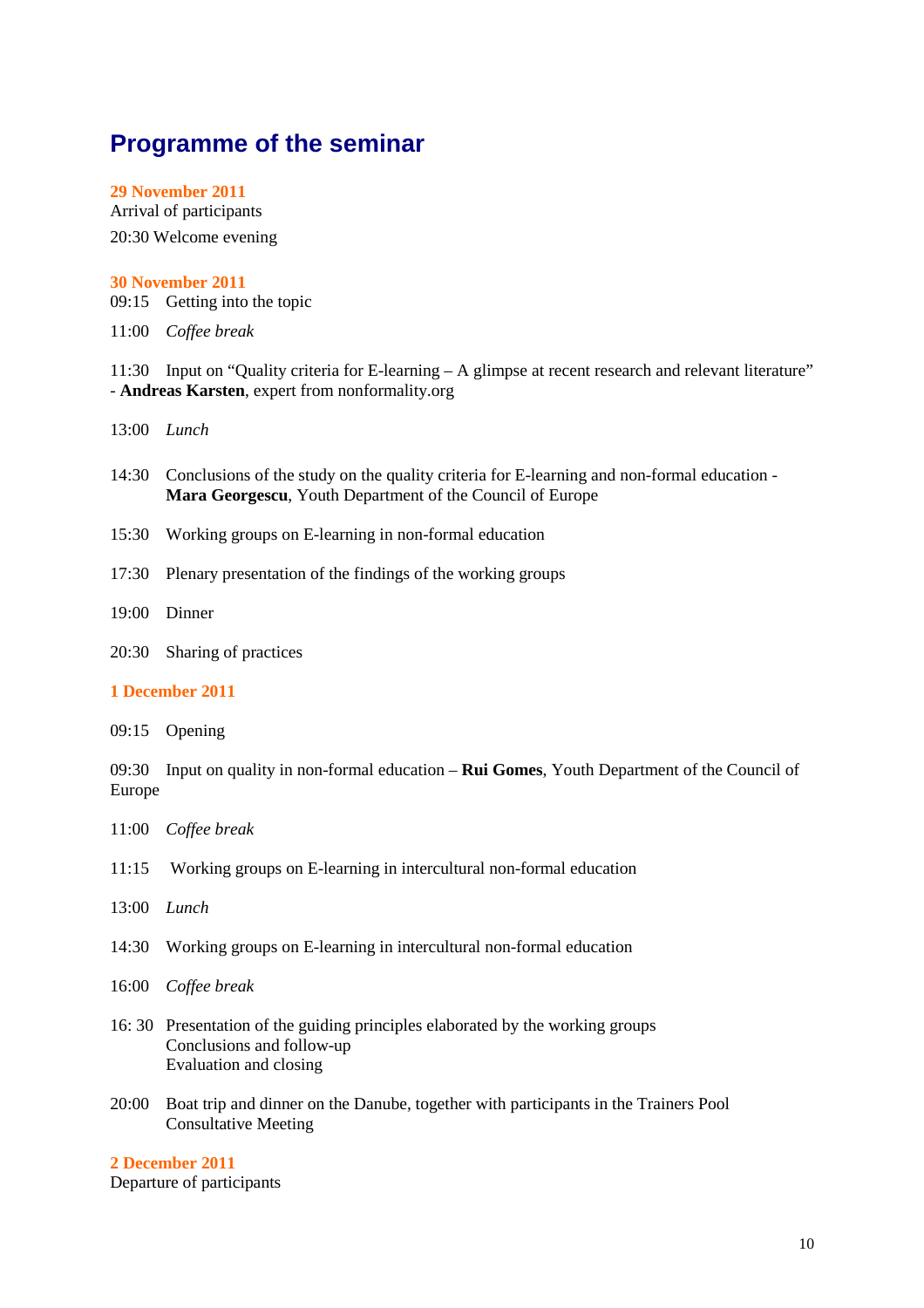# **Seminar sessions and detailed outcomes**

# **Getting into the topic**

# *30 November, 9.15 – 11.00*

The meeting started with welcome words and a round of introductions of seminar participants. Rui Gomes, the Head of Education and Training Division of the youth sector of the Council of Europe, addressed the participants and explained the rationale and scope of the seminar.

He explained the progression of E-learning in the youth sector of the Council of Europe. In previous experiences of the youth sector with E-learning, there has been a significant changing of the threshold from, for example, the ACT-HRE training courses in which participants had to fulfil some 80 % of the tasks online to a situation in which lower standards of participation online were acceptable by the end of the course. Rui also explained the choice of the seminar title, by the three concepts involved "intercultural learning", "E-learning" and "non-formal education". Each one of them includes an ongoing debate. Only recently, in a symposium in November 2011, the recognition of non-formal education was again discussed and different points of view emerged. Something to keep in mind from these debates is to find a balance when confronted with the dilemma of validation and recognition versus creativity.

Another point Rui addressed is the specific features of E-learning, where "e-" stands still for electronic. The landscape today of E-learning platforms shows a rapid evolution and this something that impacts the provision of E-learning activities. Rui explained that the seminar seeks to look into this aspects. For this reason, and not only, the seminar is to be thought as a place where different experiences converge, where dilemmas and solutions are discussed and possible criteria for quality are identified.

Following this welcome address, participants engaged in an interactive exercise where their similarities and differences opened already a space for dialogue and exchange. During the "All those who…" exercise participants discussed their perception and experiences in relation to questions as:

- whether E-learning is incompatible with non-formal education
- whether they spend more than 8 hours a day online
- whether online learning can tackle feelings etc.

The morning followed with the introduction of the programme, aims and objectives of the seminar. Participants also revisited the short E-learning activities that were carried out before the seminar, as "appetisers". These activities included:

- participants had to update their profile
- participants could use the forum and the blog to exchange their previous experiences with E-learning
- participants could get involved in a debate on the characteristics of E-learning

The next step of the morning was to have small group discussions on how the seminar participants:

- make use of E-learning in their work
- what their role is in E-learning
- what are their main relevant questions regarding E-learning

To summarise the outcomes of this discussion, participants were to a general extent making use of Elearning in their professional life either as trainers, organisers or tutors. A few participants used Elearning for formal education, while a vast majority used it for non-formal education activities. Experiences around the tables were relatively diverse. Some used platforms, some not (ning, moodle or self-developed platforms). Some thought of E-learning and of blended learning as part of their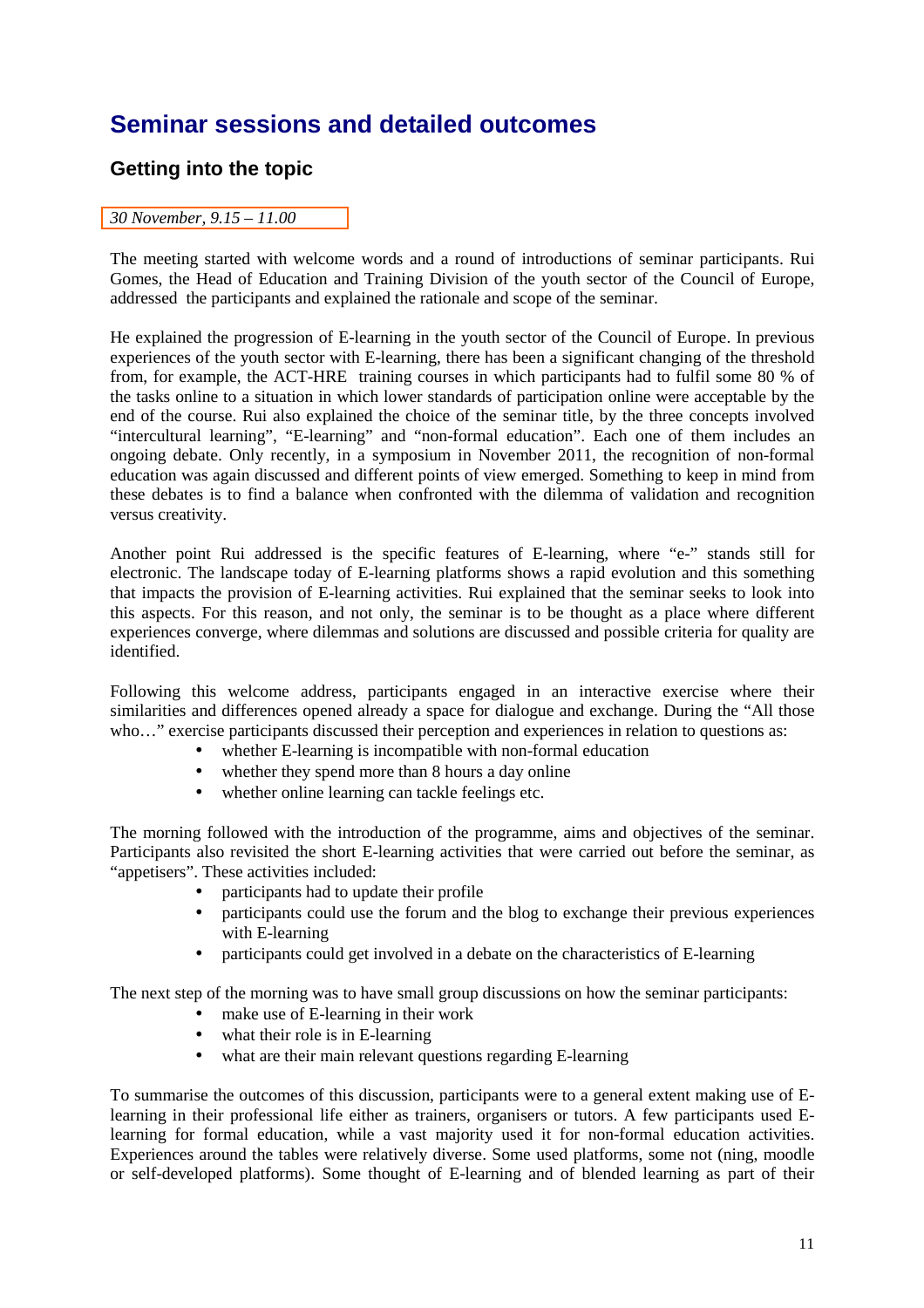activities. In a wider sense of the word, all participants use different tools, chats, social media, distance learning, and consider them under the "umbrella" of E-learning. The participants in the seminar were participants themselves in E-learning as facilitators, trainers, developers of platforms. Some often had more than one "hat" in relation to E-learning.

After this introduction, in an effort to put on the table the main challenges, participants also identified relevant questions related to E-learning.

- How do you keep a group of participants motivated, engaged and committed to E-learning?
- How to address different learning needs in Elearning?
- How to make E-learning more mashable and bring in other existing networks?
- Is it possible to facilitate 30 people's learning online at the same time?
- How to address the language and communication misunderstandings, that tend to multiply in Elearning due to the medium of communication?
- Do we need platforms for E-learning? Are platforms outdated?
- How to effectively deal with the questions of access: enrolling, signing up, signing in?
- How to address the lack of synchronisation?
- How to address security issues and to create a safe space for learning online?
- What does E-learning really means, if it is not only about online learning platforms?
- Can we talk about group cooperative learning online, when most of the possible activities are asynchronous, for example?
- Is there any difference between non-formal and informal learning online?
- What are the competences trainers need to facilitate E-learning?
- How to evaluate E-learning? How to measure impact?
- How long can a course combining E-learning and non-formal education should last?
- How to ensure equal opportunities in E-learning, particularly when dealing with users with diverse social, cultural and technological backgrounds?
- Is interaction lost in E-learning?
- What does body language become in E-learning?
- Do we fully use the potential of technology in nonformal education? How can we tell?

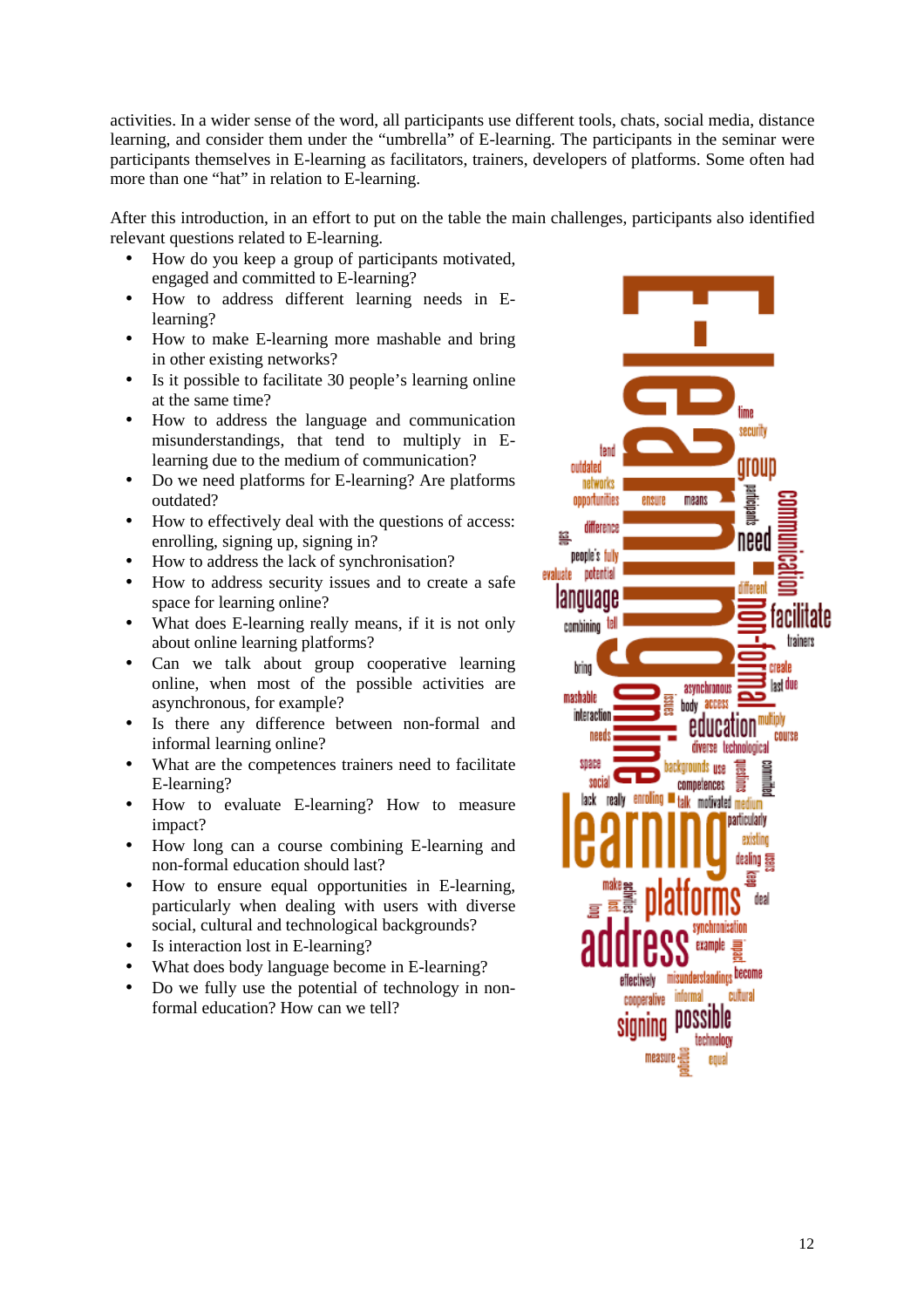# **Quality criteria for E-learning: a glimpse at recent research and relevant literature**

by Andreas Karsten, expert from nonformality.org *30 November, 9.30 – 13.00* 

Andreas Karsten's lecture aimed at mapping existing research and literature on the topic of evaluation of E-learning and quality criteria. His input was based on one of his most relevant experiences with Elearning, namely the MA of European Youth Studies, where he had been head of the IT team. Andreas started his input by making his audience aware that the topic he was about to address is still rather unsettled, thus no magic can be expected. For E-learning in particular, innovation happens at the borderline between formal and non-formal education, thus in the non-formal sector the question of quality in E-learning is at best at the beginning of some sort of exploration.

Andreas introduced first the terrain of quality standards. He identified first the main gaps, namely:

- a complete lack of any evaluation or attempts to evaluate pedagogic approaches of E-learning.
- a complete lack of any evaluation or attempts to evaluate curricular approaches of E-learning.

The focus until recently has been on functionality. Another missing aspect enquired until now has been non-formal education.

When looking at models of quality evaluation in E-learning, Andreas identified:

# 1. Ulf-Daniel Ehlers<sup>6</sup>, 4 Steps of Quality Development

- Step 1: Needs Analysis
- Step 2: Decision Phase
- Step 3: Realisation Phase
- Step 4: Incorporation Phase

# 2. Graham Atwell's **5 Clusters of Quality Variables<sup>7</sup>**

- 1: Individual learner variables
	- physical characteristics
	- learning history
	- learner attitude
	- learner motivation
	- familiarity with the technology
	- 2: Learning environment variables
		- the physical learning environment
		- the organisational environment
		- the institutional environment
		- the thematic environment
		- the personal environment
	- 3: Contextual variables
		- socio-economic factors
		- the political context
		- cultural background
		- geographic location
	- 4: Technology variables
		- hardware
		- software

 $\overline{a}$ 

• connectivity

<sup>&</sup>lt;sup>6</sup> Ulf-Daniel Ehlers (2005). "What Do You Need for Quality in E-learning in Higher Education?"

 $7$  Graham Attwell (2006). "A framework for the evaluation of E-learning."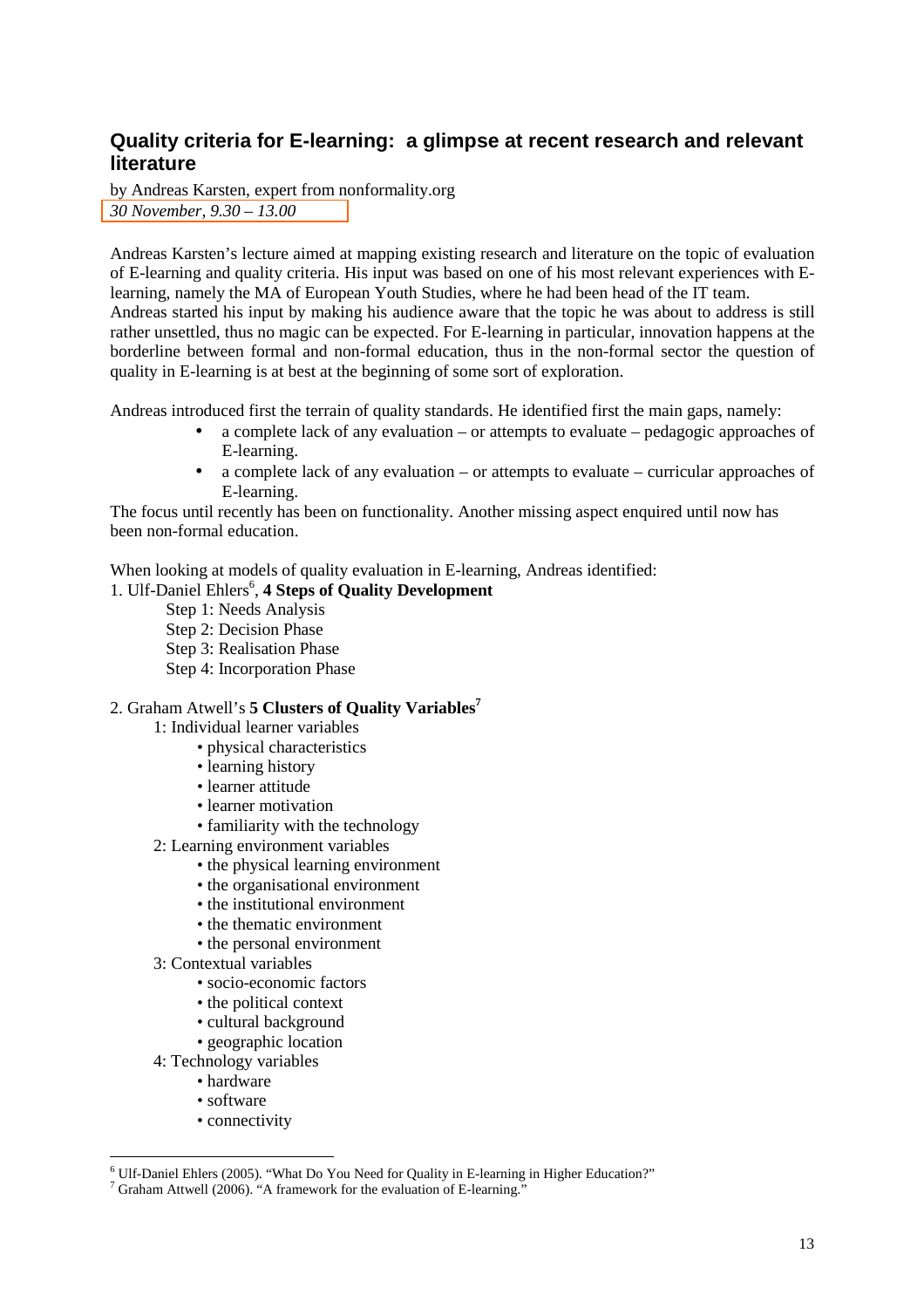- used media
- mode of delivery
- 5: Pedagogic variables
	- learner support systems
	- level of accessibility
	- methodologies
	- flexibility
	- learner autonomy
	- selection, recruitment
	- assessment, examination
	- accreditation, certification

# 3. Ulf-Daniel Ehlers<sup>8</sup> 7 Fields of Quality in E-learning

- 1: Tutor Support
- 2: Cooperation and Communication
- 3: Technology and technical requirements
- 4: Costs Expectations Value
- 5: Information transparency
- 6: Course structure and sequence
- 7: Didactics and methodology

# 4. Insung Jung<sup>9</sup> **7 Learner's Dimensions of Quality**

- 1: Interaction
- 2: Staff Support
- 3: Institutional QA Mechanism
- 4: Institutional Credibility
- 5: Learner Support
- 6: Information and Publicity
- 7: Learning Tasks

# 5. Swedish National Agency for Higher Education<sup>10</sup> - 10 Dimensions of Quality

- 1: material/content
- 2: structure/virtual environment
- 3: communication/cooperation
- 4: student assessment
- 5: flexibility and adaptability
- 6: support for students and staff
- 7: staff qualifications and experience
- 8: vision and institutional leadership
- 9: resource allocation
- 10: holistic and process dimension

# 6. E-xcellence Project - **33 Benchmarks on E-learning - Six benchmark areas**

- strategic management
- curriculum design
- course design
- course delivery
- staff support
- student support

<sup>&</sup>lt;sup>8</sup> Ulf-Daniel Ehlers (2005). "Quality in E-learning from a Learner's Perspective"

 $9$  Insung Jung (2010). "The dimensions of E-learning quality: from the learner's perspective."

<sup>10</sup> Swedish National Agency for Higher Education (2008). "E-learning quality aspects and criteria for evaluation of Elearning."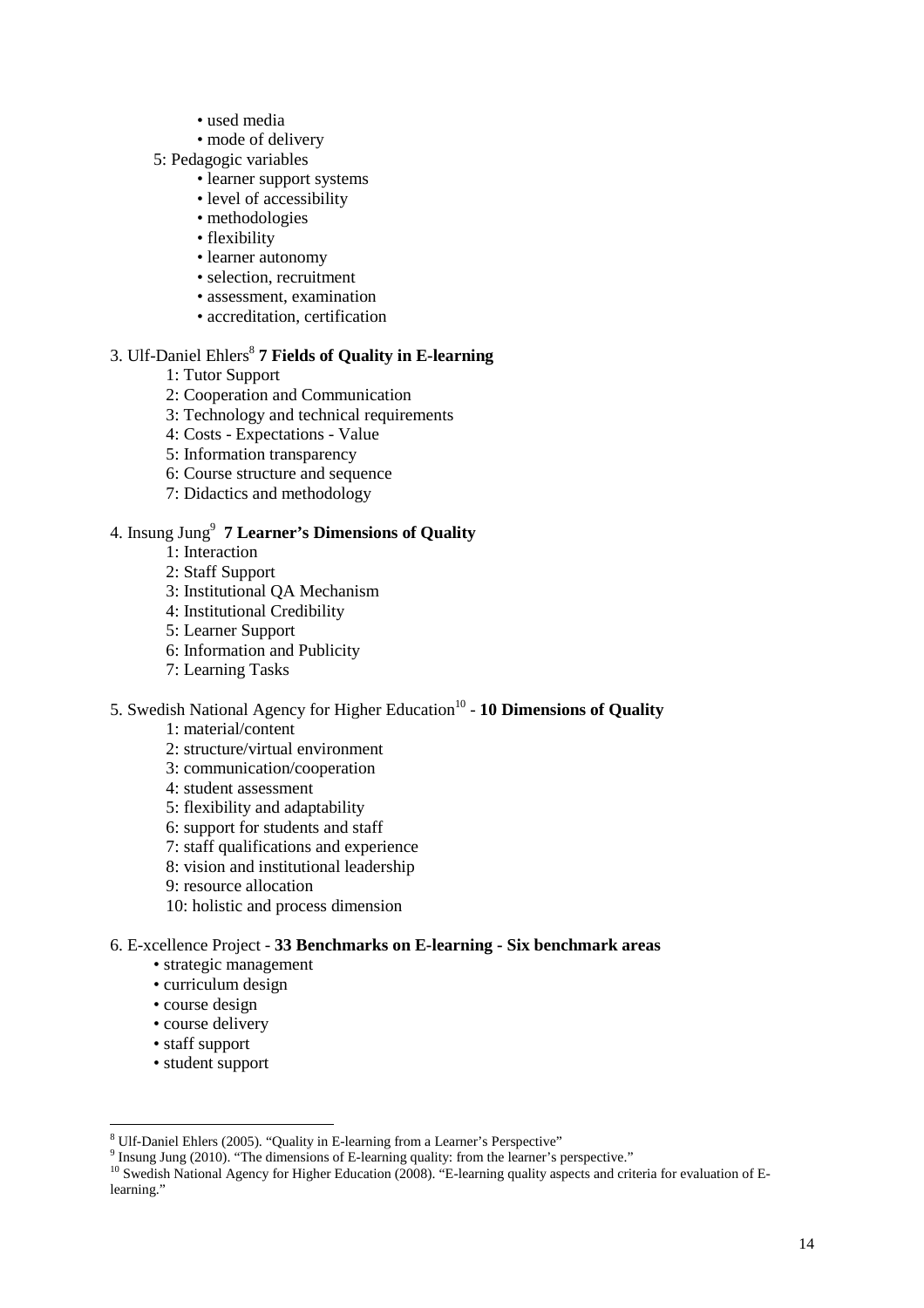Drawing conclusions from this state of art, Andreas stated that:

- Research on E-learning is focused on formal education
- Quality is not (yet) about learning
- Quality criteria do not (yet) capture what makes E-learning successful
- Learning environments are not (yet) about the learner they are about management.

In the second part of his input, Andreas brought in another perspective on how E-learning changed the learning landscape, learning and learners alike. A first important impact is in the formation of digital identities - multi-faceted, contextualised, inconsistent, fragmented, organic, chaotic. Pointing out the proliferation of online media and applications, the question to raise is where the place of non-formal education and intercultural education can be in this landscape. A first answer to this concerns the way technology is configured – the example of personal learning spaces or environments is telling for the way learning can be personalised.

E-learning brought velocity in the process of changing patterns, from relationships vs. content, individual vs. collective, collaboration vs. complexity, distributed vs. centralised, diversified vs. universal. Another aspect where E-learning had impacted the learning world is in the area of main questions, for example aspects as private vs. public, transparent vs. protected, accessibility vs. control, personalised vs. certified, ownership vs. openness are widely discussed in relation to online learning. E-learning has also transformed the role one takes in a learning process, making the following tensions more acute: facilitating vs. educating, teaching vs. learning, researching vs. publishing, assessing vs. certifying, controlling vs. empowering.

The question of power in a network is also important in E-learning.



E-learning has also produced changes in the ways learners are empowered.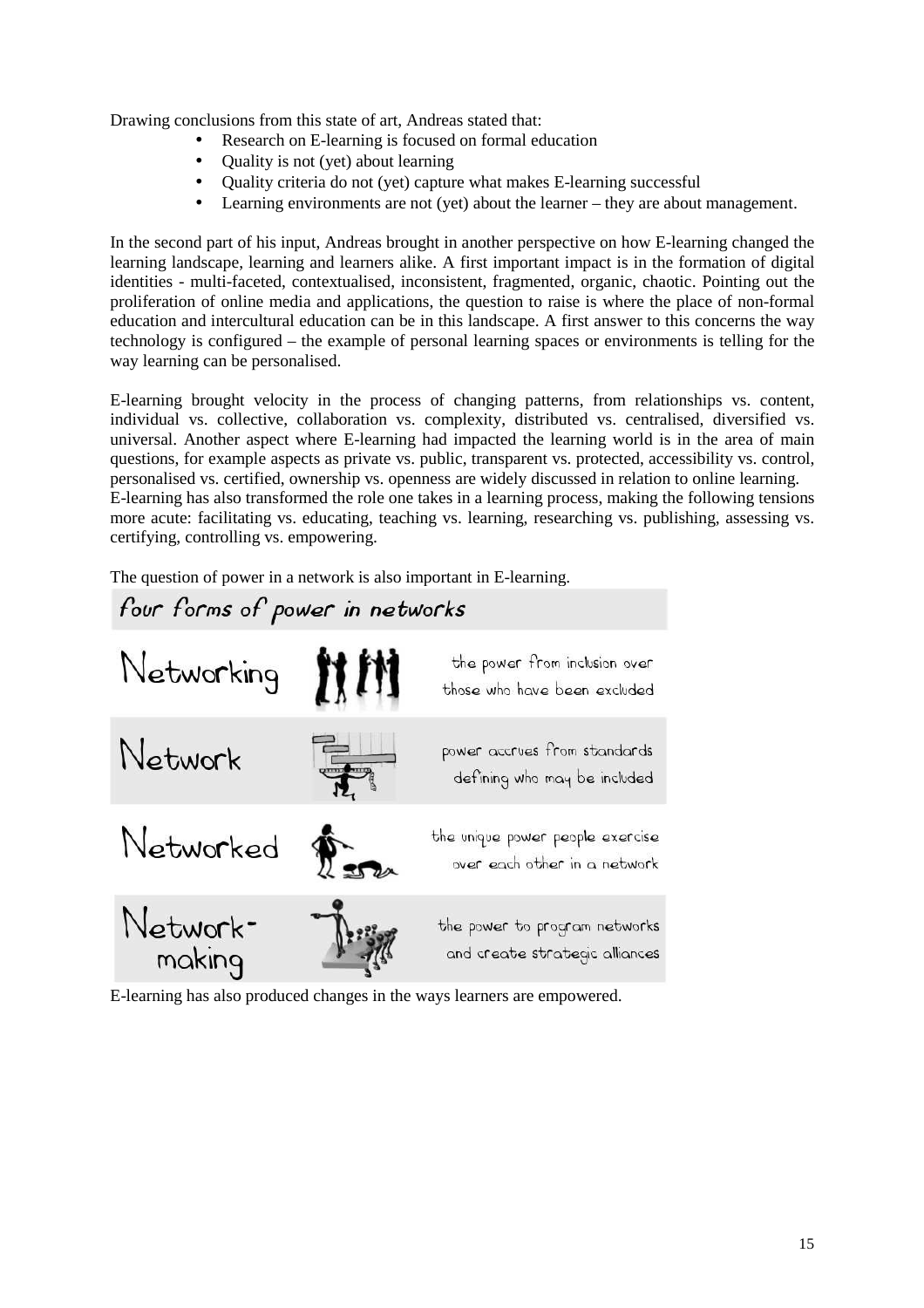

Hiah Complexity in E-learning has brought about the conditions for learning as such to change.



Consequently to the change in paradigm and learning *per se,* communities of practice are impacted and change. Groups evolve into networks.

All these changes, Andreas concluded, are in a dramatic tension with the way E-learning is still perceived: "*We create silos. We think in activities. We think of groups. We are not consistent. We are not present*". The questions of encapsulated platforms vs. the openness of Internet potential, activities vs. learning spaces, groups vs. networks, consistency in values and practices, being presence online permanently or not are at stake when discussing quality.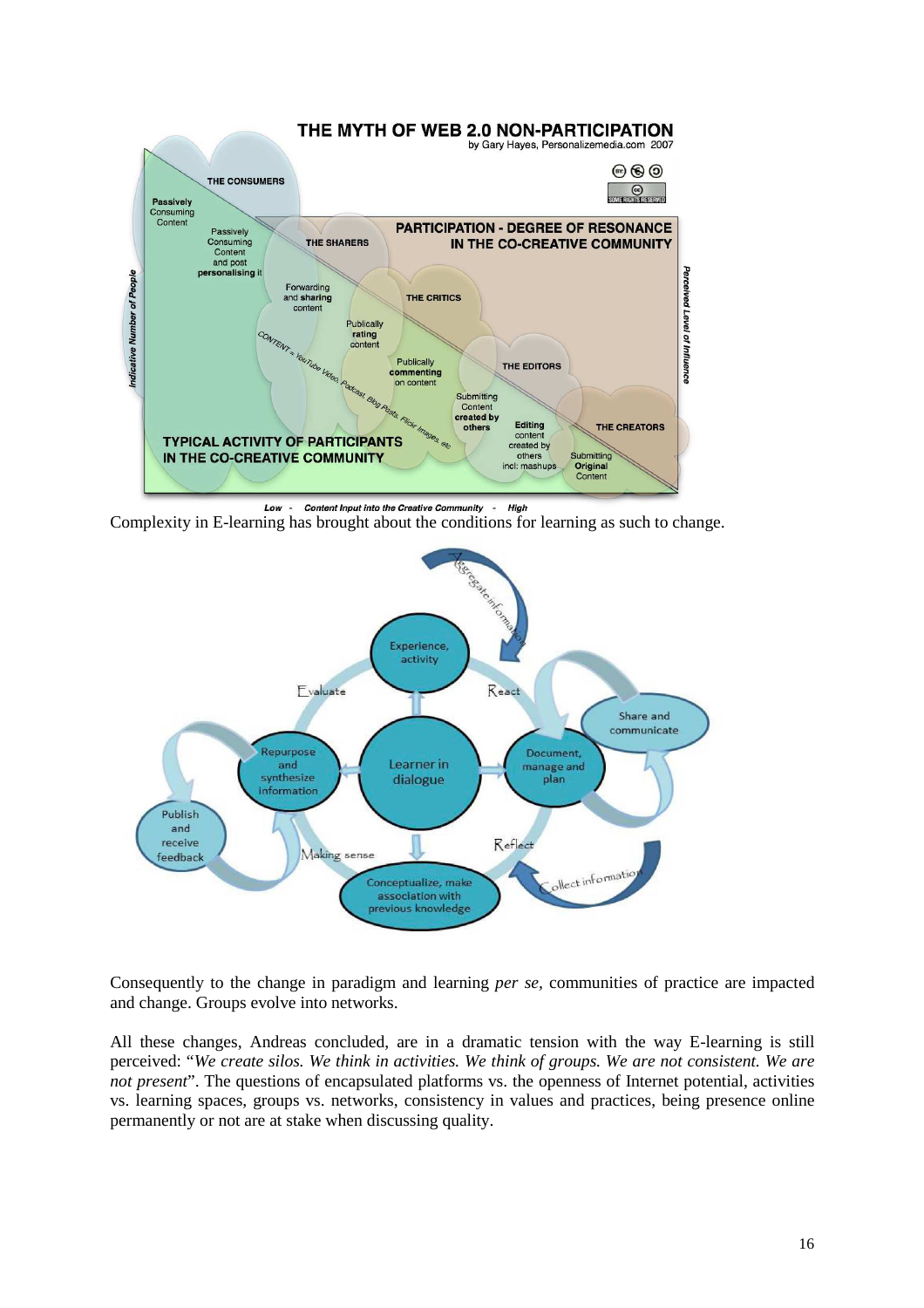# **Quality criteria for E-learning and non-formal education: a study**

Mara Georgescu, Youth Department of the Council of Europe *30 November, 14.30 – 15.30* 

Mara introduced some questions and discussion points as an appetiser for working groups during the afternoon. As the study conducted by the youth sector of the Council of Europe was not finalised by the time of the seminar, the input from the study was mostly conveyed in terms of food for thought and starter of a discussion with the group of participants.

Mara introduced the scope of the study as firstly, to "map" at least 7 E-learning platforms and conduct interviews with practitioners looking for the existing practices related to quality criteria in E-learning. The study will build as well on the outcomes of the seminar and will propose tentative quality criteria for E-learning in non-formal intercultural learning activities.

Mara presented the provisional findings of the study until that moment. The methodology for conducting the study was to put on the "glasses" of non-formal education principles and see how they are reflected in E-learning. The study identifies the main achievements and areas of concern and propose quality criteria.

The different characteristics of non-formal education identified, together with relative findings from E-learning are:

# **a. Non-formal education as a participatory and learner-centred process**

- Learners' needs identified through mentoring, seminars, previous needs analysis
- Participants have a choice in learning among different activities, freedom to move and different spaces in the platforms
- It is not very clear which the place of evaluation in planning further learning is, but there is a genuine interest/dedication in taking into account participants' needs when planning learning

**b. Non-formal education as a learning process relevant to participants' context** 

- Yes, contexts are incorporated in the activities (e.g. "sharing realities" type of activities is quite popular online), from realities to learning and then back to realities
- There is a tension between conceptualisation vs. freshness
- The exception is that participants initiate an activity in their "offline" context and report about it through E-learning
- The context is reported in E-learning exclusively through writing. Other formats are the exception and rather rarely used

# **c. Non-formal education as a experiential and learning-by-doing process**

- Yes, declaratively E-learning promotes learning by doing
- The rule is to have task-based learning  $-$  a task is proposed, participants do it, they learn by doing it – is this learning by doing? Yes. Is this experiential learning? This is questionable.
- There are ongoing questions of participants' autonomy experience is provoked and has clearly defined borders
- Often, experiences do not go up to the end of the cycle not reapplied again coherently through E-learning or in other ways

# **d. Non-formal education as a process where balanced coexistence and interaction between cognitive, affective and practical dimensions of learning are embedded**

- Most of the courses mix these dimensions, but affective and practical dimensions of learning remain unrepresented. There are important limitations of interface when it comes to dealing with emotions online
- Methods based on writing are the most common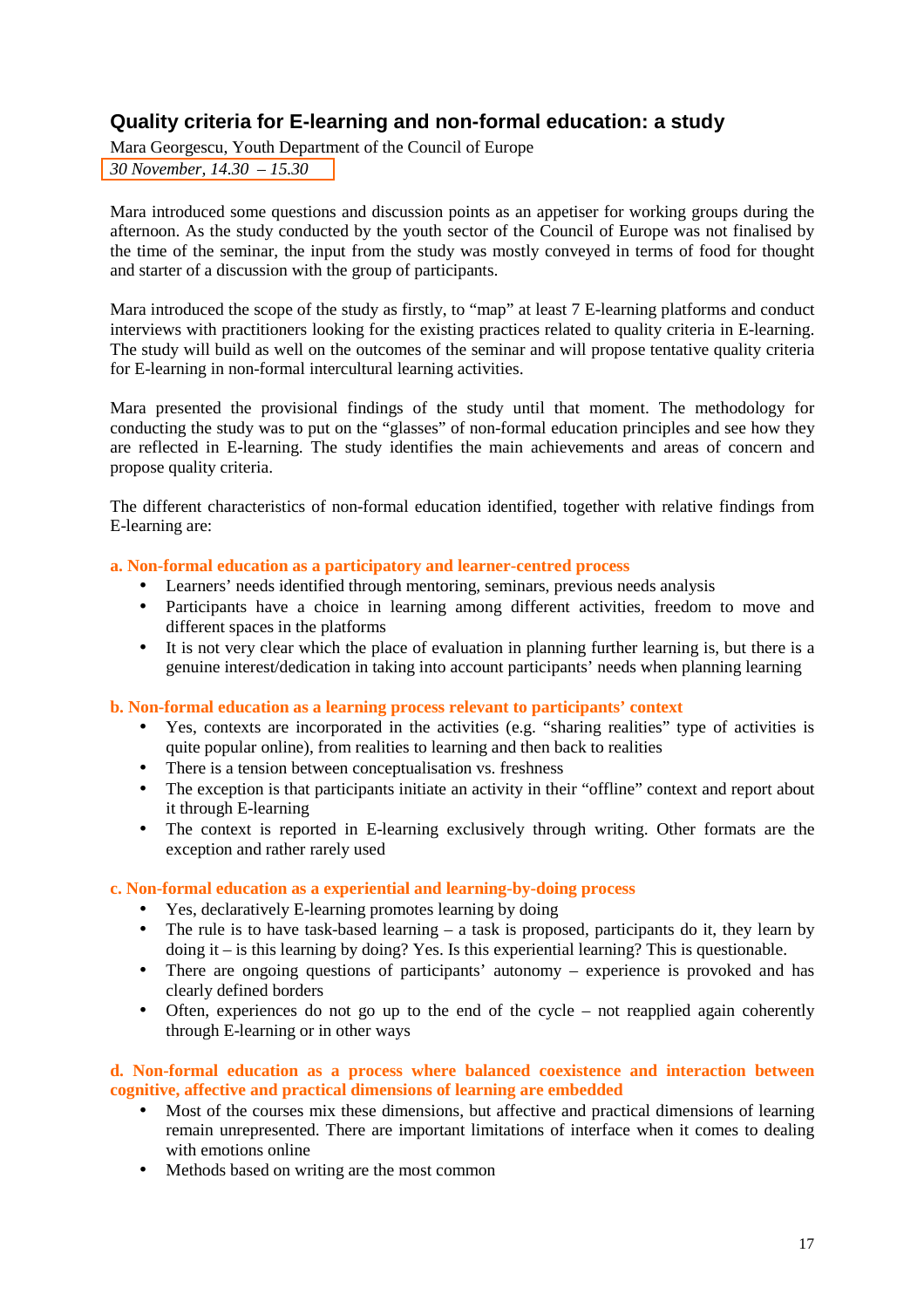• There is, however, a growing diversity, for example synchronic meetings, using other channels of communication not only writing, mindmaps, videos, e-campaigns, e-consultations

**e. Non-formal education as a process that links individual and social learning, as well as cooperation-oriented and symmetrical teaching/learning relations** 

- Individual and group dimensions are represented in learning activities
- The role of trainers in relation to learners is symmetrical, but also asymmetrical as there is sometimes a fixed framework and not always transparent choices in learning offers
- Self-directed learning approaches are implemented to a limited extent. From this perspective, participants' contributions to the learning process are not the only the learning outcome, but also the learning input. This is rather the exception in the platforms analysed

**f. Non-formal education as a holistic process, in which the process itself counts as a learning input** 

- There are shortcomings in applying holistic learning: limitations of the platforms, fragmentation of content and tasks, unsmooth transition between learning units, insufficient customisation, etc.
- There is a tension between process-oriented learning online and task-based learning
- The suggestion is to improve the emphasis on evaluation, consolidation of learning and monitoring (e.g. through support measures as mentoring or tutoring) and pay attention to transition to further learning

**g. Non-formal education as a process that aims to convey and put into practice the values and skills of democratic life** 

- There is little explicit negotiation of how to do things with the learners, involving and empowering learners in the way the learning process is developed
- There is a growing need for co-responsibility if participants do not participate, whose responsibility is it?

**h. Non-formal education as a voluntary and open-access process** 

- Platforms are not open in general to those who are not part of the courses' participants
- There is a tension between voluntary participation and lack of participation online based on a voluntary decision
- Accessibility is still limited, for a diversity of reasons, starting with access to Internet up to disability, learning preferences etc.

From the study and referring specifically to the platforms and practitioners consulted, Mara drew some provisional conclusions, as follows:

- Not all the courses online are the same (blended learning, complementary to residential activities, "pure" E-learning)
- There are mostly asynchronous activities, with some exceptions
- The ratio of tutors, mentors, trainers supporting participants in their learning and with technology varies from 1:5 to 1:10
- Platforms include individual and group tasks, with flexible timing
- The certification of learning is still a process under development, taken up only in some courses
- E-learning platforms have a diversity of functions: deepening participants' knowledge, keeping the group together, gathering the documentation, consolidating individual and group learning etc.
- In most of the platforms analysed there is a defined threshold for participants to spend on the platform (e.g. 2 hours a week…)

| <b>Success factors</b> | <b>Congoing challenges</b> |
|------------------------|----------------------------|
|                        |                            |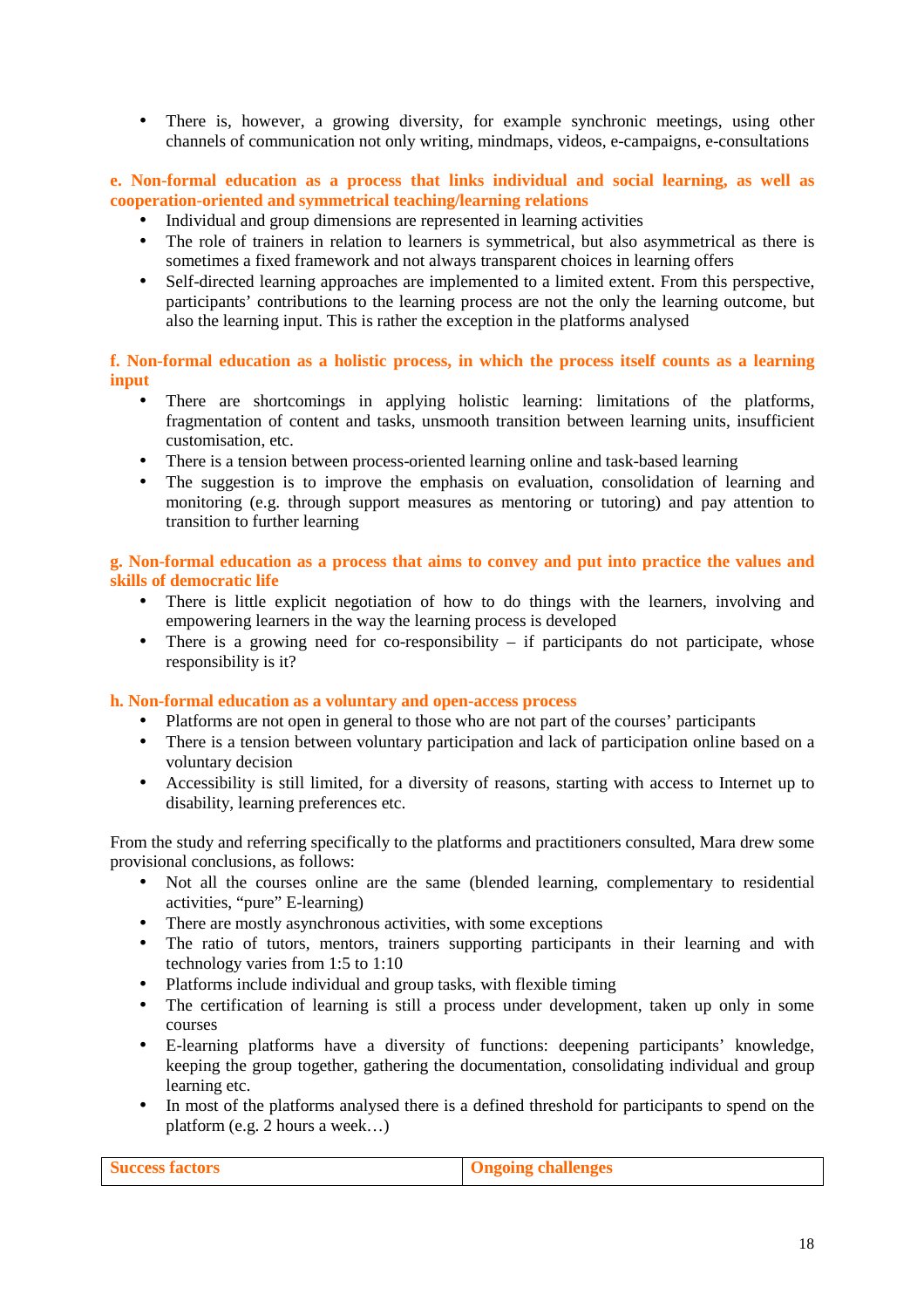- Users are facilitated to navigate through the platforms
- There is a variety of learning tools offered, as well as exciting and thoughtprovoking assignments
- There is a constant personalised feedback for learners, adjusted to their learning needs
- Trainers are trained to use and develop Elearning.
- The platforms are used to deliver content that cannot be delivered during a residential meeting
- The E-learning activities also seek to develop learners' ICT skills
- There are learning support measures in place (e.g. mentoring, tutoring etc.)
- There is a good balance between interactive activities and individual ones
- There is an ongoing customisation of Elearning platforms to become learning environments
- Access to the Internet
- Difficulty of learning on the basis of reading and a difficulty to express oneself by writing
- Unrealistic expectations about the Elearning courses from trainers and organisers
- Inadequate software and insufficient customisation
- Differences in digital literacy within a global audience. We do not all live in 2.0 era and in some cases there are also ethical reasons for this.
- Continuity, motivation
- "Reading mode" vs. active participation
- Asynchronicity vs. group learning
- Disparate tools, incoherent tools, not reflected on from the participant's perspective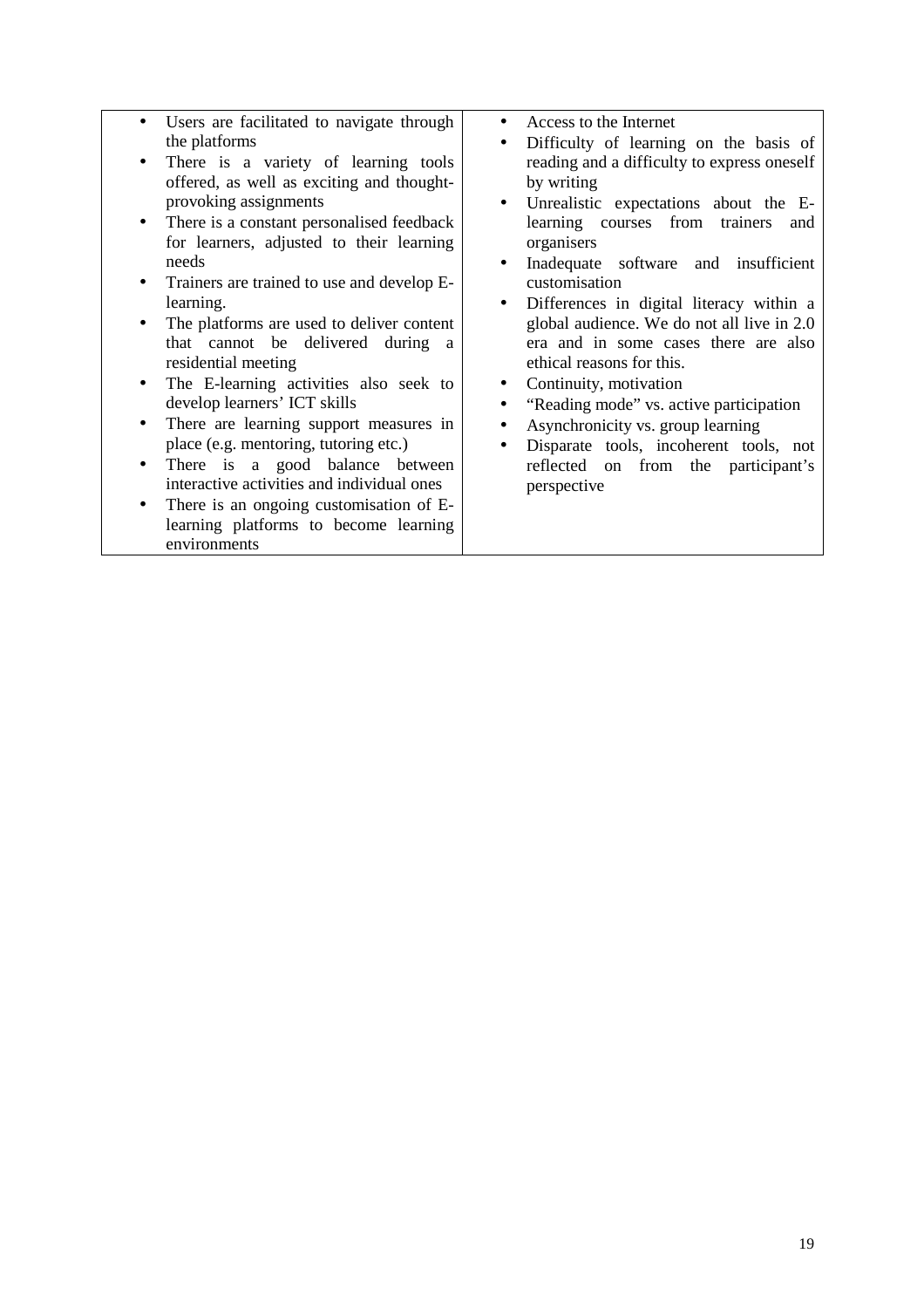# **Working groups on E-learning in non-formal education**

*30 November, 15.30 – 18.30* 

Participants divided in six working groups, where they identified achievements and challenges in using E-learning as a tool for non-formal learning, differentiated by the eight principle areas of nonformal learning from the preparatory study. More concretely, in the working groups participants shared and discussed:

- their experiences with this particular aspect of non-formal education
- the achievements that E-learning can produce on this topic
- the challenges related to the given topic, contextualised and made concrete by the experiences of the participants in the seminar

# **A. Working Group on 'E-learning as a process-oriented learning'**

The group first discussed the understanding of holistic learning. What is holistic? Some answers were:

- Interdisciplinary approach to learning
- Head, heart and hands involved in the learning process, putting emphasis on the process
- Holistic includes not only the process, but also a result
- Participants are taking into account the complexity of the human person working on different levels
- The learning process is based on an analysis of all aspects of the process: feelings, concepts, results, etc.
- There are symmetrical relations between teachers/trainers/facilitators and learners
- All senses are involved in learning
- The learning is linked with the broader context of participants' lives
- The learning process takes into consideration personal peculiarities

As a result of this reflection, in the group's understanding, a holistic and process-oriented E-learning has to be both learner-oriented and process-oriented. In this respect, E-learning is an additional tool.

| <b>Achievements</b>                                                                                                                                                                                                                                                                                                                                                                                                                                                                                                                                                                                                                                                                                                                                                                                                                                                                                                                           | $\frac{1}{2}$<br><b>Challenges</b>                                                                                                                                                                                                                                                                                                                                                                                                                                                                                                                                                                                                                                                                                                                                                                            |
|-----------------------------------------------------------------------------------------------------------------------------------------------------------------------------------------------------------------------------------------------------------------------------------------------------------------------------------------------------------------------------------------------------------------------------------------------------------------------------------------------------------------------------------------------------------------------------------------------------------------------------------------------------------------------------------------------------------------------------------------------------------------------------------------------------------------------------------------------------------------------------------------------------------------------------------------------|---------------------------------------------------------------------------------------------------------------------------------------------------------------------------------------------------------------------------------------------------------------------------------------------------------------------------------------------------------------------------------------------------------------------------------------------------------------------------------------------------------------------------------------------------------------------------------------------------------------------------------------------------------------------------------------------------------------------------------------------------------------------------------------------------------------|
| The example of the Camp "YES" of the<br>youth international organisation Youth for<br>Understanding. There was a group building<br>realised through E-learning by the creation<br>of shared framework preparing workshops<br>and giving feedback.<br>Through E-learning, the military<br>and<br>members of "Doctors without boarders"<br>had to work together.<br>Through E-learning initiatives, Israeli and<br>Palestinian had tools to analyse their<br>interpretation of history. Before this course<br>participants did not even accept to be<br>together in the same room.<br>In the long-term training of trainers TALE,<br>$\bullet$<br>participants knew each other<br>from<br>residential seminar and then, once a climate<br>of sympathy was created, this helped co-<br>operation in E-learning. Also, in TALE<br>participants could criticise the assignments<br>online in order to have their learning needs<br>addressed more. | The question of appropriate methods. For<br>$\bullet$<br>example, there are fewer e-methods for<br>participants to acquire skills than in<br>residential settings.<br>In some cases it can be just a first step for<br>$\bullet$<br>holistic learning, but it needs to be<br>complemented by offline activities.<br>Lack of responsibility by participants, as it<br>is easy to shift from online to offline.<br>Nobody writes an E-learning course in their<br>agenda. It seems that participants'<br>perception is that E-learning is something<br>accessible all the time.<br>There is an inability to control the situation<br>fully, looking at E-learning from an<br>organiser's perspective. We don't know all<br>the context where participants are, their<br>commitments, their daily life problems. |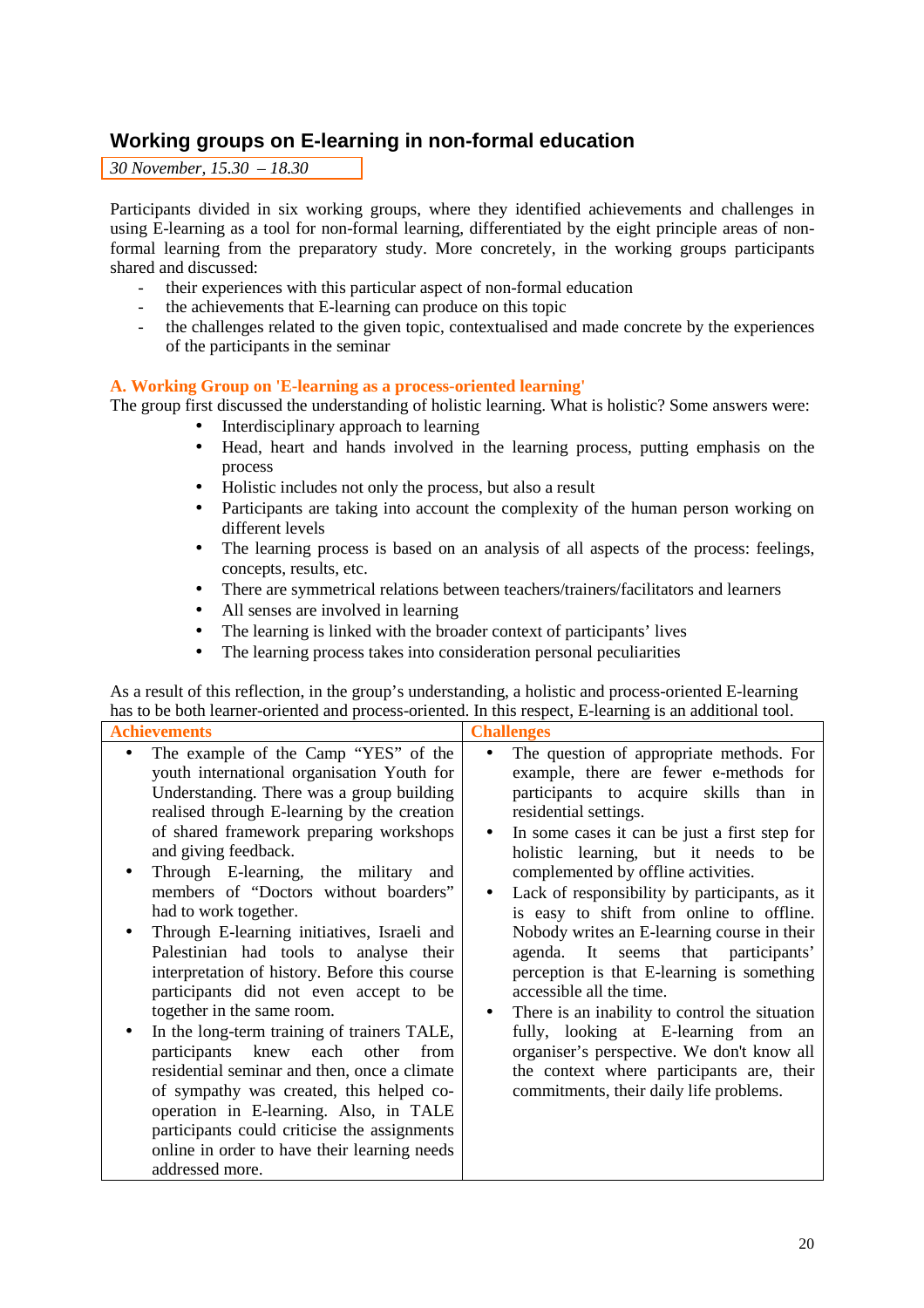|           | An example is the possibility given to<br>participants in some E-learning activities to |  |
|-----------|-----------------------------------------------------------------------------------------|--|
|           | choose the assignments and contact                                                      |  |
|           | organisations. In this case, the moderator                                              |  |
|           | needs to be proactive.                                                                  |  |
| $\bullet$ | Example of E-learning activities that allow                                             |  |
|           | for preparatory meetings to be organised                                                |  |
|           | via Skype.                                                                              |  |
| $\bullet$ | E-learning is useful when it creates a                                                  |  |
|           | comfort zone for those who feels                                                        |  |
|           | uncomfortable in group setting.                                                         |  |
| ٠         | E-learning gives an opportunity to develop                                              |  |
|           | writing skills.                                                                         |  |
| ٠         | E-learning allows to establish common                                                   |  |
|           | ground among participants, for example by                                               |  |
|           | giving them readings before the course.                                                 |  |
|           | E-learning is also a good tool for training                                             |  |
|           | volunteers in an organisation and to manage                                             |  |
|           | their involvement.                                                                      |  |

# **B. Working Group on 'E-learning: Aims to convey and practice the values and skills of democratic life'**

Participants in the working group emphasised that the governance of the platform is very important and this is part of the learning process. Learners have to be critical users. Values have to always be integrated in the course, also through the way the learning environment is customised. For example, etiquette and ground rules – the issue of shouting online – are more important to be defined in Elearning than in face-to-face training. We need to always have a space to discuss this in E-learning.

The group raised the question whether Internet is a more equalitarian place than residential settings. The power status is different, but power relations still exist and there needs to be a way to regulate this power, therefore the importance to clarify and re-define the roles (whose responsibility is it when people do not engage?). There is often an expectation from the learners to be responsible, but also from trainers to create a good learning environment. Can we create an environment for everybody to engage (minority and majority, disadvantaged groups)?

Another question the group identified is whether E-learning is more or less spontaneous than face to face learning? For example, in E-learning we try to interpret the message and the emotions, only using the written language. Online you can control what emotions you are sharing or not. There is a culture of communication and an e-non-verbal communication. These are issues organisers or E-learning and trainers need to consider.

Other findings of this working group were:

- There are actually some things that are easier to do online.
- There are specific competences that trainers need, but also specific competences for learners (what about developing practical tips for learners in E-learning?).
- One aspect to consider is online communication, as E-language is very specific and, particularly in collaborative forms (e.g. wiki, forums), the trainer has actually less control than in face-to-face interactions.
- Social intervention we always need to integrate a social dimension in E-learning. Social intervention can be prepared online, but it is done with real people. So Elearning supports it, but does not stand for itself.
- Political correctness face-to-face you can explain yourself if you have made a bad joke, but online, it just stays there. Online, people tend to react more on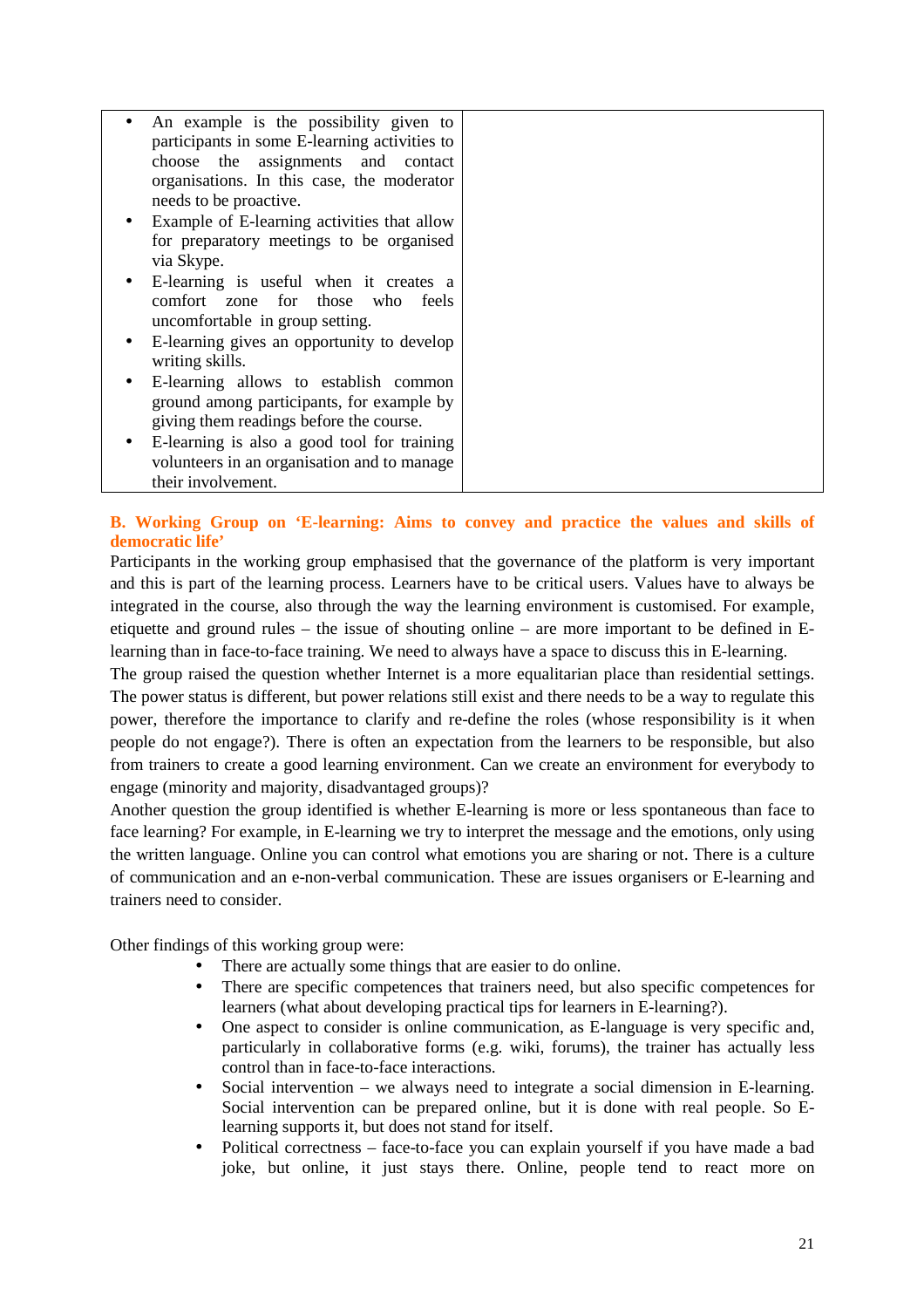inappropriate/racist comments that face-to-face! Which can be a plus for E-learning and a learning opportunity.

- The importance of discussing ethical framework and consideration of using E-learning tools.
- Transparency how transparent are you with sharing feedback?
- How much can we address to the context and social and cultural realities of the learners?

**C. Working group on 'E-learning: Linking individual and social learning'** 

The group defined the different aspects of the topic, as:

- 1) Individual and group learning
	- 2) Learning in context and in our actual society
	- 3) CooperativE-learning
- 4) Symmetrical relation facilitator-learner

Participants in the group shared their previous experiences. One of the participants is a coordinator and tutor as a first experience in a blended course on didactical methodology and ICT tools for teachers. One participant is a coordinator of E-learning on a university platform. Another participants uses Moodle platforms to present curricular content to students. One participant is organising E-learning courses for the preparation of future volunteers that will live soon in different countries, as well as Elearning courses on agriculture using Moodle. Other participants are using blended learning in nonformal education activities or internal training of their organisation.

| <b>Achievements</b>                                                                                                                                                                                                                                                                                                                                                                                                                                                                                                                                                                                                                                                                                                                                                                                                                                                                                                                                                                                                                                                                                                                                                                                                                                                                           | <b>Challenges</b>                                                                                                                                                                                                                                                                                                                                                                                                                                                                                                                                                                                                                                                                                                                                                                                                                                                                                                                                                                                                                                                                                                                                                              |
|-----------------------------------------------------------------------------------------------------------------------------------------------------------------------------------------------------------------------------------------------------------------------------------------------------------------------------------------------------------------------------------------------------------------------------------------------------------------------------------------------------------------------------------------------------------------------------------------------------------------------------------------------------------------------------------------------------------------------------------------------------------------------------------------------------------------------------------------------------------------------------------------------------------------------------------------------------------------------------------------------------------------------------------------------------------------------------------------------------------------------------------------------------------------------------------------------------------------------------------------------------------------------------------------------|--------------------------------------------------------------------------------------------------------------------------------------------------------------------------------------------------------------------------------------------------------------------------------------------------------------------------------------------------------------------------------------------------------------------------------------------------------------------------------------------------------------------------------------------------------------------------------------------------------------------------------------------------------------------------------------------------------------------------------------------------------------------------------------------------------------------------------------------------------------------------------------------------------------------------------------------------------------------------------------------------------------------------------------------------------------------------------------------------------------------------------------------------------------------------------|
| Mixing individual and team tasks in order<br>$\bullet$<br>to promote individual and group learning<br>The existence of tutors that guide/facilitate<br>$\bullet$<br>and<br>learning<br>process<br>motivates<br>the<br>participants<br>Participants<br>knowledge<br>co-create<br>can<br>starting from the input given by the<br>teacher/trainer<br>Young people are more willing<br>and<br>$\bullet$<br>motivated to create content together<br>Forums are also fostering social learning<br>٠<br>Group tasks require also leadership and it is<br>important to have groups with a leader, so<br>that responsibility sharing is more effective<br>New tools that aggregate blogs to the<br>$\bullet$<br>learning platform, so a more personal input<br>can be used<br>More and clearer instructions than in offline<br>$\bullet$<br>learning<br>Wikis are a good example of cooperation<br>this<br>and<br>method<br>online<br>cannot<br>be<br>transferred to residential seminars with the<br>same success<br>It is important to evaluate constantly the<br>group process and dynamics through E-<br>learning<br>E-learning offers more time<br>span for<br>information,<br>searching<br>searching<br>for<br>definitions, complementing knowledge and<br>continuing to work and share with the | The course framework is often created by<br>$\bullet$<br>the coordinator-trainer and mentor and<br>during the course students don't have the<br>space to change it<br>How to involve the participants who prefer<br>$\bullet$<br>individual tasks in the group tasks.<br>Individual<br>social<br>learning<br>and<br>are<br>connected with solidarity and sharing, thus<br>there is a need to also develop this attitudes<br>in learners towards the process and their<br>peers<br>What kind of methodology can we use to<br>assess the social dimension of learning? E-<br>learning gives a different pattern to<br>learning, thus it is necessary to find<br>different methods of learning online, not<br>only coping the usual non-formal methods<br>in E-learning<br>E-learning needs to be more structured as<br>the people are not face-to-face. Time is also<br>an issue as information requests are not<br>arriving immediately to the person and this<br>may create breakdowns in communication<br>Tensions between self-directed learning and<br>the cooperative learning, which in E-<br>learning is rather difficult to put at the<br>service of a learning process |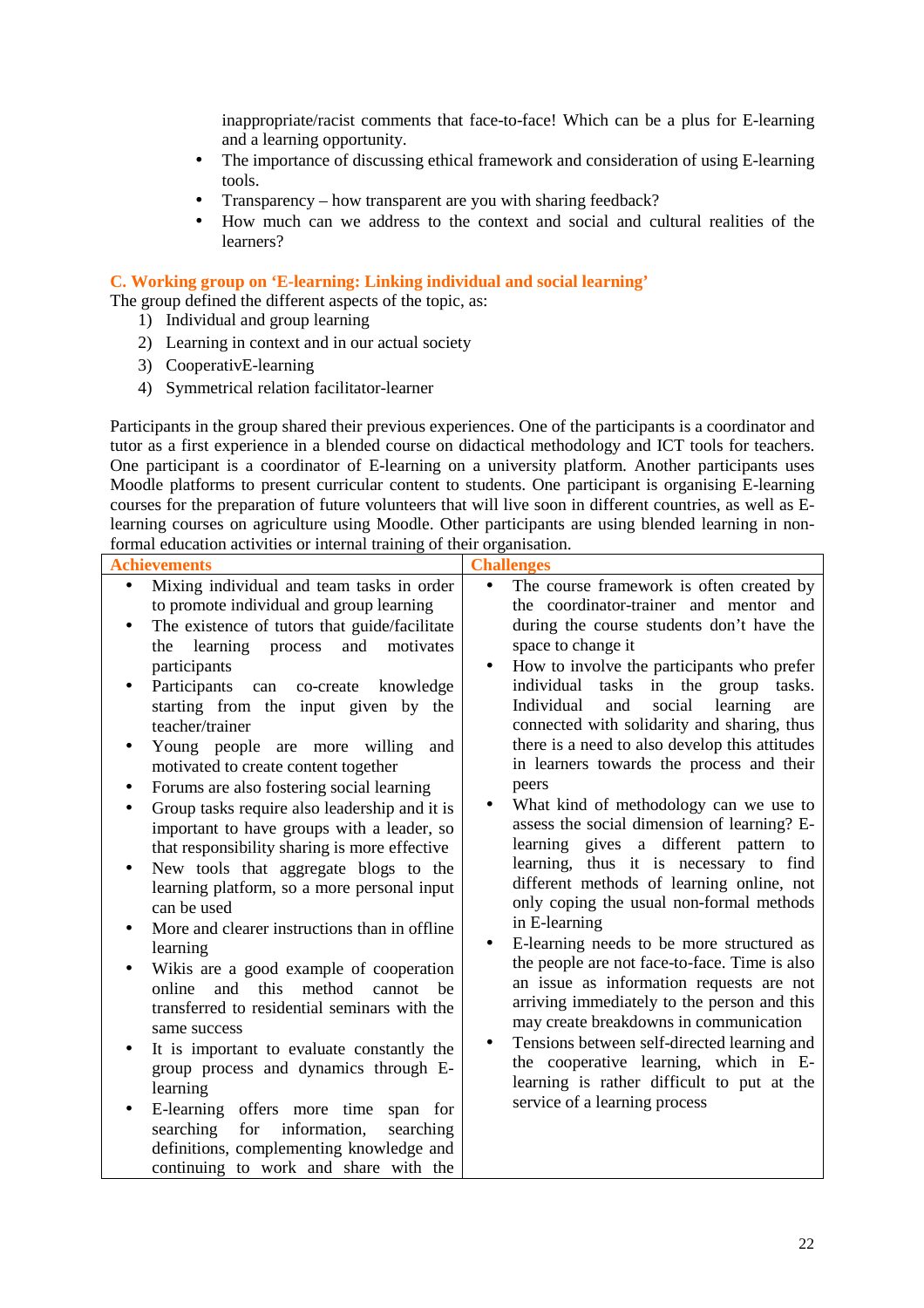| group<br>Use multilingual platforms to achieve a<br>$\bullet$<br>better language outreach |  |
|-------------------------------------------------------------------------------------------|--|
| • In blended learning courses, in which                                                   |  |
| participants meet before they start E-                                                    |  |
| learning, it is important to address the<br>issues of ownership and co-responsibility     |  |
| and redimension expectations, if necessary                                                |  |

# **D. Working group on 'E-learning: Experiential and oriented to learning by doing'**

The group started with a round of introductions and sharing of experiences. One participant works are an educator with young media makers, and as developer/designer of the MA European Studies nonformal platform. One participant in involved in a youth organisation using non-formal learning and has used online learning as a student and developer on topics such as competence based skills and assessments. Some participants have both participant and trainer experiences in non-formal blended learning courses, both long-term and short-term. The topics addressed by the working groups participants online are mostly topics linked to human rights education, intercultural understanding, competences, quality, migration, identity, participation, gender, networking, conflict resolution, etc.

| <b>Achievements</b> |                                                                                                                                                                                                                                                                             |           | <b>Challenges</b>                                                                                                                                                                                                                                                               |
|---------------------|-----------------------------------------------------------------------------------------------------------------------------------------------------------------------------------------------------------------------------------------------------------------------------|-----------|---------------------------------------------------------------------------------------------------------------------------------------------------------------------------------------------------------------------------------------------------------------------------------|
|                     | Profiling (the example presented by Andres<br>in his presentation)<br>Ensure continuity $-$ not to split the work                                                                                                                                                           | $\bullet$ | Using creative and interactive methods<br>similar to those that are used in the face-to-<br>face experience (such as theatre of the                                                                                                                                             |
|                     | into before, after and during, but rather<br>keep them all linked (especially when<br>working with blended learning). This also<br>to "just"<br>not<br>upload<br>includes<br>the<br>presentation online as part of E-learning (as<br>it is not)                             | $\bullet$ | oppressed and methods where there is<br>sharing/expression<br>of<br>emotions,<br>body<br>language, etc.)<br>The level of knowledge and experience of<br>the team in ICT can determine whether or<br>not the E-learning experience is successful                                 |
| $\bullet$           | Make it attractive/creative to approach a<br>task (video, photos, blogs, etc.). You can<br>also let people choose their preferred<br>method for completing the task (or let<br>people choose from a list of options: write,<br>draw, photos, blogs, videos, etc.)           | $\bullet$ | this<br>reflects<br>(because<br>in<br>the<br>methods/technologies/tools they can use)<br>In most experiences trainers/facilitators<br>resort to "writing" texts most of the time<br>because it is the easier way out. There are a<br>lot of insecurities and discomfort (mostly |
|                     | Encourage peer or "buddy" education<br>combined and supported by coaching and<br>mentoring. This would allow for a different<br>exchange of knowledge and experiences<br>among the participants                                                                             | $\bullet$ | by trainers/facilitators) about tools and<br>addition<br>methodologies,<br>in<br>time<br>to<br>limitations (on the side of the participants<br>and the trainers)<br>The relationship between participants and                                                                   |
|                     | To keep the participants motivated to<br>continue using E-learning by providing a<br>skill or a certificate that can be used in their<br>immediate work/study environment; in<br>other words, make the learning relevant to<br>their daily life in order to have a complete | $\bullet$ | the coach is different from face-to-face<br>experiences and sometimes challenging<br>because of the delay in communication<br>(lack of instant feedback/emotions) and<br>also difficult to define "boundaries"<br>It is difficult to estimate the commitment of                 |
|                     | learning cycle<br>Establish/support small peer<br>groups to<br>each<br>other<br>and<br>support<br>encourage<br>participants' autonomy<br>Use simulation games, roles, case studies in                                                                                       | $\bullet$ | the team and participants to invest time and<br>energy to guarantee the quality of the<br>discussions, outcomes, etc.<br>To keep participants motivated for a long<br>time                                                                                                      |
|                     | order to make it relevant, useful, and<br>practical                                                                                                                                                                                                                         |           | Not to be able to consider the different<br>learning styles and capacities (it is mostly                                                                                                                                                                                        |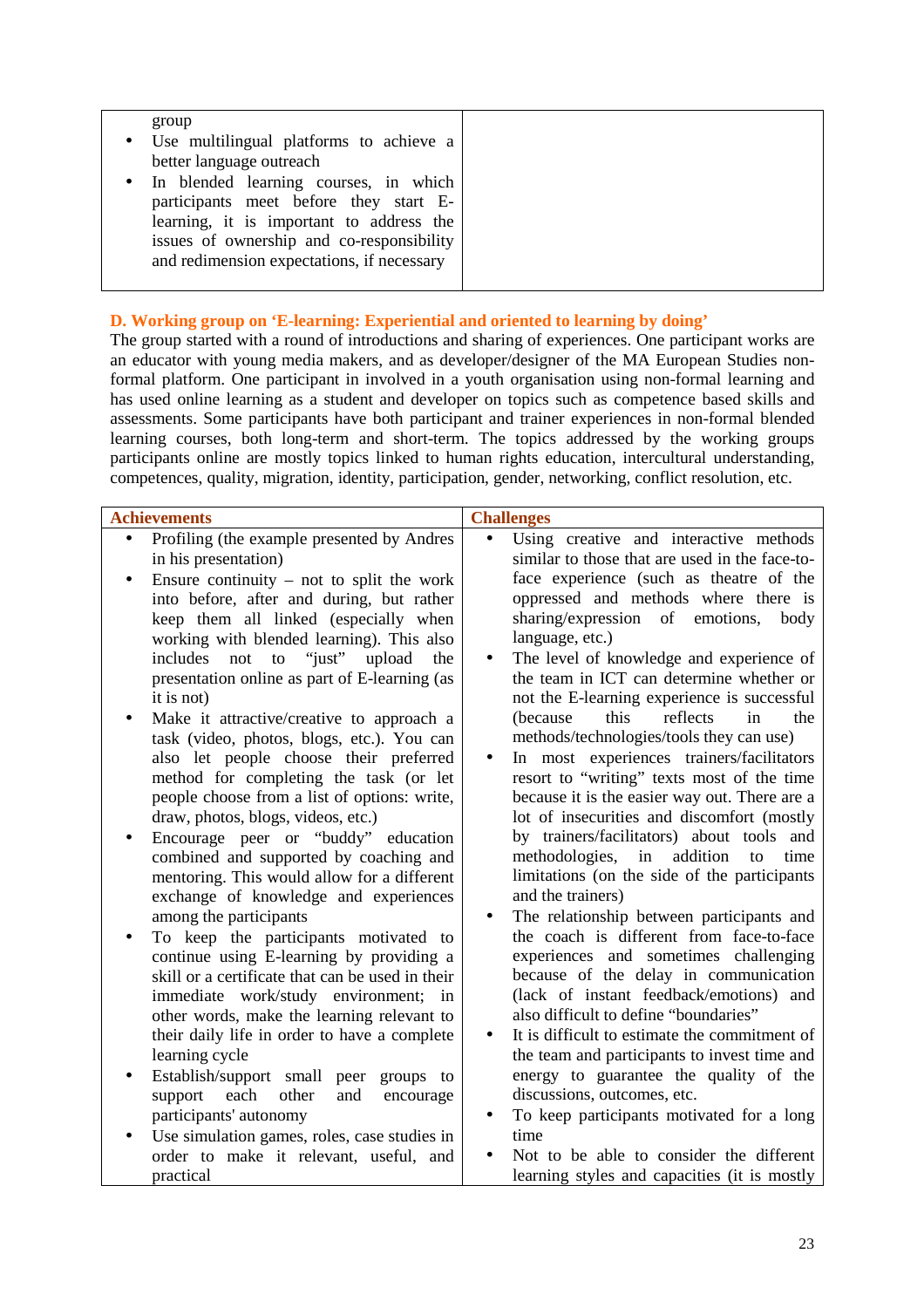| Adapt activities of experiential learning to<br>$\bullet$<br>fit E-learning | boring, serious, not creative, not using<br>better tools)                                                                                       |
|-----------------------------------------------------------------------------|-------------------------------------------------------------------------------------------------------------------------------------------------|
|                                                                             | • The methodology does not include<br>emotions or self-development tools because<br>it is focused on the content not on the<br>learning process |

**E. Working group on 'E-learning: Participatory and learner-centred learning process / A learning process relevant to participants' contexts / Voluntary and open-access learning process'**  Participants started with a round of introductions, in which it was obvious how diverse participants' experiences are, for example:

- Several participants are involved as participants or trainers in blended learning courses.
- One participant carries out several short and two-month training courses on business plan development or uses of Internet to catch up with the missed classes; moreover, she runs a large scale EU project including E-learning and how to use it, and uses social media for different youth projects.
- One participant is engaged in E-learning research in the formal education environment.
- One participant works in a resource centre on human rights education, where she focuses on blended learning, using a NING platform where a community of practice has developed.
- One participant had been involved in E-learning by organising learning opportunities for local people outside of the capital city.
- One participant had developed both stand alone E-learning courses and blended courses for a global audience.

Participants tried to answer the question how to ensure participatory learning-centred approaches in Elearning and came up with the following ideas:

- Needs adaptation, through the following tools:
	- Use of questionnaires to a network of trainers on the needs
	- Use of questionnaires in relation to the E-learning platform used
	- In blended learning, residential meetings and needs assessment before they go online, based on discussions
	- Needs assessed based on residential trainings and evaluation discussions
	- Unrealistic expectations in relation to participation online
	- Challenges related to participants living conditions and contexts in terms of security, Internet access, honesty in filling in the applications etc.
	- Time indications to the assignments and exercises
	- Language capacities in relation to written expression as a challenge to learning
	- Disability issues in relation to E-learning
- It is difficult to conceptualise the learning based on participants' experience sharing, but only in one language, but limitation because of the contexts and understanding
- How can you enable young people sharing their experiences throughout the course?
	- Enabling the debate to flow, explore and share
	- Depends largely on the tools available
	- Don't we want too much from E-learning?
	- Enlarge the network possibilities, i.e. the SALTO training calendar
- How to assess the use of the knowledge and how it has been applied and used in practice?
	- Social network for alumni assess the learning after and how to improve the learning online after the course
	- Network of alumni of E-learning that meet once a month and work further on actions
	- Mentoring is crucial in relation to the E-learning mechanisms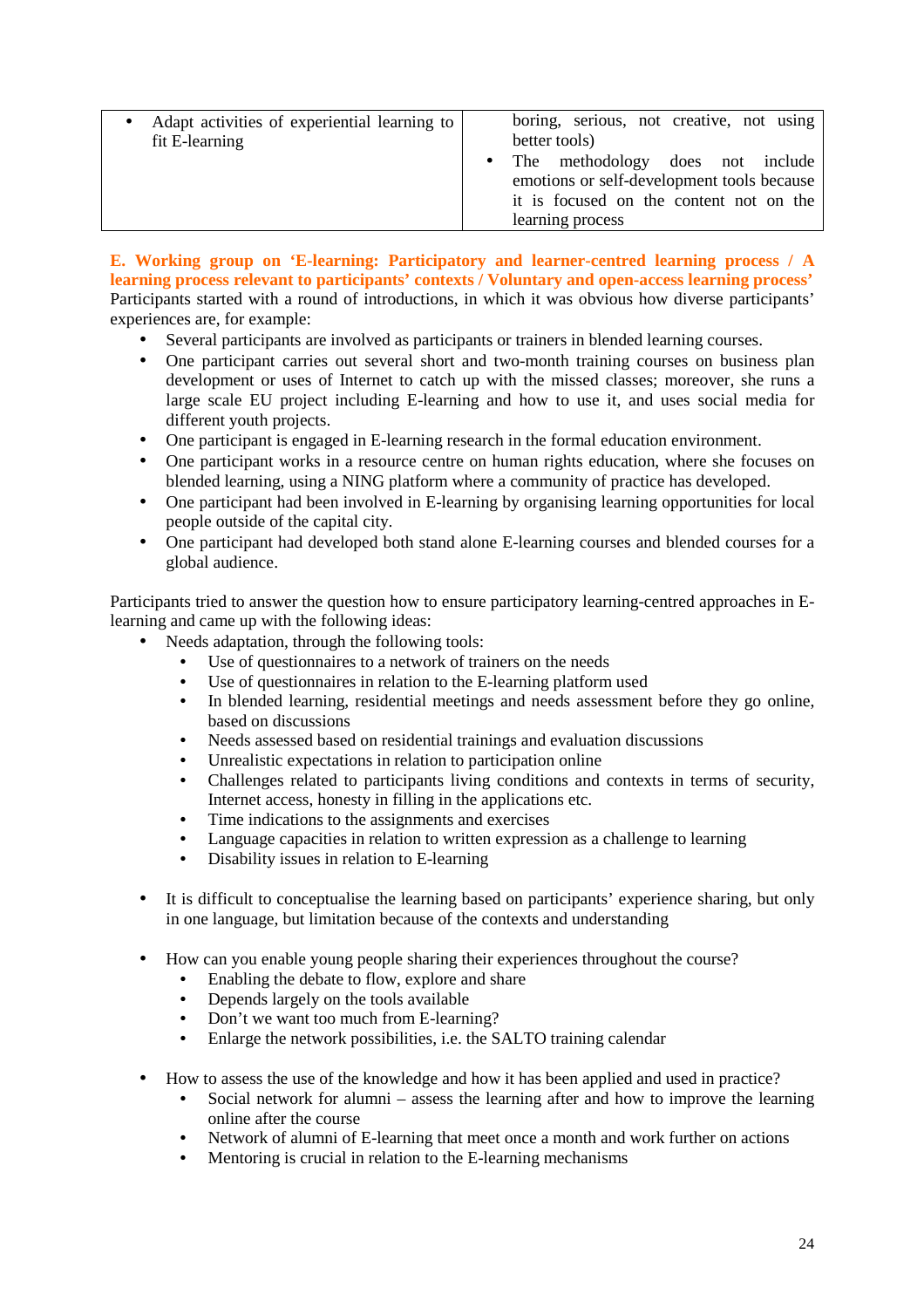- Tools to communicate with participants, Skype groups meetings, platform tools, but importance of phone calls (for process debates, etc.), and even SMS
- Importance of the personal approach, interest, keeping the contact
- Question about Internet access among young people and their motivation to participate
- Online activities in the face-to-face meetings, such as evaluation forms, to provide new tools and exercises
- Creation of guidelines with a step-by-step approach, sent by email

Participants also looked into major questions and burning issues, as follows:

- Meeting of participants' needs
- Challenging participants to be creative, thought-provoking
- Carry out E-learning activities that are relevant to their context
- Encourage participants to be active appropriate tools, responsibility sharing, trust participants to take initiative, trust-building, different roles to be organised by different participants, support from tutors (phone calls, SMSs), communication tools
- Importance of certificate and the recognition it brings
- Individual and group exercises
- Access to experts

### **F. Working group on 'E-learning: Balanced coexistence and interaction between cognitive, affective and practical dimensions of learning'**

The group identified general challenges that have to be taken into consideration when designing the content of E-learning, as follows:

- The accessibility of the E-learning platform
- The level of Internet literacy of users according to different countries and areas
- The technical equipment available
- Time flexibility (however, the group concluded that this is mostly an advantage in E-learning)
- The balancing of motivation and competition among participants

Some of the questions that E-learning providers have to take into account are – at the same time – cognitive, emotional and experiential:

- There is in general a high level of expectations when it comes to E-learning, from both participants as well as organisers. How to deal with this when it comes to concretely working with E-learning? How to keep this level of expectations and how to effectively respond to them?
- How to engage learners emotionally in E-learning, so they feel motivated and secure?
- How to make assignments useful for participants with respect to their context?

The group also identified achievements and concrete tips regarding the group main topic, as follows:

- When dealing with learners' motivation, the first session/task in E-learning should not be complicated, for example start with a video introduction or a funny/creative task
- Provide feedback on a regular basis, individual, collective and more formalised feedback based on forms/quizzes and monitor the feedback loops
- Use audio-visual tools as much as possible (video introductions, webinars, Q/A sessions), as they add a human touch to E-learning
- The energy required in E-learning from a facilitator should not be underestimated
- Keep constant contact with people (even outside of the platform  $-$  e.g. e-mails) in order to keep participants motivated
- Ensure clear structure and transparency in the online programme, in the content etc.
- Identify ways to overcome technical obstacles, for example by creating video tutorials or by providing other examples/support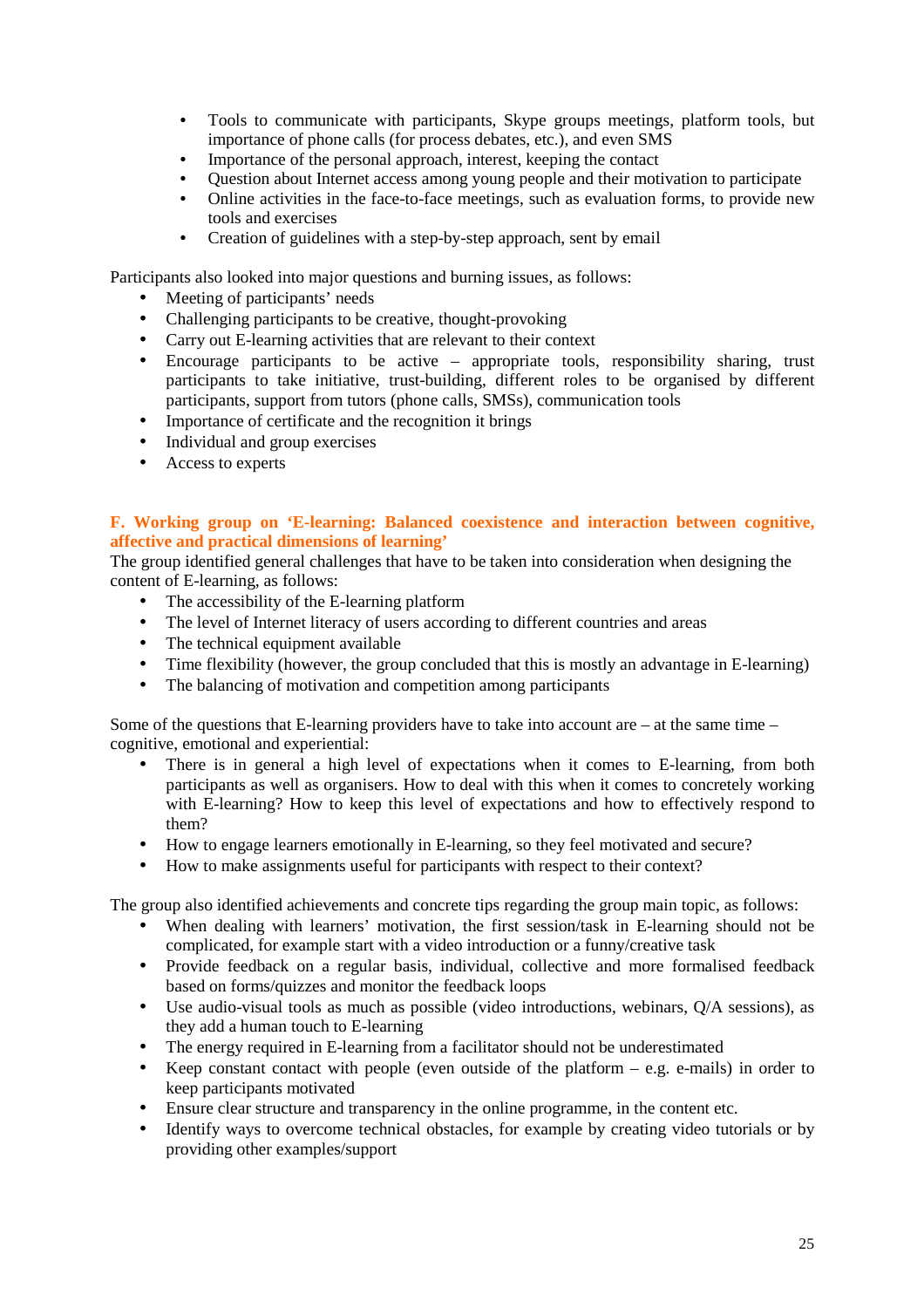- Identify from the very beginning of the preparatory process ways to overcome barriers (for example, how to deal with the feelings on not being safe online) and ways to build the trust in the group of participants (for example, by defining clear rules, e.g. do not upload anything that your government should not know, in the case of human rights issues)
- Specialised training for online instructors is needed and it should not only be technically oriented
- Do not forget that practice shows that the content of residential courses cannot be automatically transferred to the online environment.

# **Sharing of practices**

*30 November, 20.30 – 22.30* 

Participants shared informally information about their ongoing practices and E-learning experiences. The main experiences discussed were:

- the MA in European Studies
- the Network University courses
- the North-South Centre of the Council of Europe experiences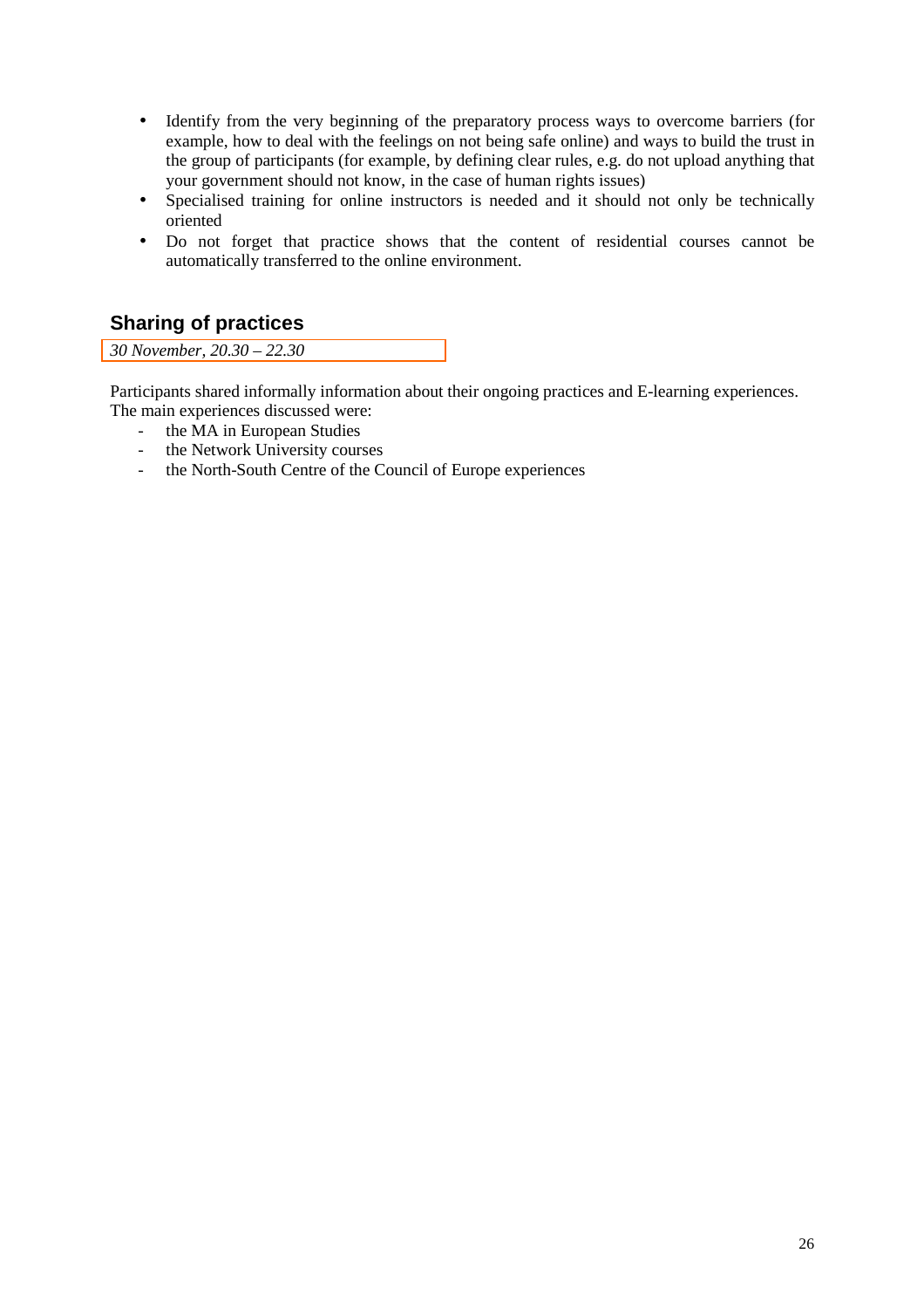# **Input on quality in non-formal education**

Rui Gomes, Youth Department of the Council of Europe

*1 December, 9.30 – 11.00* 

Rui Gomes introduced at first the work of the youth sector of the Council of Europe, within the whole youth policy framework whose aim "is to provide young people, i.e. girls and boys, young women and young men with equal opportunities and experience which enable them to develop the knowledge, skills and competencies to play a full part in all aspects of society" (Council of Europe Agenda 2020).

Rui reminded the audience of some aspects which are at the heart of why the youth sector of the Council of Europe promotes non-formal education. Non-formal education takes place in a variety of settings and contributes to the self-development of young people and their social, cultural and professional integration. It supplements, sometimes replaces, formal education. It develops important life-long learning skills. It develops citizenship skills and attitudes. It is flexible, it is cheap and it is efficient.

Rui also drew some lines between formal and non-formal education, underlining both the differences and similarities between the two. While formal learning takes place within an institution, is structured around clear curricula and learning objectives, includes assessment and evaluation, tends to be "normalised" and it leads to recognition, diplomas and certification, non-formal education has a planned programme, occurs outside but complementary to formal curricula, it is based on voluntary participation, it is systematically evaluated and claims to be not formal.

Some of the core features of non-formal education were defined as:

- purposive learning
- diversity of contexts
- different and lighter organisation of provision and delivery
- alternative/complementary teaching and learning styles
- less developed recognition of outcomes and quality

Its main values are:

### **Personal development**

- Autonomy
- Critical attitude
- **Openness and curiosity**
- $\blacksquare$  Creativity

 $\overline{a}$ 

### **Social development**

- Communication capacity
- **Participation** and democratic citizenship
- $\blacksquare$  Solidarity and social justice
- **Responsibility**

When looking at the specificities of the pedagogy promoted and implemented by the European Youth Centres, this stems around the following points $11$ :

 $11$  The source is the report of a consultative meeting on the education activities of the EYCs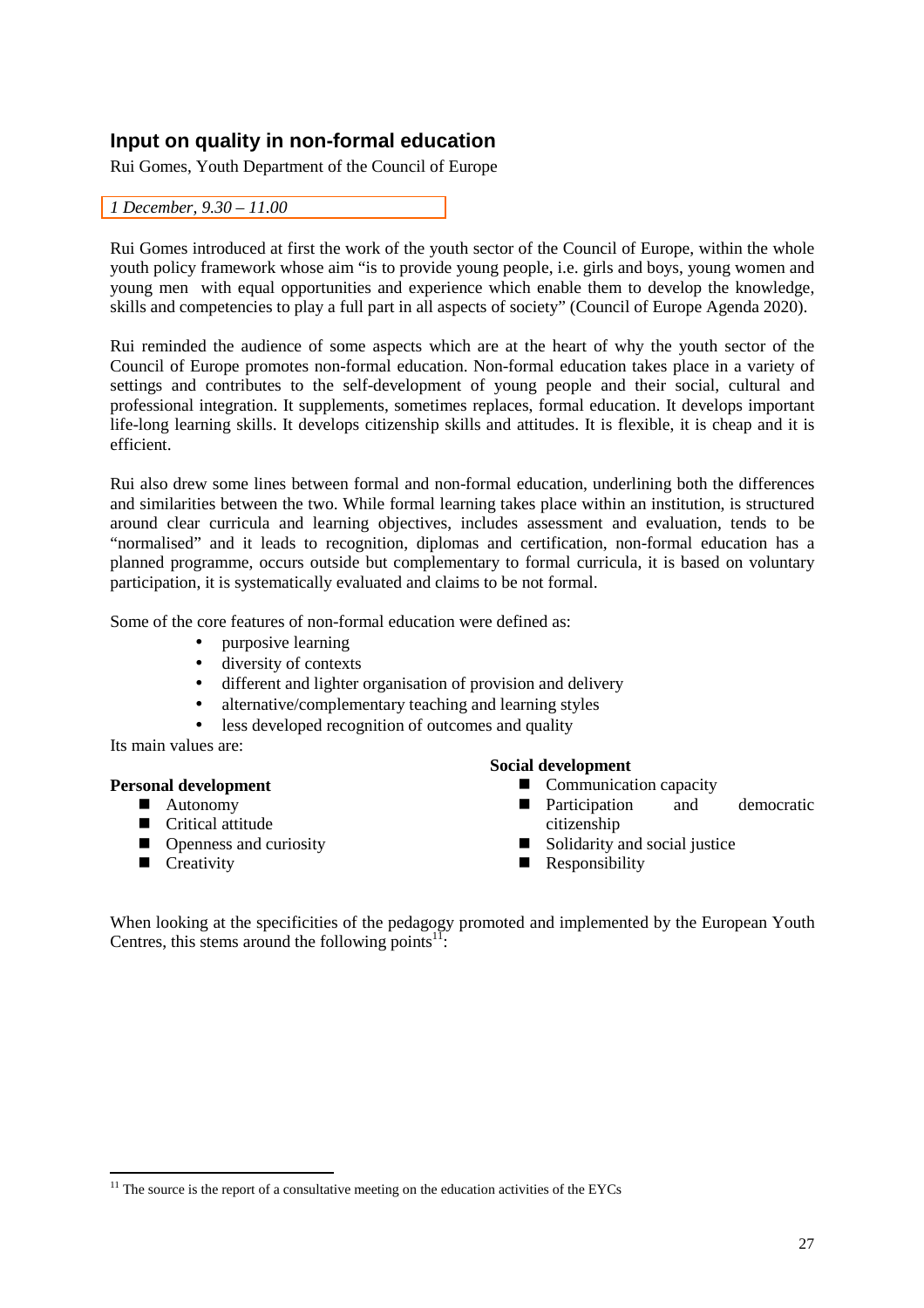

In line with this pedagogy, quality was defined by the youth sector of the Council of Europe as *minimum* standards and definitions related to the essence or type of activities. It refers to what should be in certain activities and also relates to how they are prepared, delivered and evaluated. In this context, quality standards serve as an assurance to all partners concerned that the stated aims and objectives of a given activity are adequately defined and will be pursued so as to be made fully achievable.

The quality standards in non-formal education activities of the youth sector include:

- 1. a relevant needs assessment;
- 2. concrete, achievable, assessable objectives;
- 3. the definition of competences addressed and learning outcomes;
- 4. the relevance to the Council of Europe values and priorities in the youth field;
- 5. an adequate and timely preparation process;
- 6. a competent team of trainers;
- 7. an integrated approach to intercultural learning;
- 8. adequate recruitment and selection of participants;
- 9. a consistent practice of non-formal education principles and approaches;
- 10. adequate, accessible and timely documentation;
- 11. thorough open process of evaluation;
- 12. structurally optimal working conditions and environment;
- 13. adequate institutional support
- 14. visibility, innovation and research.

These quality standards guide mostly implicitly the activities in the youth sector and are not structurally assessed throughout the activities.

This often leads to the question, very relevant also in the E-learning context, if *we can say what we do and at the same time do what we say.*

Rui also proposed to the audience the reflection of Peter Lauritzen, when referring to the youth sector as a field of "father killers"; anything older than three years simply "has to go". This means also that it *is not possible to discuss education outside the political/social climate of a given time*. At the current moment, an important concern regards the ability to reflect on the Internet governance and issues and their implication to human rights and citizenship.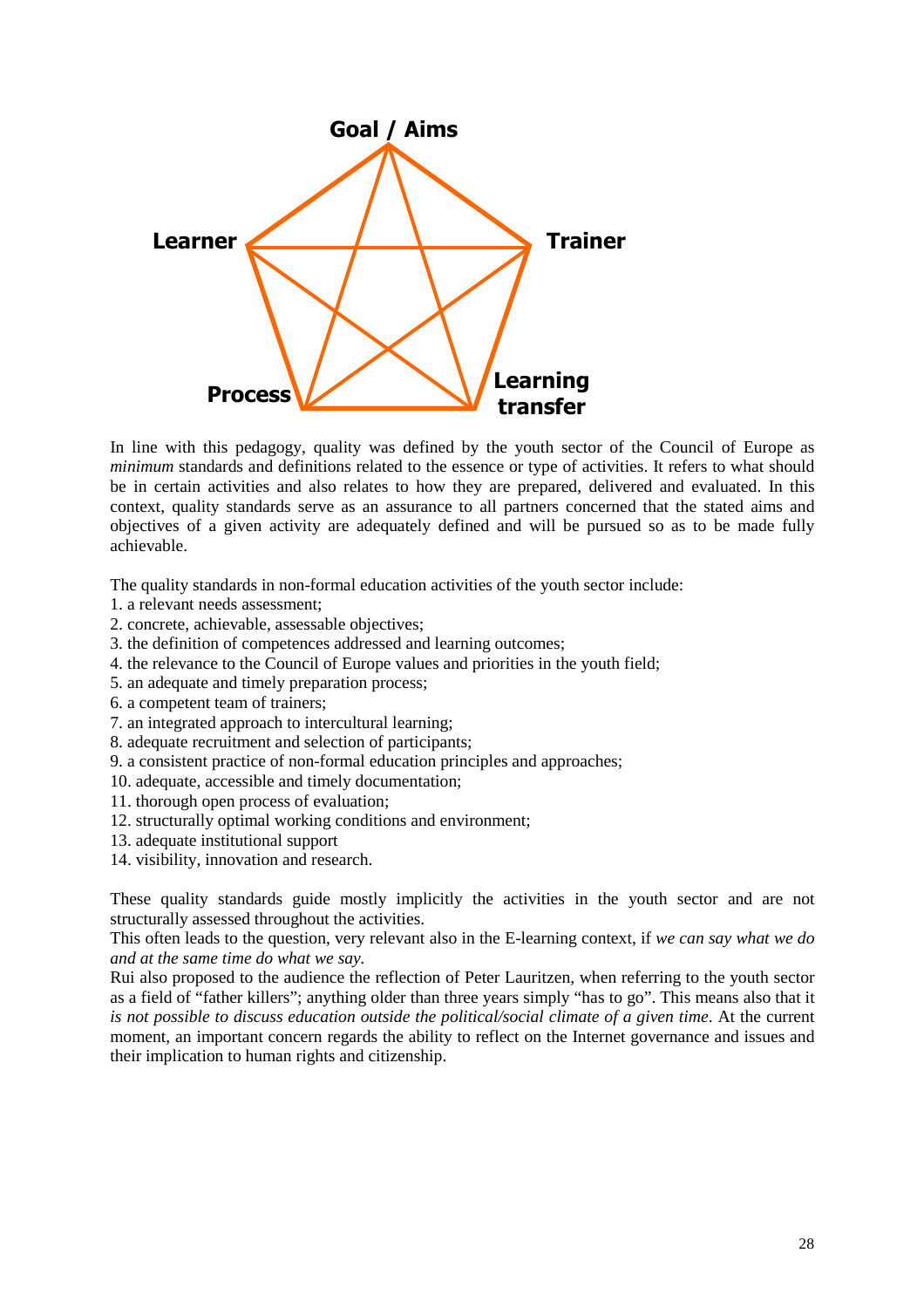# **Working groups on E-learning in intercultural non-formal education**

# *1 December, 11.30 – 13.00, 14.30 – 17.00*

Before moving into these working groups, participants shared their own understanding and use made of "quality" in their organisations' work. Understandings differ and set themselves on a continuum that covers institutional, educational, intuitive, result-oriented, evaluation aspects, and more quality insurance, quality control systems, quality in the competences of educators involved. This diversity of understanding of quality within the group of seminar participants was an appetiser for working on specific topics afterwards, keeping in mind the multi-faceted concept of quality.

Participants divided in four working groups whose scope was to capitalise the outcomes of the first day of seminar (the theoretical background, the outcomes of the in progress study, the main challenges, questions and achievements from participants' experiences) in order to discuss and propose specific suggestions and guidelines for the area of each working group and follow-up proposals.

### **A. Working group on 'Guidelines for Quality criteria for E-learning non-formal intercultural learning activities'**

### The scenario and questions for this group were:

*You are preparing guidelines for quality criteria for E-learning non-formal intercultural learning activities. You can use as a starting point defining criteria for the different aspects of E-learning nonformal intercultural learning activities:* 

- *a) E-learning,*
- *b) Intercultural learning,*
- *c) Non-formal learning.*

*For each of these areas, identify quality criteria as minimal standards, starting in first place with Elearning and taking intercultural learning and non-formal education from the E-learning perspective/dimension. For each quality criterion, identify how you can verify that the criterion is realised or not – this way, try to identify indicators!* 

The group started firstly to reflect on the purpose of defining quality standards, the rationale of the interest in quality standards, as well as more practical questions regarding the use made of quality standards and their scope.

Some of the answers to these questions in the group were:

- quality standards used for giving orientation to course developers, possibly as "to do list" or "don't forget list"
- quality standards as minimum requirements from participants in E-learning courses
- quality standards as an "utopia" where we would like our projects to go
- checklists regarding how to develop E-learning helping to revise and adjust the processes involved in the educational offer
- quality standards as basis for research
- using quality to check the feasibility of future projects

An important reflection in the group regarded the challenges met when developing something that would apply at European level, as Europe is so different and the countries are so different. The challenge is how to develop criteria that fit into the different situations.

The group brainstormed on what needs to be in the quality criteria and identified two categories:

- *aspects related to the actors/processes involved (learning, instructors, facilitator, technical support, stakeholders, etc)*
- *specific aspects regarding the added value of E-learning*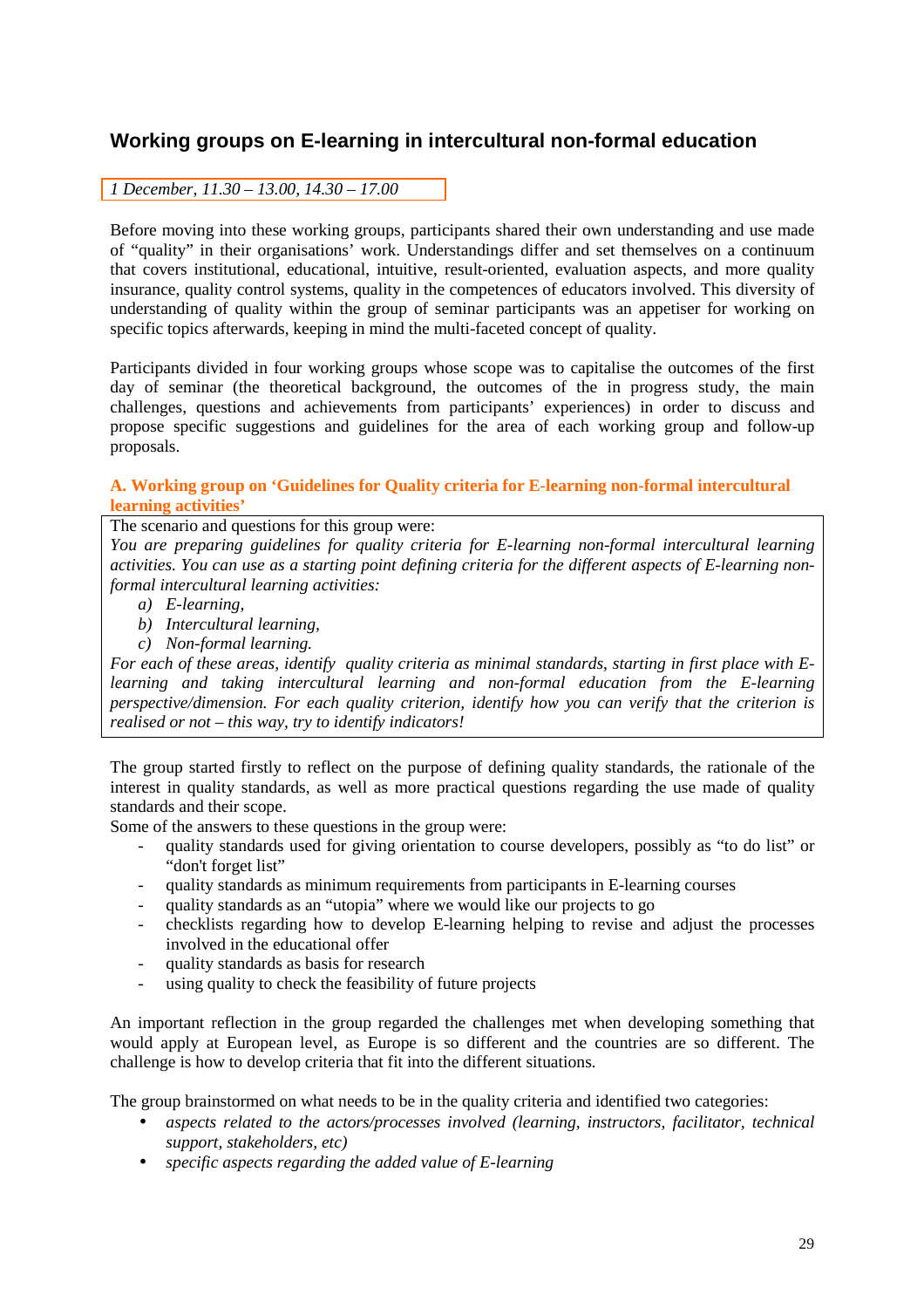When discussing the positive special and specific features of E-learning, the group concluded that the most important thing for E-learning is the coverage: you can reach and access many people. It became a powerful tool to change society across boarders. It gives the opportunity to spread the learning over a longer period of time, it allows learners to plan their learning, it allows the trainer to also update and adapt, it makes their work more flexible, it enhances their tasks: it does not replace other forms of learning but it is an addition.

It is important to be aware of the limitations of E-learning. The expectations on E-learning are often too high and it is important to have a more realistic expectation. It is good for ongoing professional lifelong learning. E-learning is cost effective and provides the space for the intercultural dimension/experience. It allows the learner to better implement the learning in their daily reality (the learning experience is closer to the context). It is more learner focused. It is a way to facilitate participation/entrance to the society. It stimulates digital inclusion (but there is also an element of exclusion). People share in a more open way online. As far as communication is concerned (even if language can be a limitation), in general participants are more participatory in the online environment. It provides a "safer" environment for sharing. It provides new ways/tools of interaction. It provides space for reflection

As far as the limits of E-learning are concerned, the group identified the following:

- it is not for absolute beginners
- it does not always include experiential learning
- it lacks instant feedback
- it lack body language possibilities
- it gives the trainer only limited "control" over the participants and the group to participate
- it does not cover different learning styles
- there are some themes/topics that are harder to train online or could be partially done online
- it can be adapted in a limited way
- access for people with disabilities is difficult
- there are time limitations

The group discussed who the potential quality criteria should reach and identified as target groups providers of E-learning in a non-formal/intercultural environment, policy makers, donors, learners, etc.

Regarding the needs assessment quality criteria, the group identified the following possible criteria:

- needs assessment is based on consultation processes with the target audience
- there is a constant needs analysis
- learners have access to computer/Internet/they are e-literate
- needs assessment considers the aspects of accessibility/disability
- needs assessment considers the outreach of E-learning, in terms of space (geographical location/diversity) and time (availability of participants for learning)
- E-learning is cost effective
- There is a continuum between learning outcomes and intended learning
- Needs assessment consider the aspects of appropriateness/adequacy: needs for capacity building challenge (blended/pure E-learning)
- The organisation has the capacity to deliver E-learning in appropriate conditions

Regarding the aspects concerning the course design and development, the group identified the following possible criteria:

- E-learning has SMART objectives
- Objectives are based on the needs analysis
- The objectives clearly mention the type of learning
- E-learning takes into account the aspect of accessibility special needs and learning needs
- E-learning takes into account accessibility and digital inclusion (software, and bandwidth, size of documents etc.)
- Time investment required is appropriate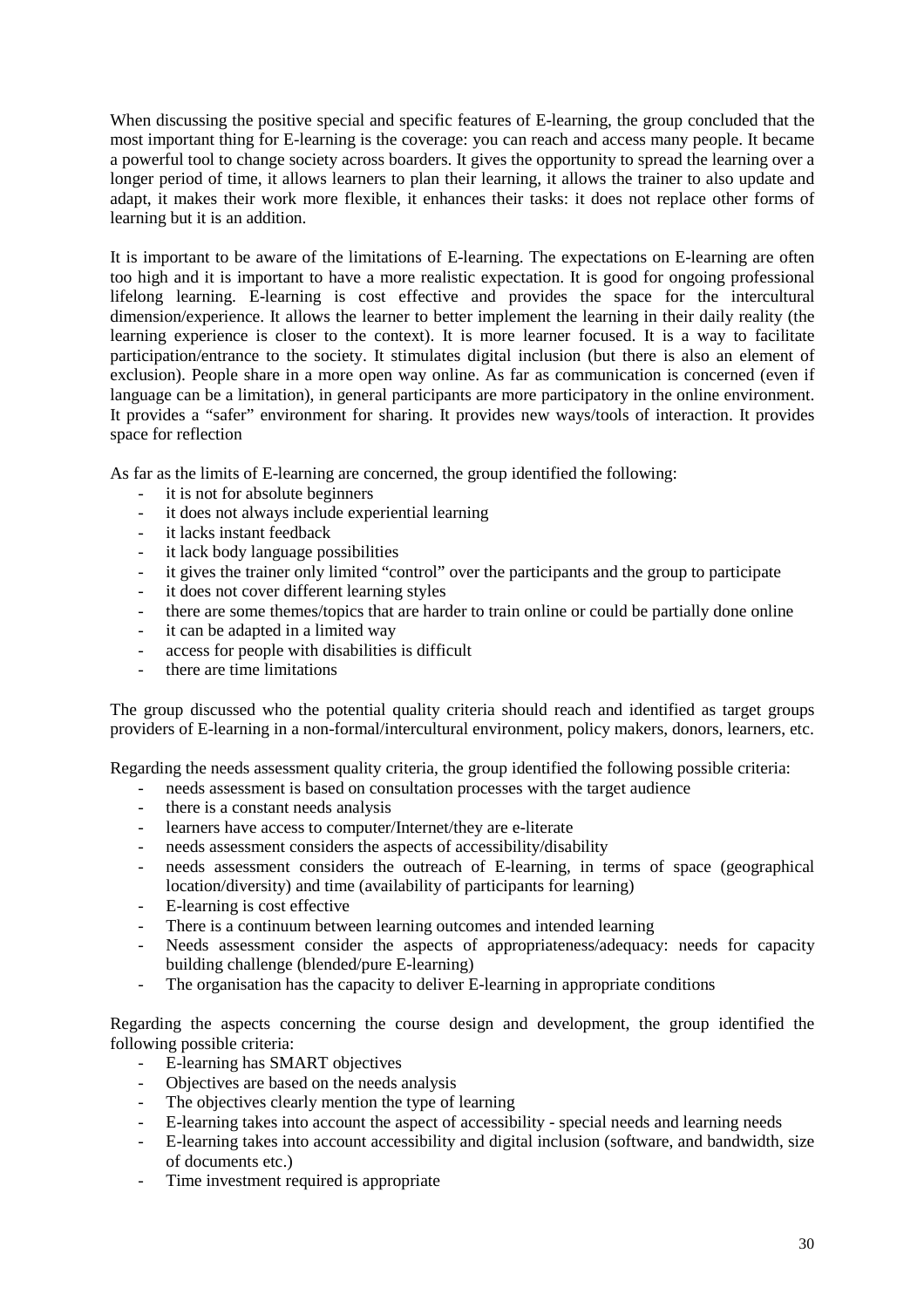- Time commitment of learners is appropriate
- Learning outcomes are adequate
- Ways of implemented complementarity to residential courses is appropriate
- Course development is adequate in terms of being well structured, timed, and sequenced
- Course development includes appropriate communication of information on the course objectives, approach, programme, workload, methodology
- Criteria for participation and the course requirements (attendance, participation, etc) are appropriately and timely communicated to learners
- Roles within a team are clearly spelled out (administrator, course director, technical person, developers/content, coaching/mentor, facilitator/trainer, experts etc.)
- Course development takes into account the functionality of online infrastructure
- Course development takes into account language specificities of learners and of the educational offer
- Course layout and structure are adequate
- There is a consistent and friendly navigation, in line with needs assessment
- Course development is based on principles of non-formal education learner-centred, participatory, interactivity, facilitates reflection, keeping in mind the specific limitations with regarding face-to-face learning
- New possibilities for E-learning and existing tools are researched and implemented, when relevant and needed
- Sufficient time and resources are secured for the course design phase (observation keep in mind how the modules or the course can be "re-used" and has longer time perspective and is not always a one-off experience)

Regarding the aspects of the group dynamics and intercultural learning processes, the group identified the following criteria:

- facilitation/moderation is key
- aspects related to setting of the context and spaces for interaction based on values, ethics (use of language) enabling a debate on how to work together online and setting up a common ground are taken into account
- the learning and working environment are created, clarified and moderated
- participants are made responsible for their learning
- proper information about approaches, structures, expectations, defined responsibilities is provided timely and transparently
- communication with participants takes into account the E-learning dynamics and learners' participation
- learners are motivated in E-learning processes
- special measures by facilitators are put in place to support participants' processes of learning
- the monitoring of the learning process is related to the course requirements

Regarding the course content related to intercultural learning, the group identified the following possible criteria:

- organisers and trainers consider the types of E-learning and make a suitable selection of contents
- there is a decision-making process regarding the splitting of responsibilities among the team members and experts in relation to the course tools, assignments, etc.
- the level and amount of text, videos, broadcasts, images, etc. is adequate
- Case-studies and links with participants' previous experiences and learning are relevant
- Participants' experience is used and integrated in the learning process
- Participants develop case-studies and good practices
- There is a variety and diversity of materials, references, sources, etc... of approaches in relation to learning styles

### **B. Working group on 'Learning in E-learning non-formal intercultural learning activities'**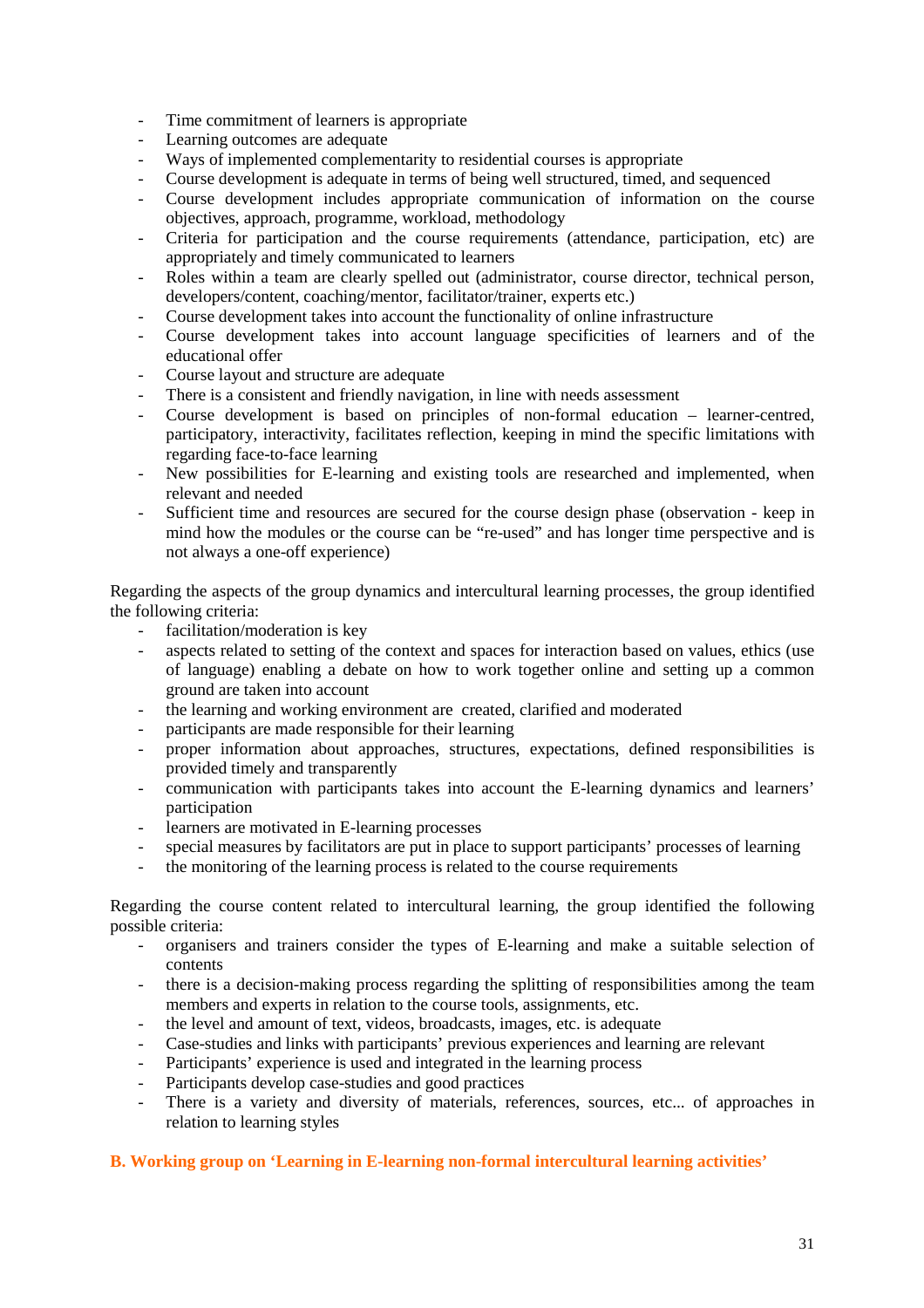The scenario and questions for this group were:

*Learning is about a balance of development of knowledge, skills and attitudes. Is E-learning providing opportunities for competence development in all these areas?* 

- *a) What are the specificities of learning in E-learning non-formal intercultural learning activities?*
- *b) What is E-learning particularly suitable for? For example, is learning in E-learning non-formal intercultural learning activities only good to develop and consolidate knowledge?*
- *c) Moreover, the areas where learning in E-learning non-formal intercultural learning activities is most effective are the areas where we can formulate learning objectives for learners.*

*Please identity and argue for the strong points in favour of using and developing further E-learning usage from an educational perspective (learning outcomes, educational approaches, etc.).*

For this group, the comparison between residential learning and E-learning is not a right starting point since the assumption is that residential courses are working perfectly; however, there are differences in methodology and quality in residential training as well. A crucial point regards attitude change, which is hard to measure both in residential settings and in E-learning. Also, the issue of whether we can already evaluate the quality of E-learning in this stage of its existence is rather unsettles. Next to this, E-learning raises a lot of suspicion on its capacity because it is associated with the Internet and with non-formal education. So the fears are double. One example here is that the same course which was offered through residential settings courses and E-learning (however, with adjusted methodology) created different (perceived) learning outcomes.

The experience shows that the communication in both activities are different. It seems that the communication in E-learning is more open, meaning that people can discuss critical issues more freely. Therefore facilitating can change attitude. Based on the fact that people can spend more time and reflect more on their contributions, the change of attitude may be stronger.

The crucial aspects are the competences of the trainer (like in residential training, but the competences are different) and the capacity to define the right objectives, criteria and methodology, and after that select the appropriate learning tool. A discussion point in the group was what this would mean to adapt the criteria to the selected learning method versus choosing the learning method based on the criteria (where, by learning method we mean the learning space, this includes both E-learning and residential training). E-learning is a tool for which you can choose based on your criteria, resources, capacity.

Some of the questions raised in the group were also:

- What comes first: the learning objectives or the methodology?
- What do you want to achieve?
- How can we achieve it?
- Do we take the limitations of the learning space for granted?

An example from one participant is the way methodologies are chosen when designing a residential course and an E-learning course. When designing residential trainings, there is often an internal platform for creativity in designing the training, however when choosing E-learning this does not seem to happen.

The group agreed that attitude and behavioural change is certainly taking place in E-learning. For example, in the future the new generations will engage with the Internet much more easily and in different ways than today. Moreover, E-learning enables access to people who for whatever reason can not attend residential training to learning opportunities. So we need to focus also on the future.

Technology changes so rapidly but we are not able to look at the whole concept of learning in the new reality and the changing patterns in the usage of ICT tools (the digital natives). In order to answer the question we need to develop new didactical approaches that are not based on the way we used to do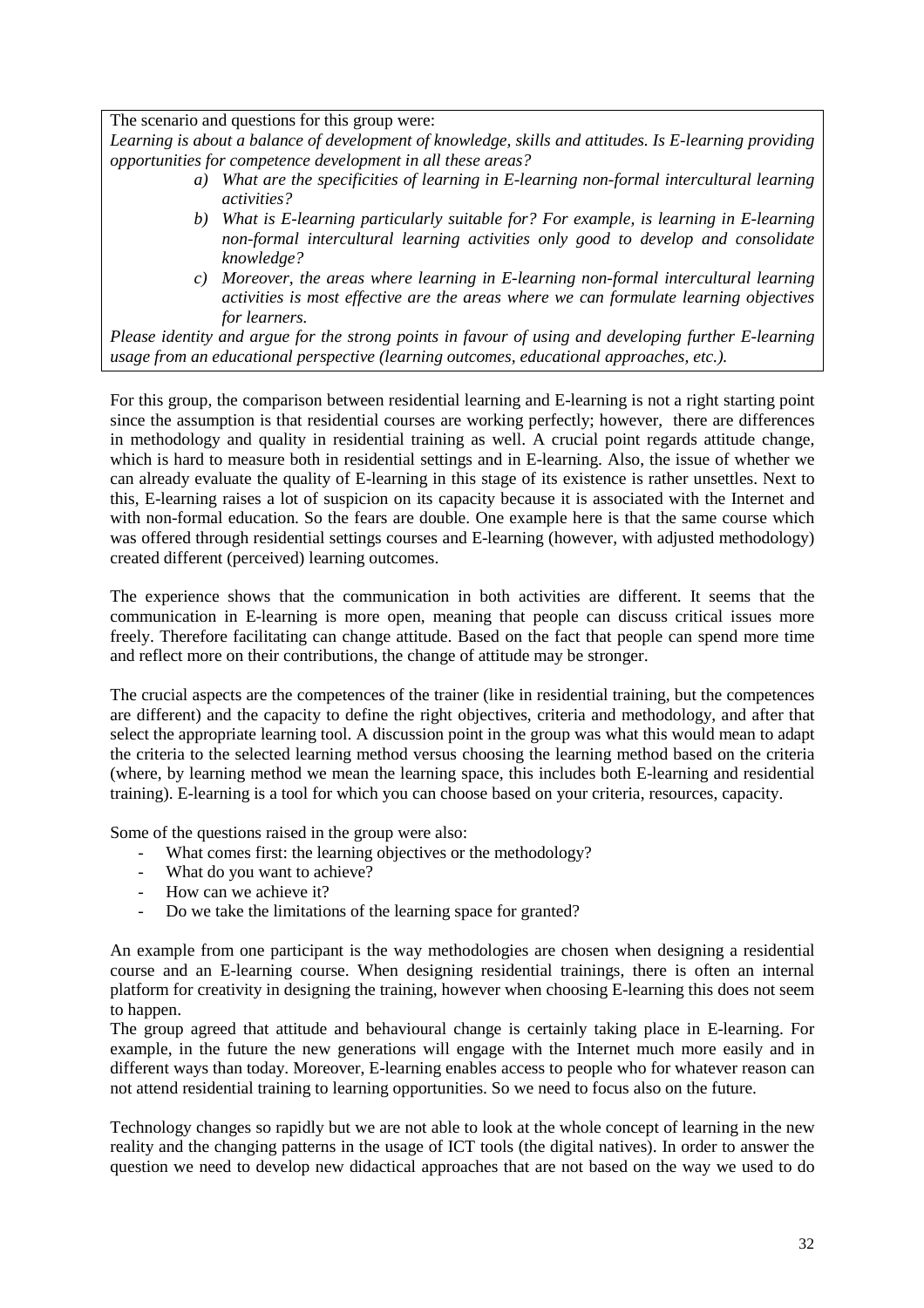things (in residential trainings), but on the possibilities and opportunities of technology and take into account the future changes.

For instance, E-learning is good for life-long learning purposes because it is flexible, forms attitudes, changes behaviours, can be self-directed (a learner can create their own portfolio), in other words, learners can define their own needs, schedule, and identity. It will be necessary to develop new skills for both trainers and participants in E-learning since most of us are trained to read text from paper etc. Changes may come in the way we structure our mind and in the way we absorb information. To summarise, we will have competent trainers, active learners, and also didactical instructions for the learners.

Other questions addressed were:

- Is Kolb's cycle of experiential learning outdated?
- How does E-learning bring about the different dimensions of learning to know, learning to do, learning to be?
- Is E-learning suitable for all the existent disciplines?

The main issue is to choose for the right method when it is most effective. This leads to the question what are the criteria for effectiveness. Many decisions for residential trainings are made based on the fact that we make a choice on what we know and are used to do. With E-learning, the trainer needs to learn and this will most probably become a change of mindset.

The group concluded that E-learning is not a replacement for residential trainings but an additional tool for learning. The big question is what the criteria are for the choice making process in choosing the methods (residential or E-learning). The group addressed some of the answers to this question, by considering the aspects of:

- time, distance, costs
- analysing competences of alleged target audience (and preferences) and competences of trainers
- availability of technology both for providers and trainers, as well as for learners
- availability of materials (either existing ones or self-developed)
- learning objectives
- the learning process (for instance the emotional aspect of learning)

The group supported the idea of creating a T-kit on E-learning, possibly with an online friendly format.

# **C. Working group on 'Creating a learning environment in E-learning non-formal intercultural learning activities'**

The scenario and questions for this group were:

*You are preparing an E-learning course for intercultural non-formal learning activities. You preparing the learning environment and need to take into account infrastructural, educational, technological, esthetical perspective, etc.* 

*a) What do you need to define already online before the course starts, so that learners can feel safe and comfortable to start the learning process?* 

*b) How do you secure accessibility aspects and the navigation aspects?* 

*d) How do you react when learners do not show up on the platform?* 

*e) Are there minimal requirements for learning online – in terms of time participants spend online,* 

*quality of participant input, learning outcomes? How do you define these minimal requirements?* 

*g) Are there minimal requirements for trainers online – how do you define these minimal requirements in terms of time spent online, quality of input and feed-back, relation with participants?* 

*f) How do you take into account the issue of motivation for learning?* 

*g) What about affordability?* 

*h) Anything else to keep in mind when preparing this?*

The group identified guidelines for: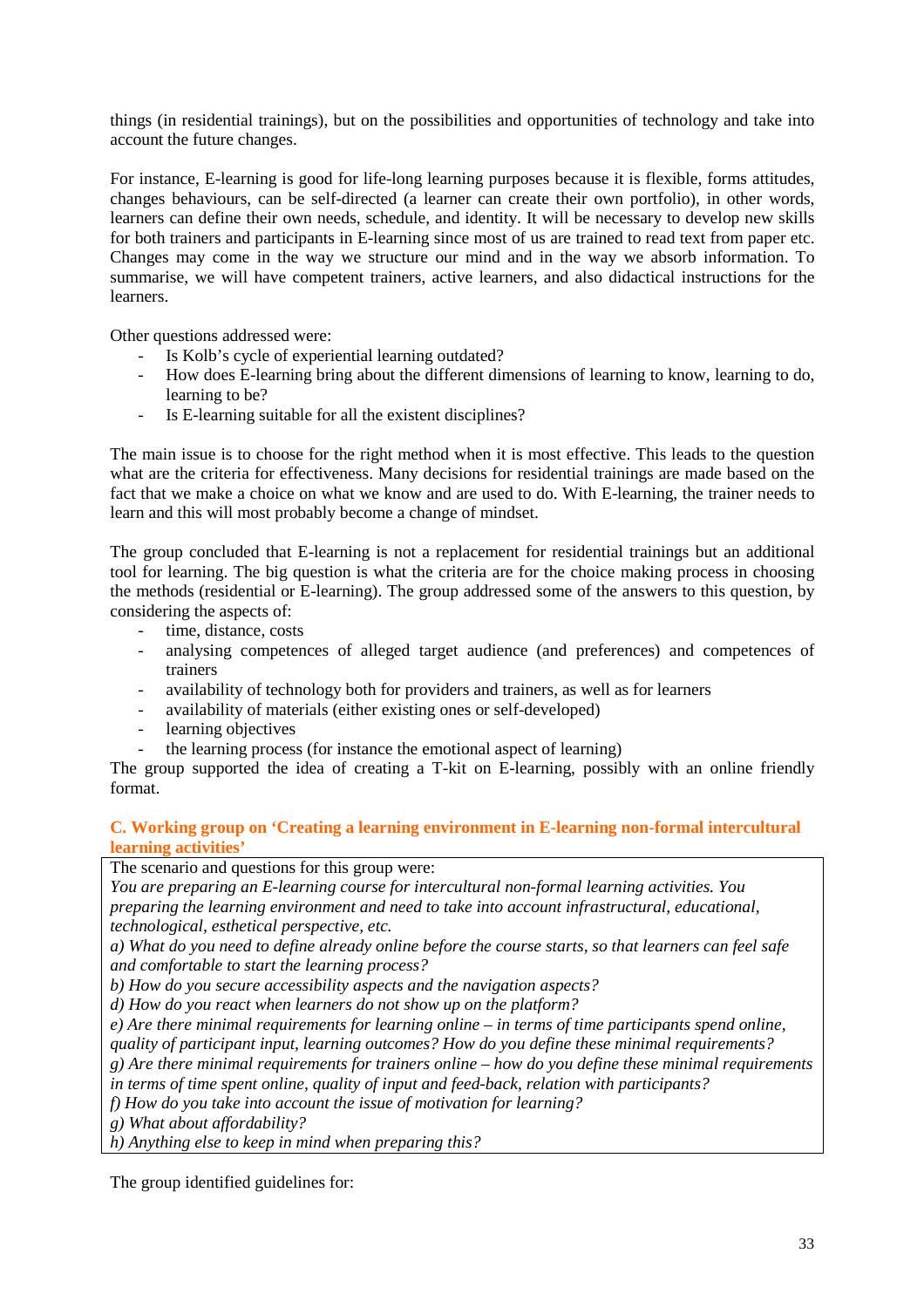### **a) ensuring safety and comfort of learners**

- easy enrolment procedure and subsequent logging in system
- constant summarising of activities what exactly is expected from a learner to complete needs to be clear
- clear explanation of status of the platform or website used (closed completely from the public, open entirely and self-directed, partly open to the public for resources, closed for participant communication)
- the presence of well-defined timelines
- explanation of the transition from physical group setting to virtual group setting and how this influences the next phases of learning
- enable and communicate security and privacy mechanisms, regarding personal data and content
- define and describe the technical environment (if it is integrated with other platforms or networks, how the platform works in easy to use step by step guides and/or video tutorials)
- be transparent about the methodology pedagogic approaches
- ensure localization and context (geographic, linguistic, intercultural, taking the specifics of the target group into account, background, sensitivity issues, culture)
- communicate enrolment procedures (optional or obligatory) and be clear about any penalty
- make it clear/easy for the user to ask questions
- allow the user to see the human element of the trainer online (maybe a short introductory video)
- introduce/present the other participants so that the user feels part of a community
- be clear about the accessibility
- consider the look and feel of the environment, more inviting e.g. less textual

The main possibilities or suggestions to the Council of Europe in relation to this issues of safety and security online are:

- Use self-directed learning approaches. Content, objectives, learning paces and structures can be customisable to enable the possibility of restructuring. Customisation and personalisation of the content (define the core, then follow certain personalised elements/units) may go towards ensuring the comfort of the learner (be aware though, that too much choice is sometimes limiting)
- Make use of portfolio of participants' work, to motivate and give a sense of ownership and belonging. This can also be a very good tool for archiving research material and processes. It should be a tool that works across all the Council of Europe's training platforms so that achievements and attendances can be recorded.

### **b) securing accessibility aspects**

- W3c web accessibility guidelines (keyboard shortcuts enabled, bigger text/colour change of text and background, compatible with text to speech software, consistency and simplicity, small file sizes for download times)
- easily downloadable for users with time constraints
- navigation/explanatory video and/or wizard and/or guidelines
- offline version availability for those with restricted Internet access
- ICT competencies should be taken into account simplicity of use
- small bits of text, not long scrolling pages
- site map to see the whole website sections and topics
- minimise the number of menus
- language glossary for non-native speakers or field/topic terminology integrated (clickable definitions/translations for instance)
- minimum use of jargon
- test with target users

### **c) navigation aspects**

- clear units – short headings – content specific test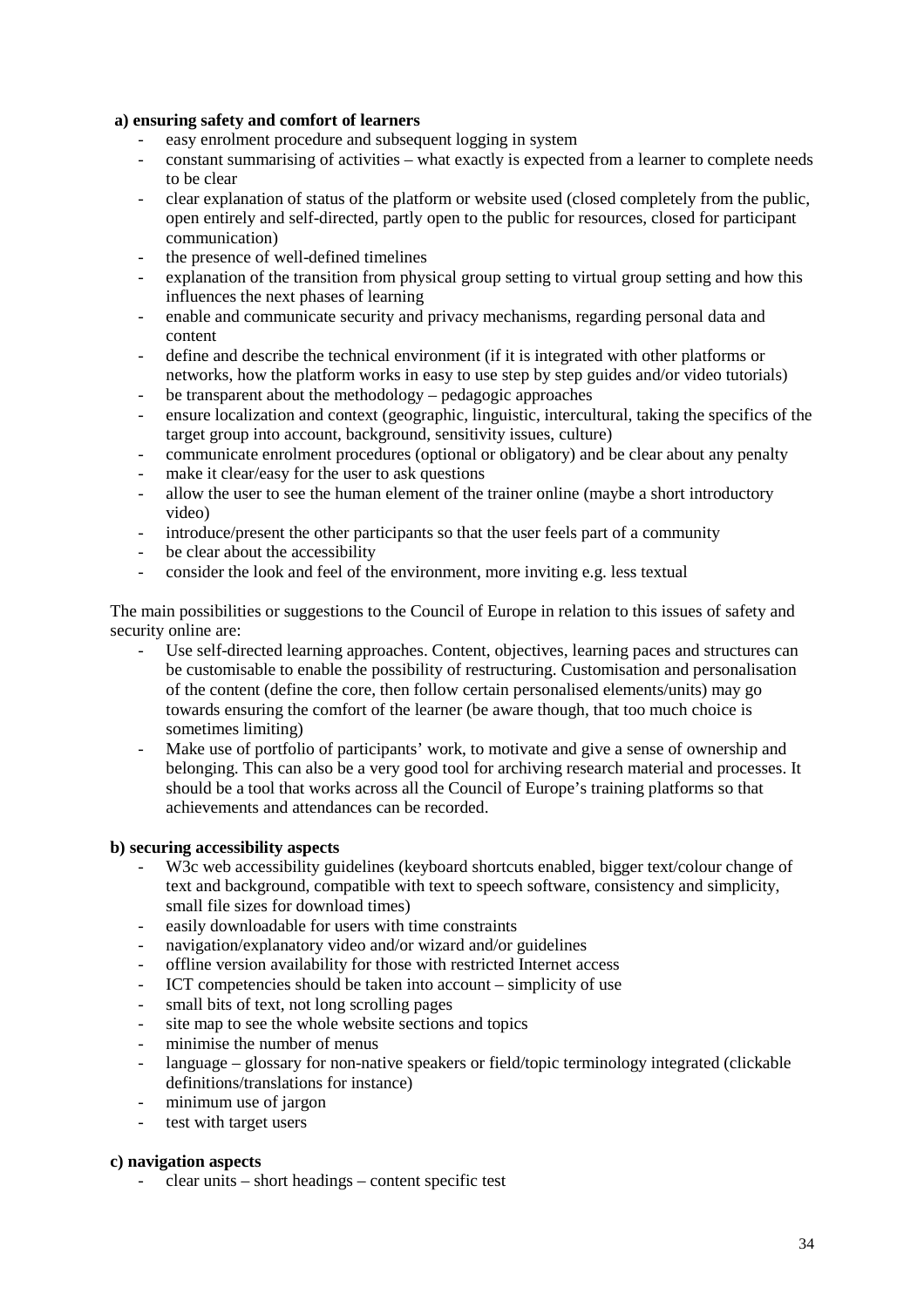- 3 click rule-oriented avoiding buried content and many subheadings
- existence of back/home buttons
- crumb trail style menu a menu that shows you where you are in the site
- simple in visual and practical design
- screen size no scrolling, breakup in portions
- be clear on the concept of the network how to link the closed and open spaces
- indicate if anything new has changed since the last time the user visited
- avoid flashing or scrolling icons or text
- some 'sign posting' on the first page
- access to archived material

# **d) managing learners' attendance online**

- checking mechanisms how do we measure presence?
- decide how much absence constitutes action e.g.: ask for feedback at certain intervals of time, create small tests/quizzes, assign papers at the end of units
- decide the escalation procedure, what action to take e.g.: communicate  $-$  a real contact phone call for instance, create a synchronous activity, maybe a group Skype/video call
- ensure that the platform is dynamic enough to engage participants
- redesign or restructure the content/design after consultation with participants
- create some animation to re-engage the learner e.g. a video to introduce a new activity or reminder of an old one
- create a peer support mechanism
- evaluation can be used to understand absences, it may be that the learner was engaged in the material but had problems using the platform
- give the learners the opportunity to have personal responsibility for their learning e.g.: to moderate a forum for a unit, agree to distribute responsibilities within the group for certain activities
- keep the environment friendly and human

### **e) minimal requirements for learners**

- time spent online, quality of the participants' input, learning outcomes
- the timing and tasks are interconnected and planned in accordance to the objectives
- selection criteria should be very clear about what you require of them
- continual assessment
- games analogy: achieving reward (what for) measured against outcomes
- list for learners what they need to know (minimum input, minimum feedback). In the case of an open course: the responsibility is to themselves to assess their selection criteria. If they are given a test they are able to see if they have learned what is in the unit.

### **f) minimal requirements for trainers**

- assess the time spent online, quality of input, learning outcomes
- evaluate
- moderate
- inspire and develop discussions
- minimal requirements for animation
- how to comment, react or give feedback
- equality in discussions
- intervention
- keep on track
- mentoring
- be culturally sensitive

### **g) management of motivation online**

- badges and awards, virtual gifts/awards
- create ownership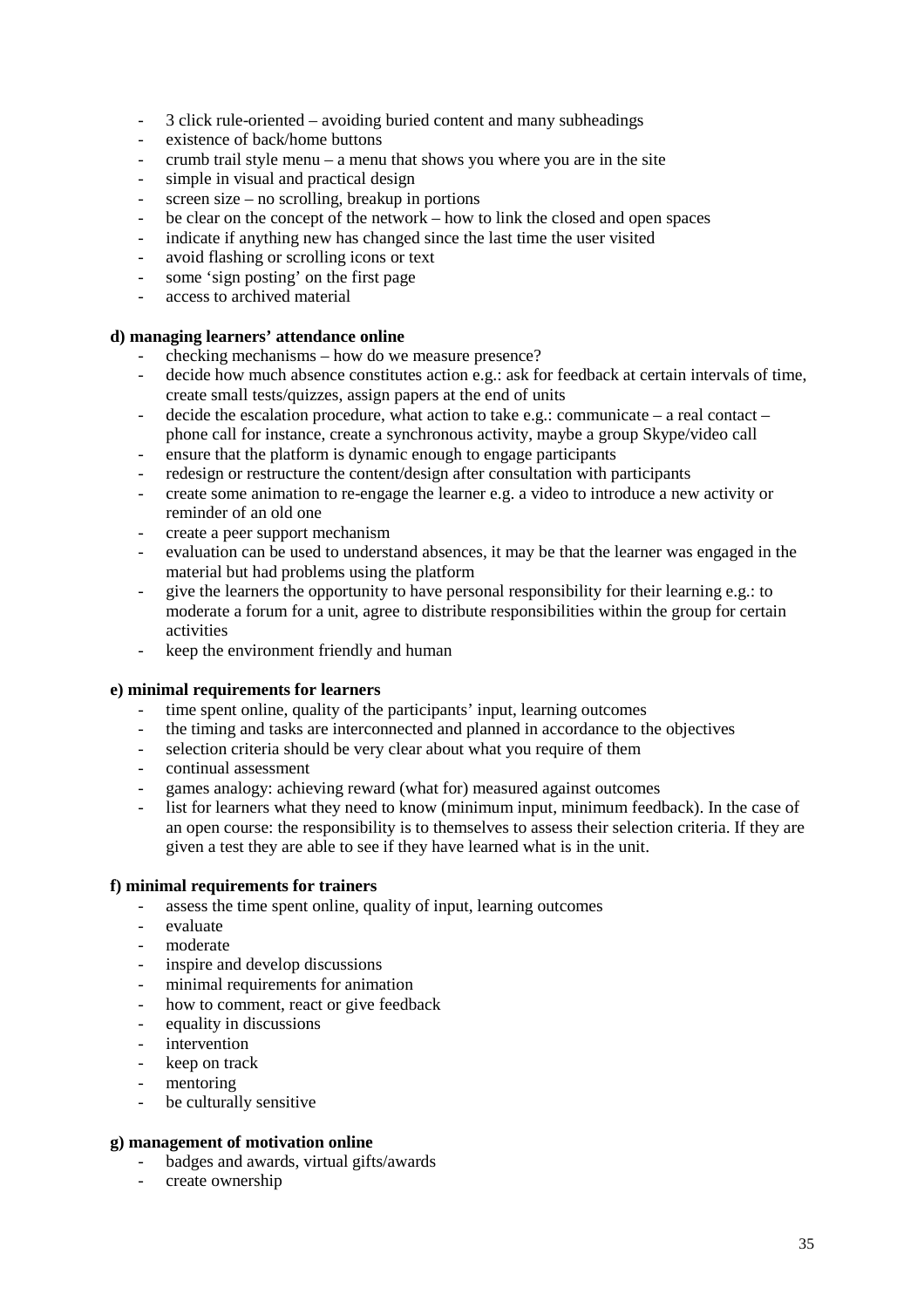- self-assessment quick quizzes
- customisation
- hooks, e.g. mobile phone voting with live results
- follow clear guidelines
- voting by peers
- use edutainment approaches
- indicate what the minimal requirements are for comments on feedback

### **h) affordability issues**

- open source but content is expensive, to add functionality you need to have the capacity
- to develop a course within a small budget. Can this be done in a cheaper way? Does it impact on your policy?
- appropriate funding
- map resources, define objectives, balance between these
- create a policy for this

# **D. Working group on 'Competences and curriculum of a training of trainers in E-learning in non-formal intercultural learning activities'**

The scenario and questions for this group were:

*You are in charge of planning a Training course for Trainers who will implement E-learning training activities in non-formal intercultural learning activities.* 

*a) What are the competences these trainers should develop during the training course? Refer to the understanding of competences as a combination of knowledge, skills and attitudes and define as specific suggestions of competences as possible.* 

*b) What should the course comprise as curriculum?* 

*c) What methodological aspects should be specific to this course?* 

*d) Any suggestions regarding the duration, medium used (residential, E-learning etc.) and anything else you consider relevant when planning such a training of trainers?*

The group defined that there are two possible target groups of trainers that could benefit from this training of trainers:

a) training of beginners in all the three aspects, non-formal education, intercultural learning and Elearning

b) advanced training for already competent trainers in non-formal education and intercultural learning with focus on E-learning

The group decided to focus on the second target group, thus the target group for this training of trainers would be trainers that already have average competence in non-formal education and intercultural learning and need to improve their competences in using E-learning for these purposes.

The competences trainers could develop during this training course are: a) technical competences, as follows:

- technical skills
- knowledge about different platforms
- relevant software/programmes/applications
- how to provide a minimal support/backup
- ability to communicate with IT departments
- competences in social media
- knowledge of available online resources and familiarity with using them
- knowledge about privacy and data protection policies

• competences to work as a trainer with learners who know more about technologies than the trainer himself/herself

b) pedagogical competences, as follows: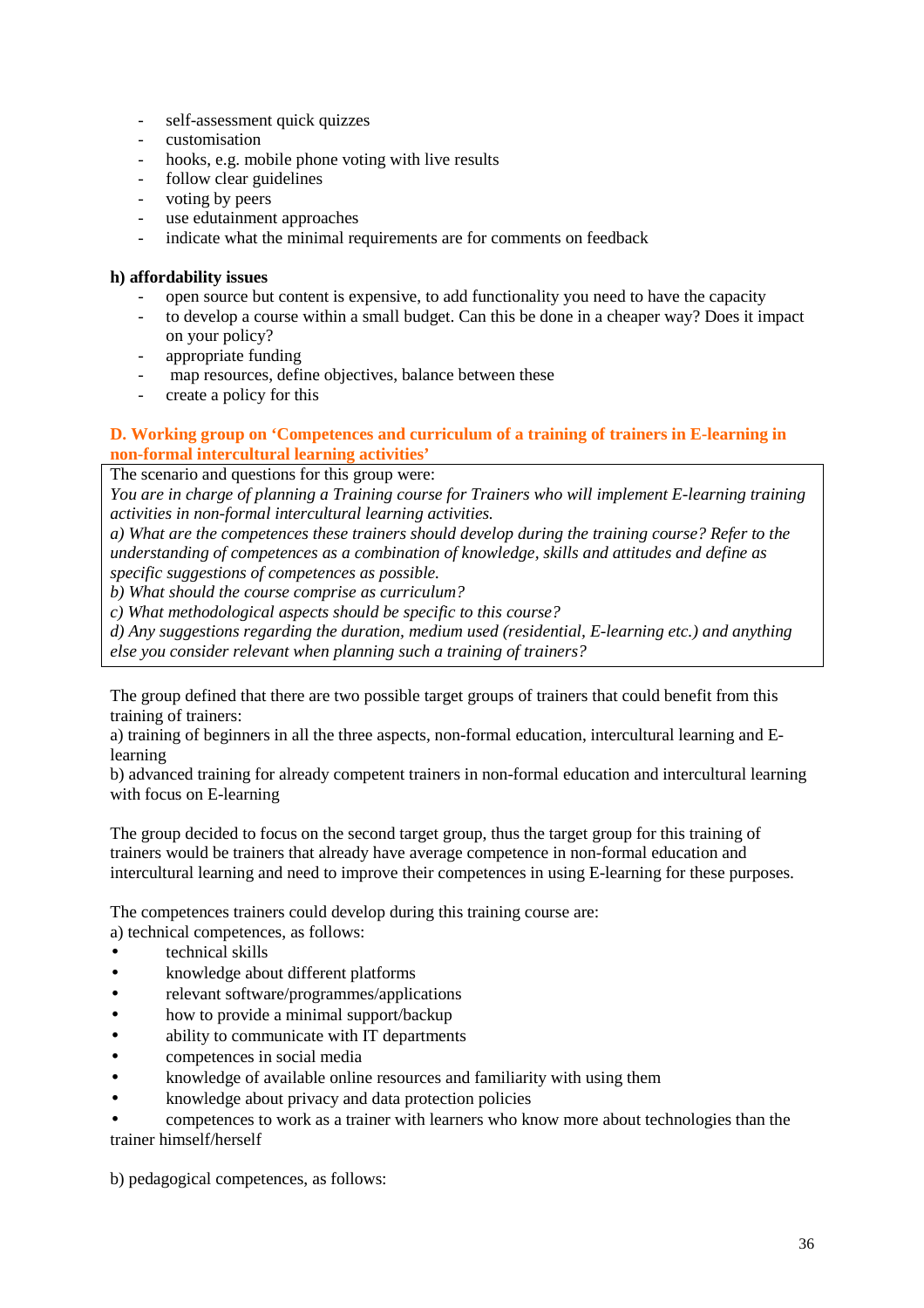- ability to summarise online
- ability to "e-write" and "e-read" (producing texts adjusted to E-learning platforms)
- skills to manage group dynamics
- skills to adapt existing materials to E-learning
- time management skills
- how to motivate people online and available tools
- knowledge of target groups
- online evaluation skills
- online debriefing and monitoring skills
- skills to deal with conflicts in online environments
- skills to deal with cultural diversity and language
- **critical thinking**
- competences in planning E-learning processes and phases
- to know why/what for to use E-learning

c) research competences, as follows:

- ability to work with online resources
- knowledge and experience with already existing online tools
- knowledge about accessibility and other stakeholder's policies in this regard (e.g.
- governments' point of view)
- basic knowledge on how people learn online
- capacity to networking with other E-learning initiatives

The curriculum was defined as follows:

#### **a) E-learning introductory phase**

- defining the "contract" and quality criteria for the course, roles of the team and participants
- gathering expectations, contributions and fears
- needs analysis / contexts of participants (organisations, experiences)
- $group dynamics get to know each other activities$
- participants' assessment of ICT skills
- sharing guidelines for producing texts adjusted to E-learning platforms
- introducing guidelines on time to be spent online
- share experiences with online tools / introducing new tools
- introduction to data protection
- research and bibliographic references on the topic
- introduction to E-learning platforms

### **b) Residential phase**

- development of participants' technical skills (continuation of the E-learning introductory phase, but also new ones)
- discussing platforms critically
- introducing back-up and support
- introduction to feedback
- software
- how to include social media in E-learning
- specific skills development: conflict management, mentoring, summarising online, regulations on Internet by governments, adaptation and use of tools (wiki etc.), - dealing with cultural diversity online, evaluation skills
- set up peer support groups
- plan field projects

### **c) E-learning and practical phase (developing own projects / field project)**

- implementation of online projects
- feedback and evaluation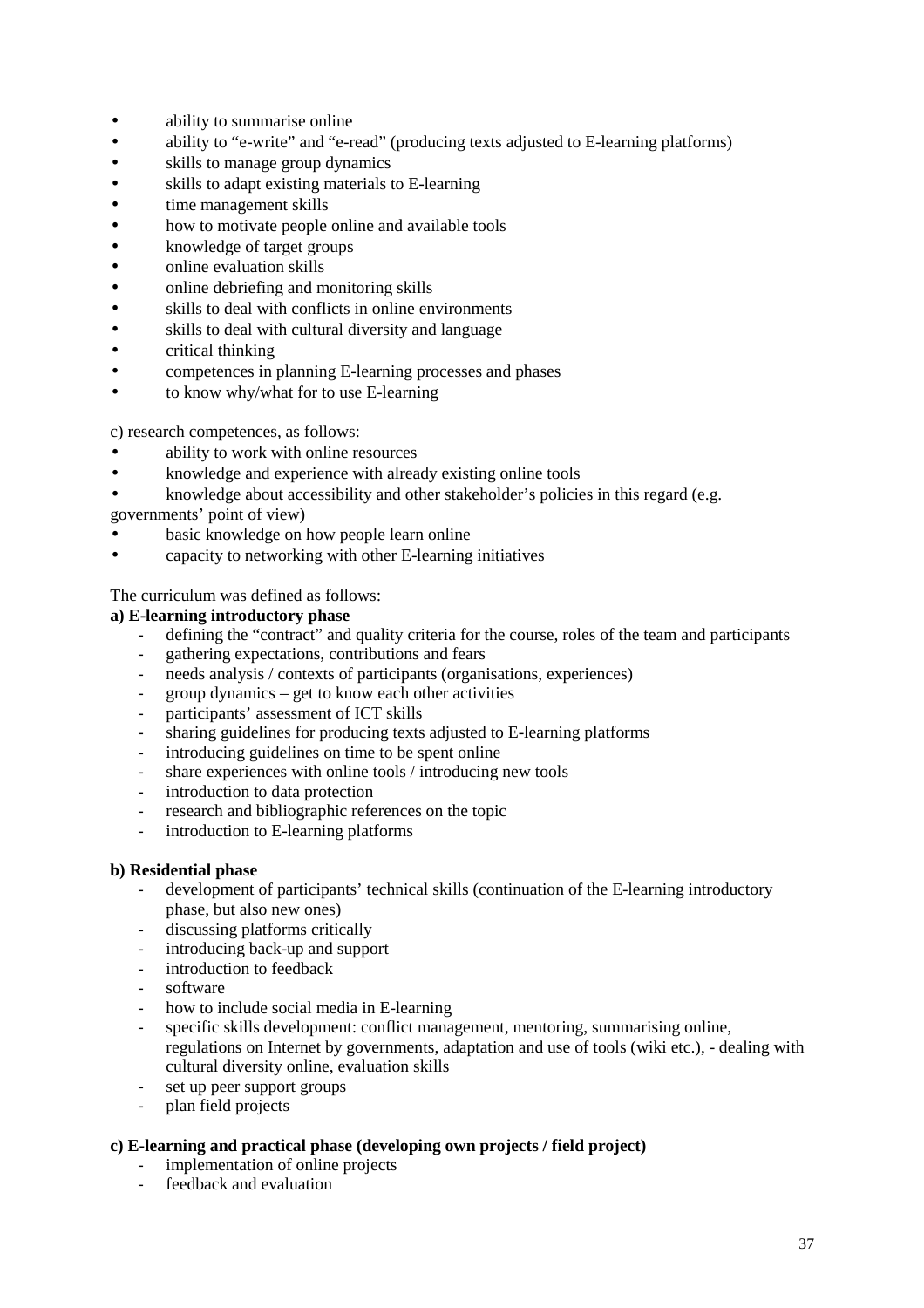- mentoring
- peer support
- continuous self-assessment
- experts on specific topics to be invited for specific sessions online

# **d) Residential evaluation phase**

- reflect / learn /evaluate field projects
- practice sharing and challenges
- external experts on specific needs identified meanwhile
- strategies for motivating learners online
- mentor / peer groups
- networking among participants
- follow-up

The group proposed to the Council of Europe to assess the possibility of organising this type of training course, reinforcing the idea of the need of such a course for non-formal youth work in Europe.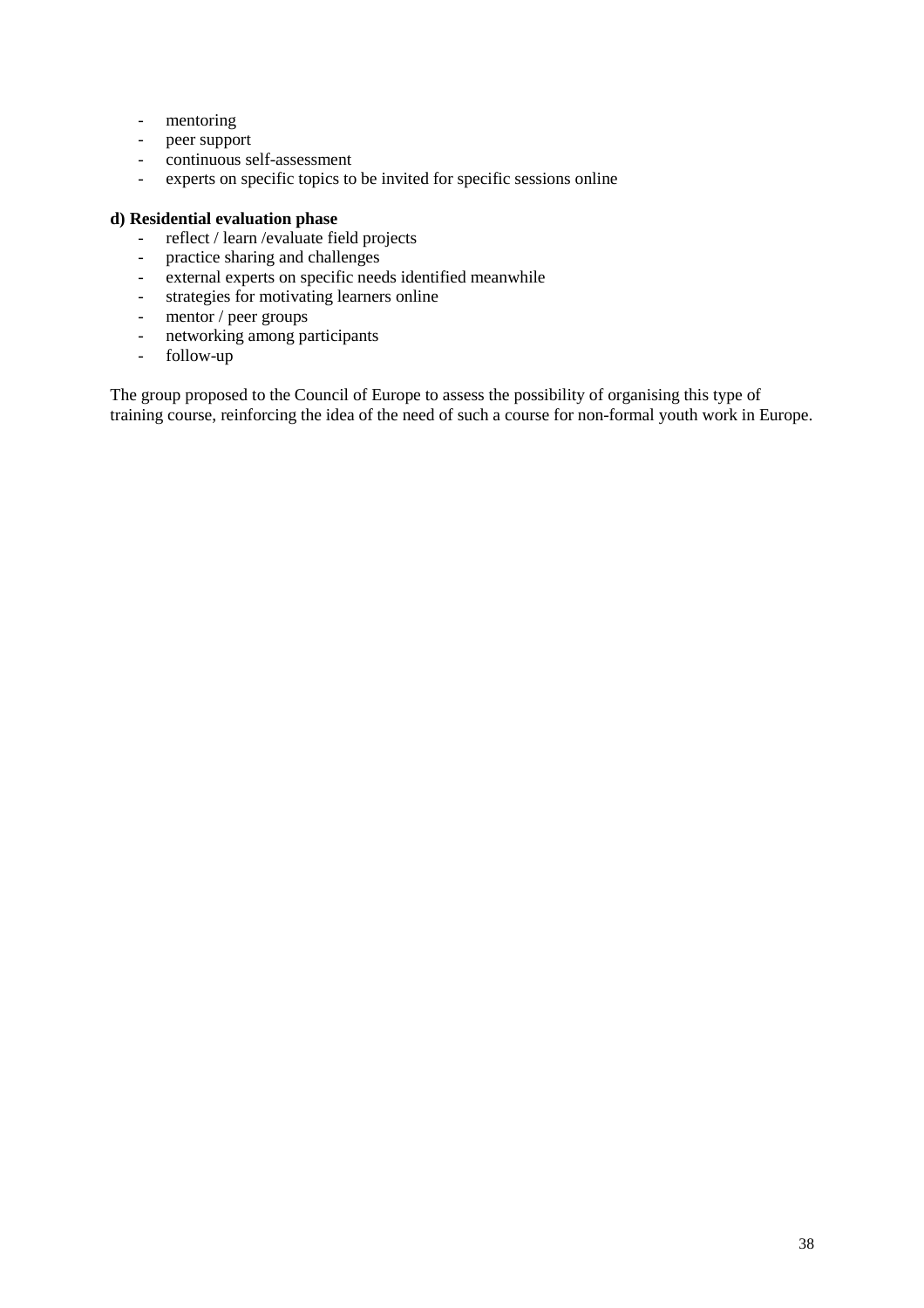# **Conclusions and follow-up of the seminar**

*1 December, 17.00 – 18.00* 

Rui Gomes summarised the main outcomes and follow-up commitments by the youth sector of the Council of Europe. He expressed his gratitude to participants' contributions and ideas. Rui identified the following future steps:

- Finalise the study on the use of E-learning in non-formal intercultural learning activities
- Strive to lift up the social recognition of E-learning among practitioners
- Continue the work on quality criteria in 2012 and 2013, in order to eventually integrate them with the criteria for non-formal activities. Participants in the seminar are invited to contribute to this process.
- Improve competences by learning from past activities (e.g. the training course on new media recently organised)
- Continue the development in the area of E-learning, for example by introducing a workshop on E-learning in the Trainers' Pool meeting (1-4 December 2011)
- Continue and invest more in research regarding E-learning
- Assess the feasibility of an E-youth centre where organisations can run activities, just like they do in the European Youth Centres in Budapest and Strasbourg
- Assess the feasibility of developing a T-kit on using E-learning for youth work
- Assess the feasibility of developing a training of trainers
- Continue with activities aimed at improving the accessibility of websites
- Keeping in touch with the seminar participants and hoping to set up a community of practice
- Finalise the report of the meeting